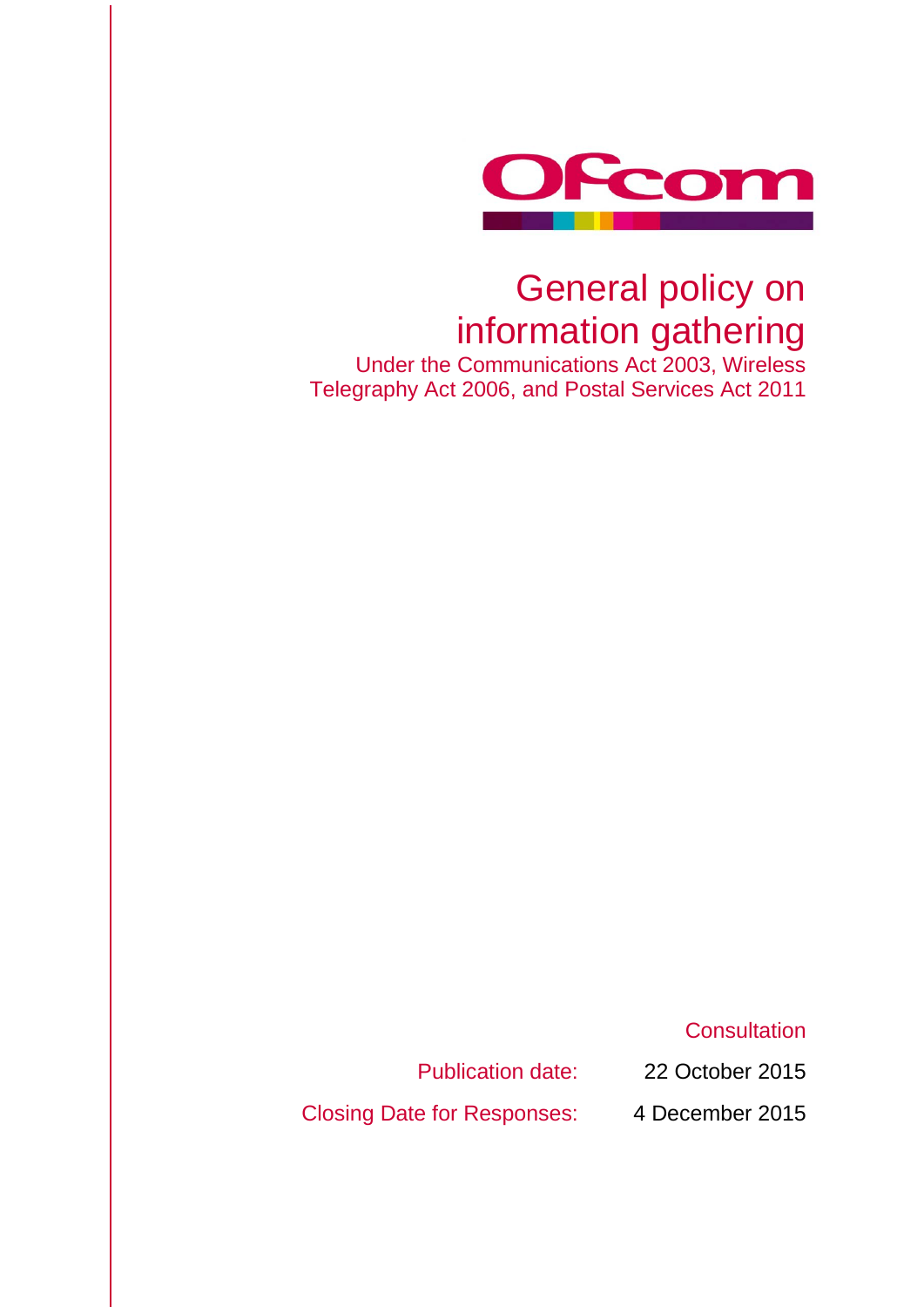# About this document

This is a consultation on a draft statement of policy on Ofcom's approach to using its statutory information gathering powers under Part 2 of the Communications Act 2003, the Wireless Telegraphy Act 2006, and the Postal Services Act 2011.

We are required by each of those Acts to prepare and publish a statement of our general policy on the exercise of certain of our information gathering powers and our proposed use of information obtained from stakeholders under those powers.

Our existing policy on information gathering was published in March 2005 and we have confirmed in updates that it applies to information gathering powers acquired since then. Having regard to our experience since that time we are consulting on a new statement of policy.

We welcome responses to this consultation by 4 December 2015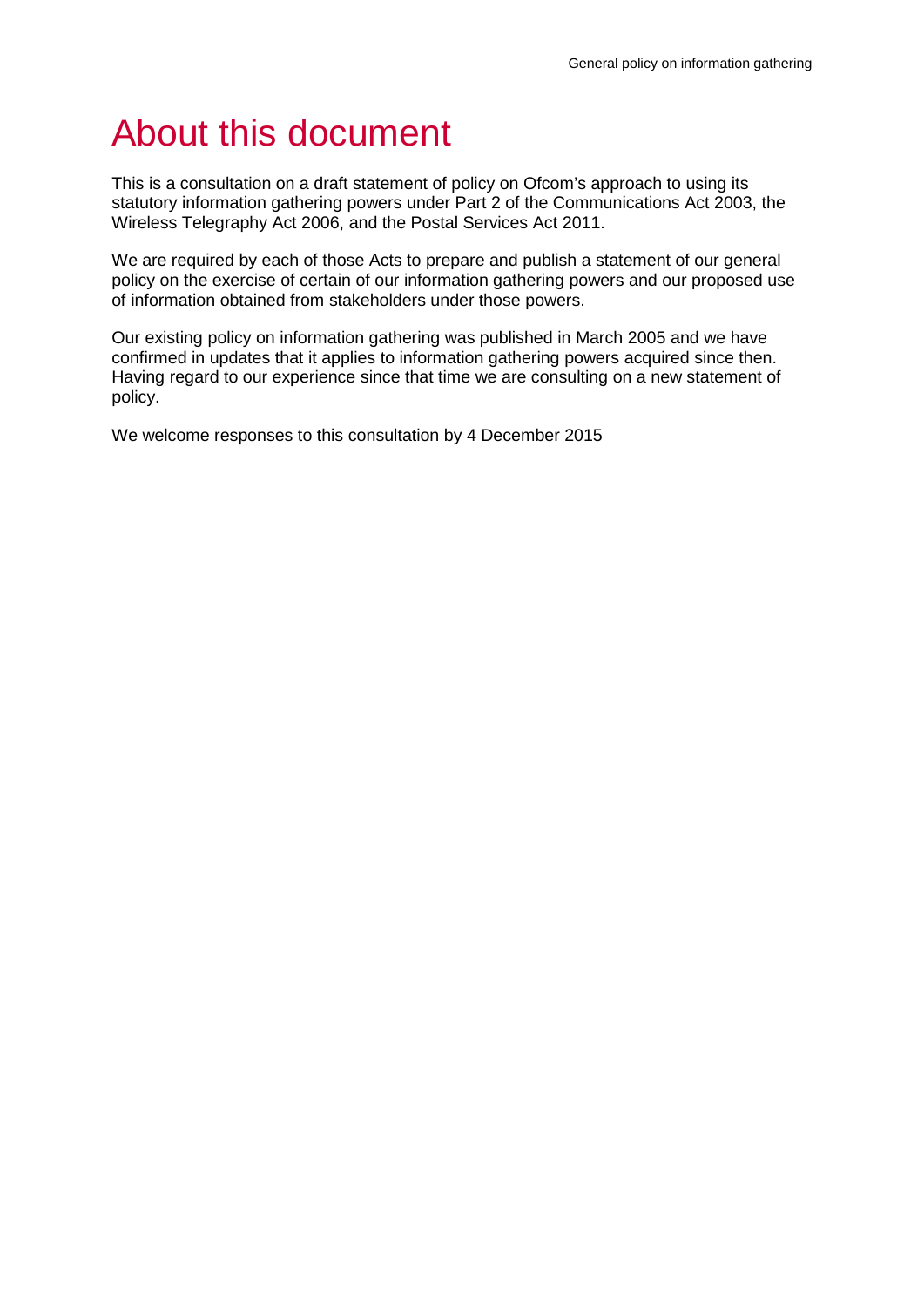# **Contents**

|                                                    | Page |
|----------------------------------------------------|------|
| Summary                                            |      |
| Introduction and background                        | 3    |
| Draft general policy on information gathering      | 6    |
|                                                    | Page |
| Responding to this consultation                    | 9    |
| Ofcom's consultation principles                    | 11   |
| Consultation response cover sheet                  | 12   |
| <b>Consultation questions</b>                      | 14   |
| Communications Act 2003 – relevant provisions      | 15   |
| Wireless Telegraphy Act 2006 – relevant provisions | 30   |
| Postal Services Act 2011 – relevant provisions     | 35   |
|                                                    |      |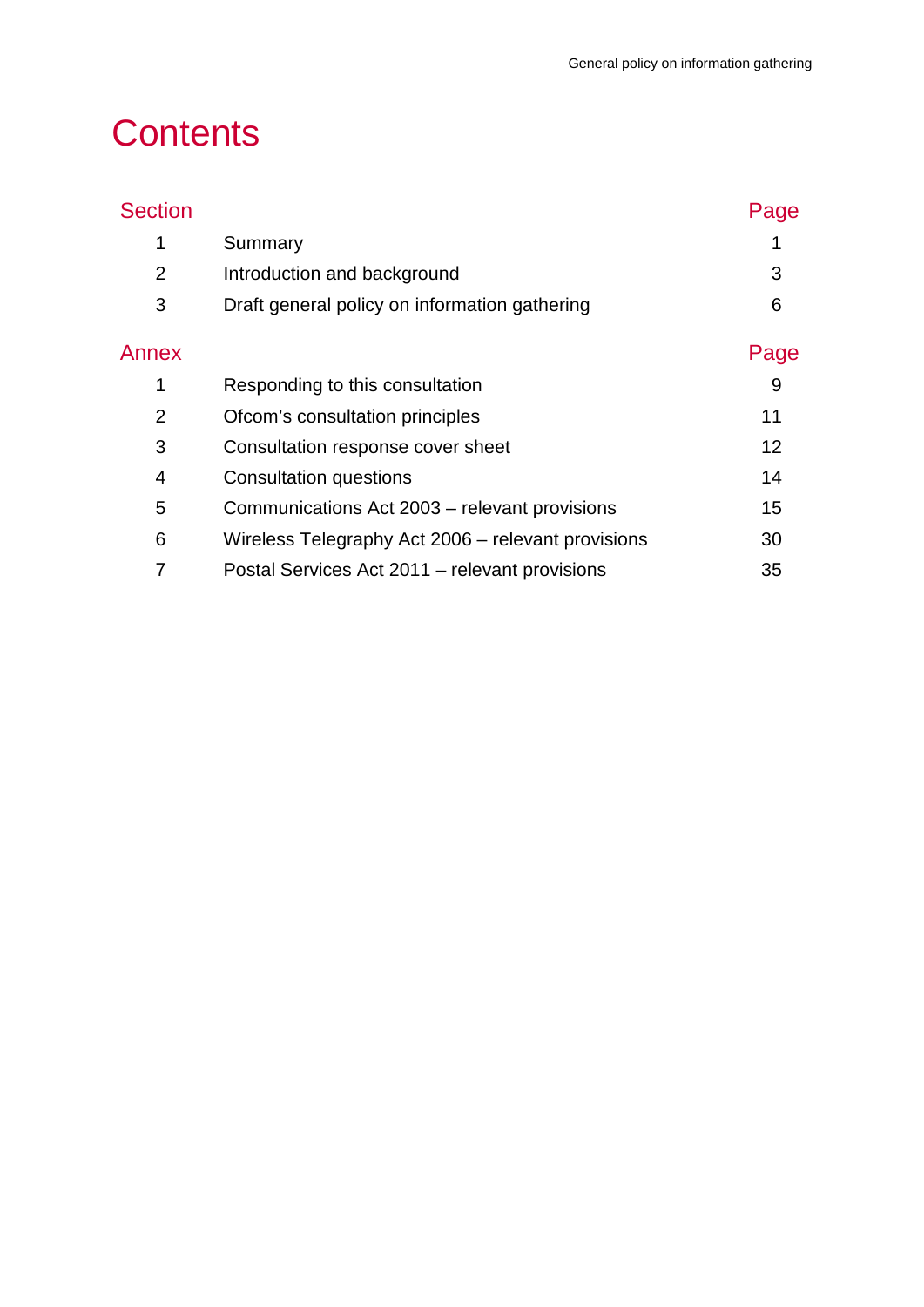# **Section 1**

# **Summary**

- <span id="page-3-0"></span>1.1 This consultation sets out in draft a revised statement of general policy on our approach to using our statutory information gathering powers under Part 2 of the Communications Act 2003 (the 2003 Act), the Wireless Telegraphy Act 2006 (the 2006 Act), and the Postal Services Act 20[1](#page-3-1)1 (the 2011 Act).<sup>1</sup>
- 1.2 We are required by each of those Acts to publish a statement of general policy on the exercise of our statutory information gathering powers and our proposed use of information obtained from stakeholders under those powers.
- 1.3 We originally published our current statement in [2](#page-3-2)005 $^2$ . We now have 10 years of experience of exercising our statutory information gathering powers and we consider that now is an appropriate time to ensure that our approach to the exercise of these powers is fit for purpose having regard to both the demands on Ofcom in terms of ensuring that our regulatory activities remain robust and evidenced based and the burden placed on stakeholders of locating and providing information requested. This draft guidance modifies our policy in certain respects reflecting this experience. In particular, we propose to:
	- Set out in more detail how we will go about issuing notices requiring information to be provided.
	- State that we will, as a general rule, seek to obtain information using our statutory information gathering powers, and we will generally seek to use our statutory powers to confirm or verify information provided to us on a voluntary basis in order to ensure that our evidence base is robust, complete and non-biased.
	- State that Ofcom will assess on a case-by-case basis whether it is appropriate to send a statutory information request in draft form to the person holding the relevant information. Our starting presumption will be that we will not issue the request in draft form unless there is a clear benefit from doing so. We may issue sequenced information requests, first to help us identify the information we should ask for and then to ask for it.

<span id="page-3-1"></span> $1$  Ofcom also has statutory information gathering powers under the Competition Act 1998 in our capacity as a concurrent competition authority. This draft statement of general policy does not cover the exercise of those powers. Information on the exercise of our powers under the Competition Act 1998 can be found in our Enforcement Guidelines of 25 July 2012.  $\overline{a}$ 

<span id="page-3-2"></span>[http://stakeholders.ofcom.org.uk/binaries/consultations/info\\_gathering/statement/policy.pdf.](http://stakeholders.ofcom.org.uk/binaries/consultations/info_gathering/statement/policy.pdf) Ofcom subsequently issued two unconsolidated updates confirming the relevance of this policy to information gathering powers acquired in relation to spectrum and postal services under new legislation: [http://stakeholders.ofcom.org.uk/binaries/consultations/info\\_gathering/statement/update.pdf](http://stakeholders.ofcom.org.uk/binaries/consultations/info_gathering/statement/update.pdf) and <http://stakeholders.ofcom.org.uk/binaries/consultations/postal-regulation/statement/statement.pdf> (see Annex 5).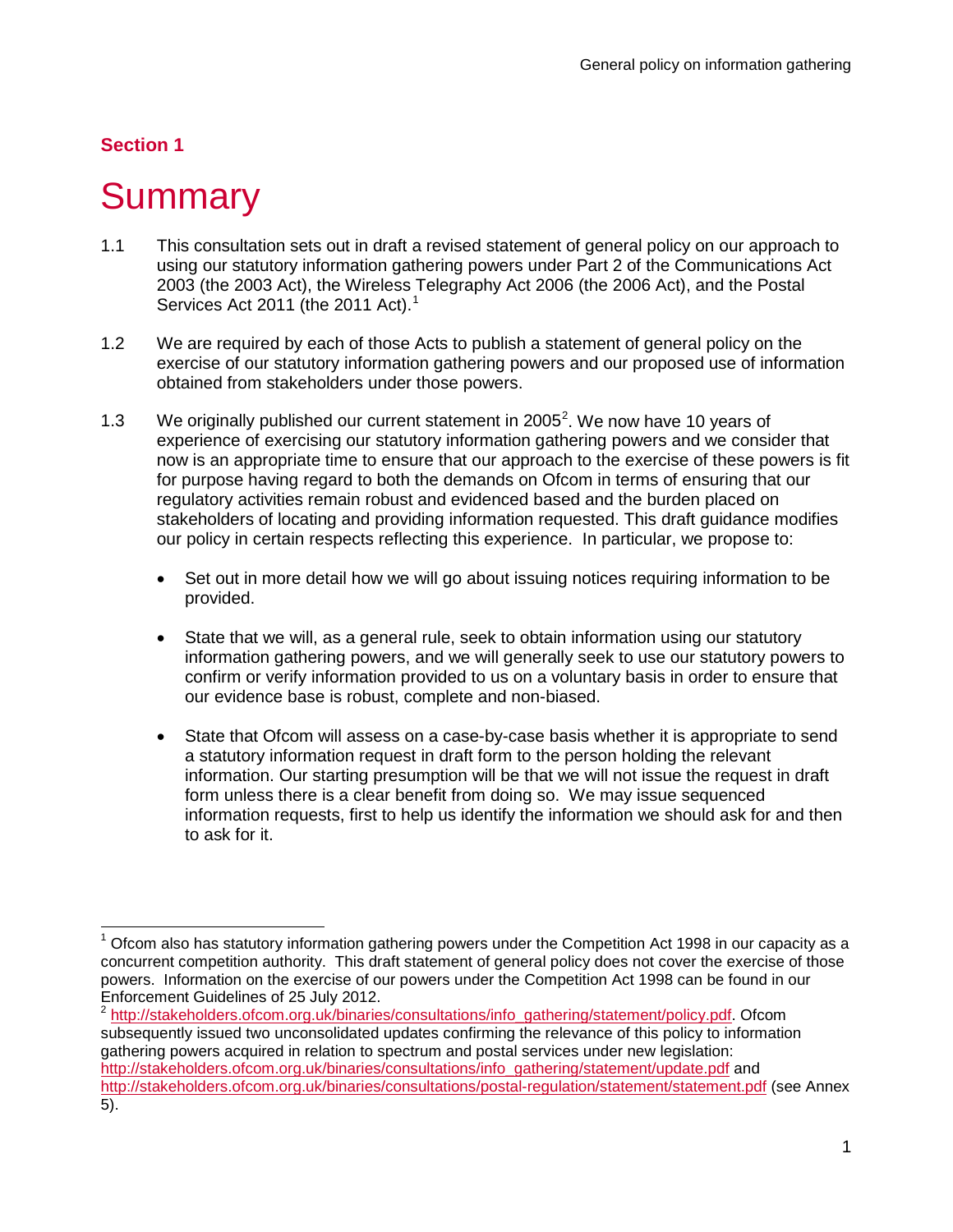# **Consultation**

1.4 We invite responses to this consultation by 4 December 2015.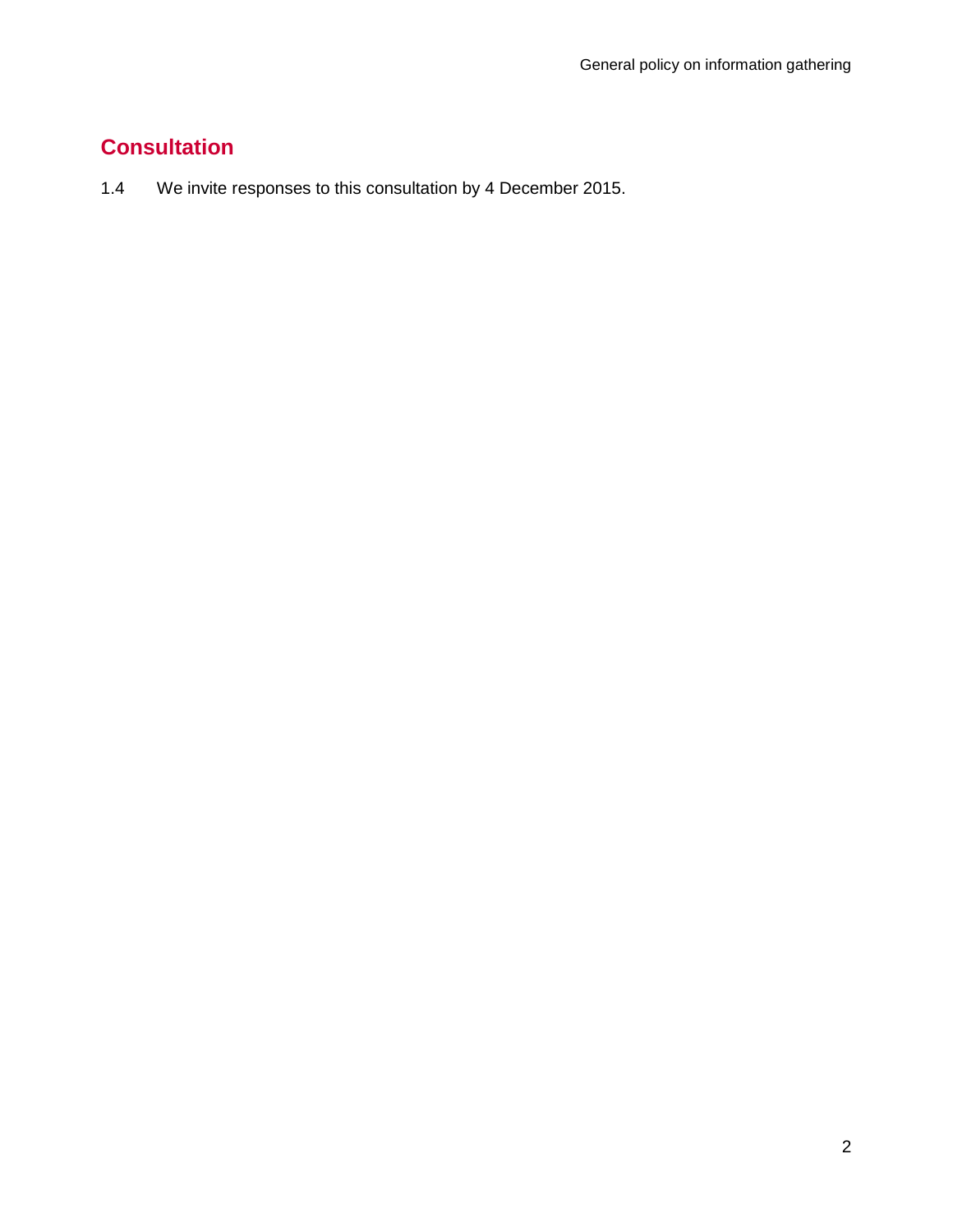# **Section 2**

# Introduction and background

- <span id="page-5-0"></span>2.1 In exercising our statutory functions Ofcom typically needs to obtain information held by stakeholders to develop evidence-based proposals and to regulate effectively and proportionately. To that end, Parliament has given Ofcom broad powers under statute to require stakeholders to provide information to Ofcom in the areas we regulate. Copies of the relevant legislation are annexed to this document and summarised below.
- 2.2 These statutory information gathering powers are the principal tool by which we can obtain information from stakeholders in order to carry out our functions. The importance of these powers is reflected in the seriousness of the sanctions that can be applied for noncompliance. A failure to comply with a statutory notice requesting information can result in a financial penalty or in extreme cases can result in the suspension of a stakeholder's right to provide a service. It is also a criminal offence to fail to provide information in accordance with one of these statutory requirements or to provide false or misleading information.<sup>[3](#page-5-1)</sup>

## **Communications Act 2003**

- 2.3 Under section 135 of the 2003 Act Ofcom has broad powers to require the provision of information for the purpose of carrying out its functions under Chapter 1 Part 2 of the 2003 Act. Examples are to investigate potential breaches of conditions, to carry out market reviews, and to set general conditions.
- 2.4 Section 136 of the 2003 Act gives Ofcom the power to require the provision of information for related purposes. This includes information necessary for the purposes of comparing quality and prices of communications services.
- 2.5 Ofcom also has powers to obtain information in furtherance of its dispute resolution functions in sections 185-191 of the 2003 Act. Section 191 of the 2003 Act gives Ofcom powers which include requiring information necessary to decide whether it is appropriate to handle a dispute and for the purpose of considering the substance of a dispute.
- 2.6 The 2003 Act places restrictions on Ofcom's use of these powers, which include a requirement for requests to be proportionate to the use to which the information is to be put in the carrying out of Ofcom's functions.

## **Wireless Telegraphy Act 2006**

2.7 Under section 32 of the 2006 Act Ofcom has the power to require the provision of information for statistical purposes from persons who have established, installed or used radio equipment or installations.

<span id="page-5-1"></span> $3$  See: section 144 of the Communications Act 2003, section 33 of the Wireless Telegraphy Act 2006, section 13 of Schedule 8 of the Postal Services Act 2011.  $\overline{\phantom{0}}$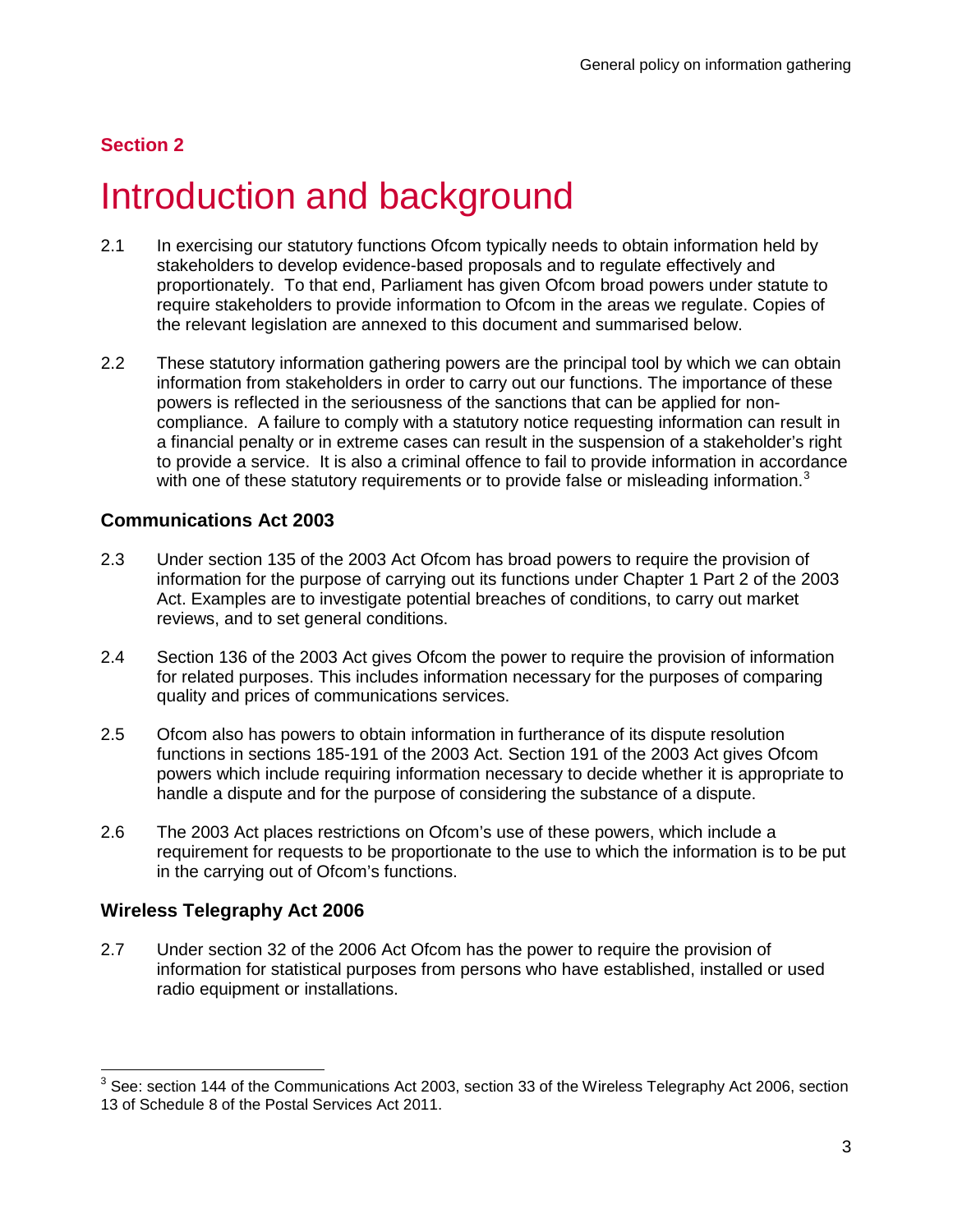- 2.8 Under section 32A of the 2006 Act, which was added in 2011, Ofcom has a power comparable to that of section 135 of the 2003 Act to obtain all such information as we consider necessary for the purpose of carrying out our radio spectrum functions.
- 2.9 Sections 32 and 32B of the 2006 Act place restrictions on Ofcom's use of these powers, which include a requirement for requests to be proportionate to the use to which the information is to be put in the carrying out of Ofcom's functions.

## **Postal Services Act 2011**

- 2.10 Under section 55 and Schedule 8 of the Postal Services Act 2011 (the "2011 Act") Ofcom has powers to require information to be provided for the purposes of carrying out our functions in relation to postal services or for related purposes.
- 2.11 As with the 2003 and 2006 Acts, requests must be proportionate to the use to which the information is to be put in the carrying out of Ofcom's functions.

## **Consultation on a statement of general policy**

- 2.12 Each of the 2003, 2006 and 2011 Acts imposes an obligation on Ofcom to prepare and publish a statement of our general policy with respect to (a) the exercise of the statutory information gathering powers set out above, and (b) the uses to which we are proposing to put information obtained under those sections.<sup>[4](#page-6-0)</sup> Ofcom is required to have regard to its statement of policy when exercising its information gathering powers.
- 2.13 Ofcom's current policy was published in March 2005 and we have confirmed in updates that it applies to information gathering powers acquired since then.<sup>[5](#page-6-1)</sup> We think that now is an appropriate time to review our policy and consult on a revised statement of general policy.
- 2.14 We set out the text of our proposed statement in the next section. Some aspects of our overall proposed approach would represent a change to or a more detailed explanation of the position set out in our 2005 statement of general policy. In particular, we propose to:
	- Set out in more detail how we will go about issuing notices requiring information to be provided, (for transparency).
	- State that we will, as a general rule, seek to obtain information using our statutory information gathering powers, and we will generally seek to confirm or verify information provided to us on a voluntary basis in order to ensure that our evidence base is robust, complete and non-biased. This reflects what has increasingly become our practice in light of our experience that information being provided on a voluntary basis was on

<span id="page-6-0"></span> $4$  See: section 145 of the Communications Act 2003, section 34 of the Wireless Telegraphy Act 2006, and section 14 of Schedule 8 of the Postal Services Act 2011.  $\overline{1}$ 

<span id="page-6-1"></span>[http://stakeholders.ofcom.org.uk/binaries/consultations/info\\_gathering/statement/policy.pdf.](http://stakeholders.ofcom.org.uk/binaries/consultations/info_gathering/statement/policy.pdf) Ofcom subsequently issued two unconsolidated updates confirming the relevance of this policy to information gathering powers acquired in relation to spectrum and postal services under new legislation: [http://stakeholders.ofcom.org.uk/binaries/consultations/info\\_gathering/statement/update.pdf](http://stakeholders.ofcom.org.uk/binaries/consultations/info_gathering/statement/update.pdf) and <http://stakeholders.ofcom.org.uk/binaries/consultations/postal-regulation/statement/statement.pdf> (see Annex 5).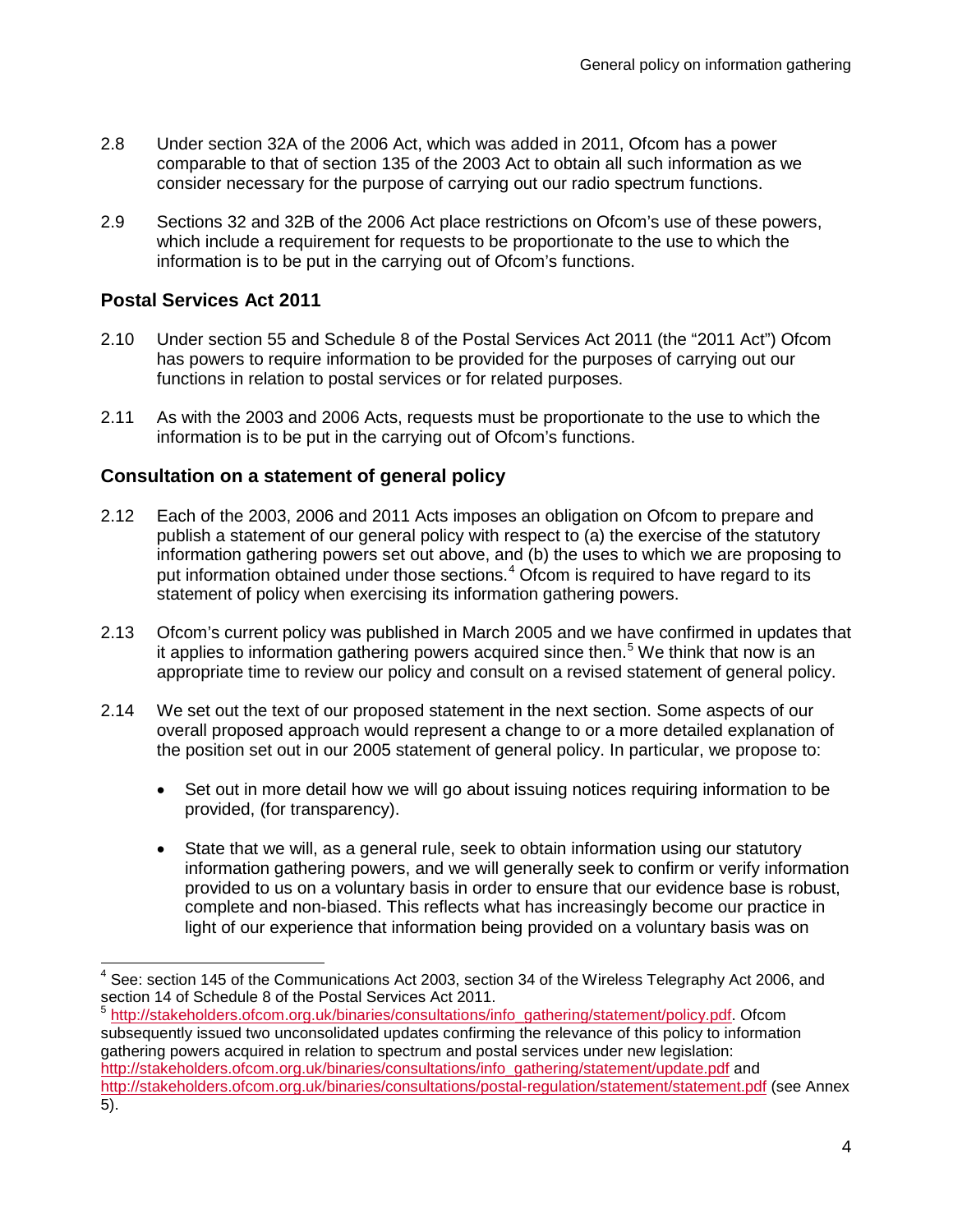occasion inaccurate or incomplete. Ofcom needs to be able to place weight on, for example, statements that information is not available in the context of regulatory decision-making. It is also important that stakeholders have confidence that Ofcom's evidence base is sound.

- State that Ofcom will assess on a case-by-case basis whether it is appropriate first to send a statutory information request in draft form to the person holding the relevant information. This is a change from our current policy, which states that we will ordinarily issue in draft. Our starting presumption will be that we will not issue the request in draft form unless there is a clear benefit from doing so, as our experience has sometimes been that our current policy can lead to unnecessary delays to our work. We may issue sequenced information requests, first to help us identify the information we should ask for and then to ask for it. This approach should ensure that information requests are targeted at the most useful information and reduce the burden on stakeholders in terms of providing information.
- 2.15 We consider that using our statutory powers in this manner set out above will better ensure that Ofcom is clear about exactly what information stakeholders hold and that it can be relied upon, backed up by the potential for statutory sanctions in the event of noncompliance. Moreover, this will promote certainty on the part of stakeholders by ensuring that they are clear as to exactly what information is required from them by Ofcom in any given set of circumstances and the purposes for which that information will be used.
- 2.16 We provisionally consider that our proposed changes are likely to improve the transparency, efficiency and robustness of our regulatory practices and will not create significant new burdens for our stakeholders. We do not consider that our proposals will positively or negatively affect any groups with protected characteristics under the Equality Act 2010.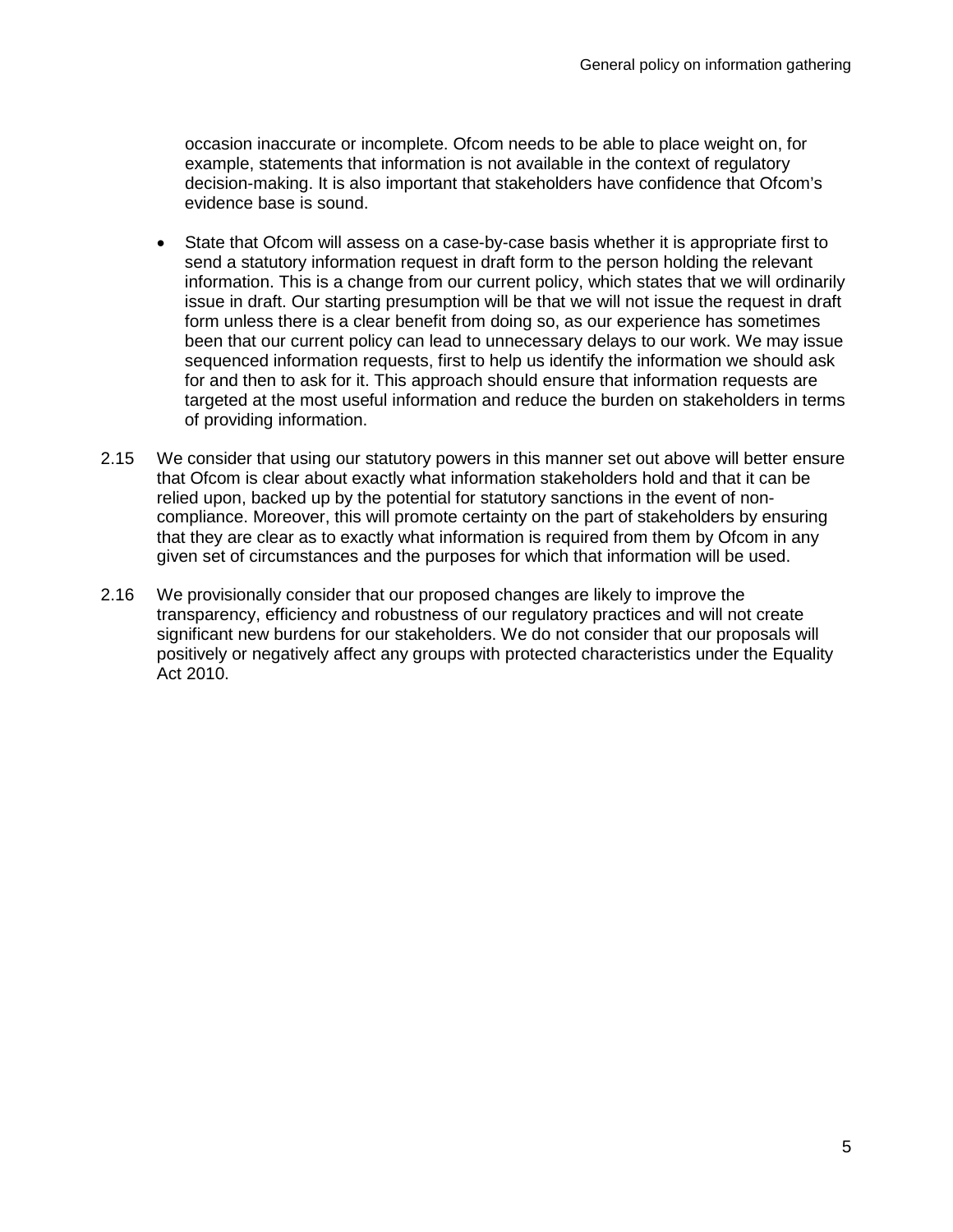# **Section 3**

# Draft general policy on information gathering

<span id="page-8-0"></span>3.1 We set out below the proposed text of our general policy on information gathering.

# **The exercise of Ofcom's information gathering powers**

- 1. This is Ofcom's statement of general policy on information gathering for the purposes of the Communications Act 2003 (the "2003 Act"), Wireless Telegraphy Act 2006 (the "2006 Act"), and Postal Services Act 2011 (the "2011 Act").<sup>[6](#page-8-1)</sup> Ofcom will have regard to it in using statutory information gathering powers. However, Ofcom reserves the right to deviate from this policy in appropriate circumstances. Where we do so, we will generally explain our reasons.
- 2. In order to exercise our functions under the 2003, 2006 and 2011 Acts in a way that is effective, evidenced-based and also proportionate, we need to ensure that our regulatory decisions are founded on a robust evidence base. Our experience is that the information held by stakeholders is often fundamental to a proper appreciation of the factual, economic and legal context within which we exercise our regulatory functions.
- 3. In that context, the statutory information gathering powers conferred on Ofcom by Parliament are the principal tool by which we can obtain information from stakeholders in support of our functions. These powers enable us to address the information asymmetry that may exist between Ofcom and operators in the sectors we regulate and to discover, obtain and use that information to take the best possible decisions. The powers also allow us to compel the provision of certain information that stakeholders might not otherwise wish to provide, for instance when considering the case for regulation in the interests of citizens and consumers or when enforcing regulatory obligations.
- 4. In the course of our regulatory activities we have had recourse to our statutory information gathering powers frequently and we expect that we will continue to do so. Ofcom holds a significant amount of in-house information and collects a wide range of data on various aspects of the industry. Wherever possible, Ofcom will draw from existing information sources to avoid unnecessary duplication of effort and to minimise the burden placed on those from whom information is requested. However, despite this comprehensive evidence base there will remain specific areas where it is necessary to collect additional information.
- 5. Statutory demands for information made by Ofcom must be proportionate and must describe the information required and state the reasons why it is required. Statutory information requests must be set out in a notice and be served on the person from whom the information is requested.<sup>[7](#page-8-2)</sup> We will issue information requests with a letter setting out

<span id="page-8-1"></span> $^6$  Ofcom also has statutory information gathering powers under the Competition Act 1998 in our capacity as a concurrent competition authority. This statement of general policy does not cover the exercise of those powers. Information on the exercise of our powers under the Competition Act 1998 can be found in our Enforcement Guidelines of 25 July 2012.  $\overline{a}$ 

<span id="page-8-2"></span> $<sup>7</sup>$  Unless the demand is for the purpose of determining who is liable to an administrative charge under section</sup> 38 of the 2003 Act (in which case other appropriate methods may be used),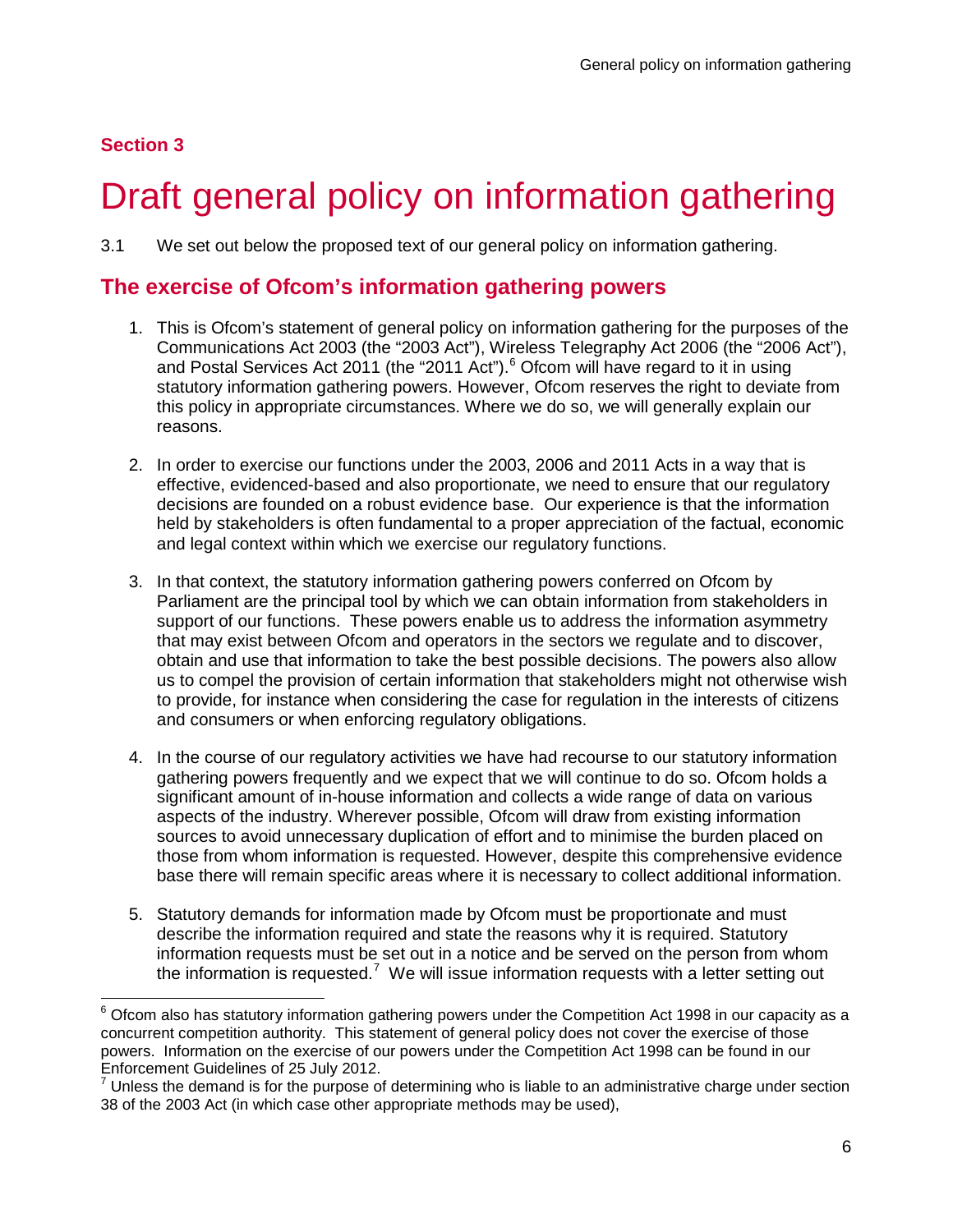this information together with information that may be useful to stakeholders, e.g. a link to the statutory framework. Unless we have agreed other arrangements with the recipient of the request under section 395 of the 2003 Act, the statutory notice containing an information request will be issued in hard copy addressed to the Company Secretary and copied to the relevant regulatory personnel. We will also ordinarily send a copy by email where such details are available to us.

- 6. Where our regulatory activities are dependent on information held by stakeholders, we will, as a general rule, seek to obtain that information using our statutory information gathering powers. Particularly when we are exercising enforcement and dispute resolution functions we are likely to issue information requests without engaging informally with the recipient first.
- 7. Beyond our enforcement and dispute resolution functions, we are responsible in a number of contexts for reviewing markets and considering the necessity of regulatory actions – for instance, in conducting market reviews under the 2003 Act, in exercising our spectrum management functions under the 2006 Act, or in considering how to carry out our functions in a manner that will secure the provision of a universal postal service under the 2011 Act. In exercising those types of functions, we often benefit from the provision of information from stakeholders on a voluntary basis and from a constructive dialogue in relation to a range of issues. We welcome that engagement from stakeholders in what are often complex, technical matters and want it to continue in future. In order to ensure that our evidence base is robust, complete and non-biased we will, however, generally seek to obtain all necessary information using our statutory powers. Where information that is potentially material to our decision making has already been provided on a voluntary basis, we will generally use our statutory powers to confirm the completeness and accuracy of that information. Further, where we have been told that such information is not available, we will generally use our statutory powers to obtain formal confirmation of this.
- 8. In appropriate circumstances Ofcom may first issue an information request asking for details of what information is held on a particular topic and in what form (e.g. whether it is held on particular databases). Having reviewed the response to that request, and discussed it as necessary with the relevant stakeholder, Ofcom may then subsequently issue further targeted statutory information requests to obtain the specific information required. This approach may be of particular use where Ofcom needs to understand what information is held by a stakeholder and in what form before investigating a matter further. It is likely to be of particular use, for example, at the outset of a market review (or similar exercise) when it is important to understand exactly what information might be available to aid the analysis.
- 9. Ofcom will assess on a case-by-case basis whether it is appropriate to send a statutory information request in draft form to the person holding the relevant information. Our starting presumption will be that we will not issue the request in draft form unless there is a clear benefit from doing so. We would expect to contact the stakeholder concerned by telephone or email to advise them to expect the request.<sup>[8](#page-9-0)</sup> However, there are likely to be cases where Ofcom would benefit from issuing a request in draft form in order to ensure that the

<span id="page-9-0"></span> $8$  There may be circumstances where prior notice is not appropriate – for instance, in enforcement cases where there may be concerns relating to the destruction of documents.  $\overline{\phantom{0}}$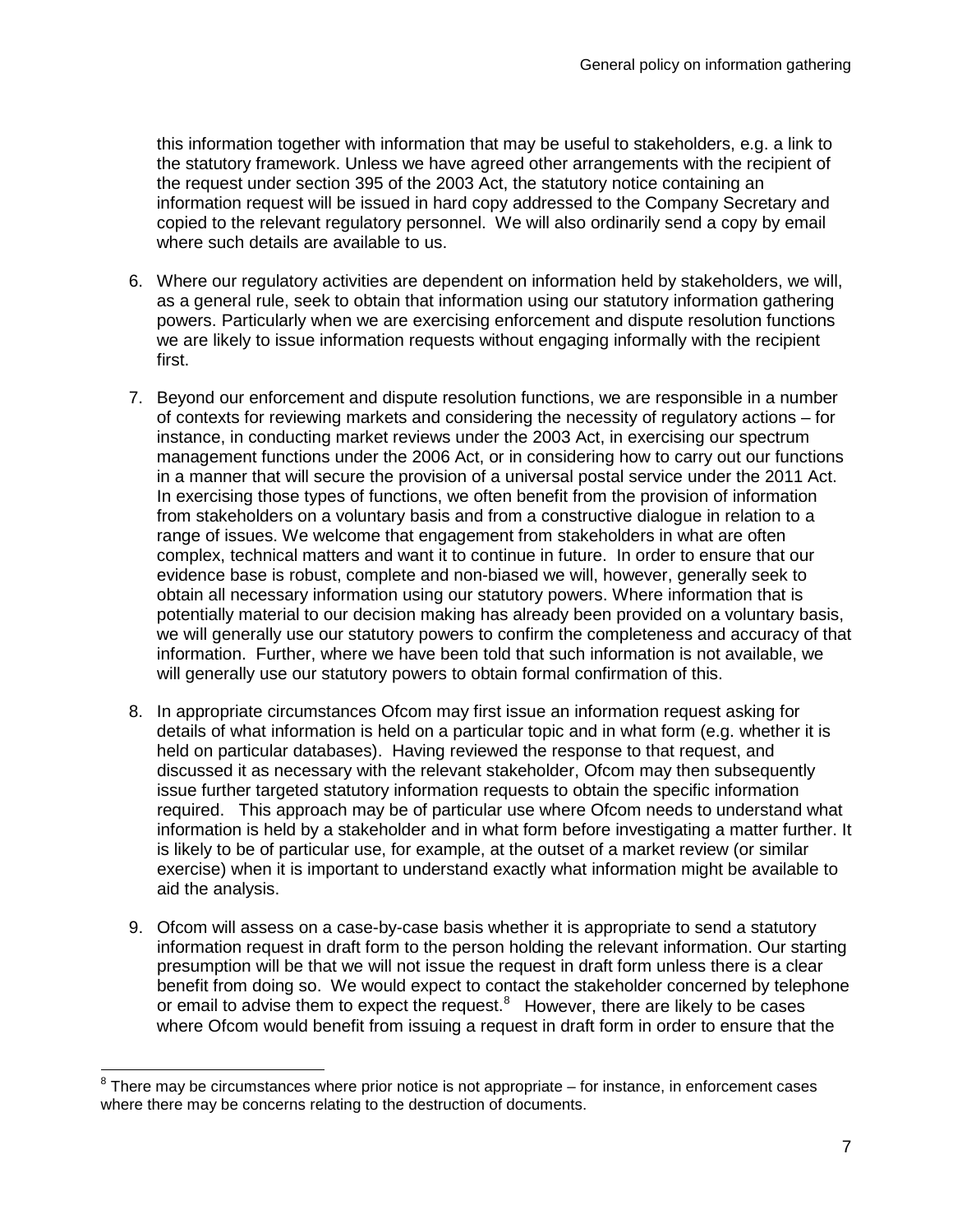request is appropriately worded and sufficiently clear for the recipient to respond within the period set for a response.

- 10. Where Ofcom issues an information request in draft, we will generally offer three working days for comment, in particular on the practicality of providing the information in the proposed timescales. In appropriate cases Ofcom would expect to discuss the draft information request with the stakeholder concerned to ensure that request is sufficiently clear and appropriately targeted. Following receipt of comments Ofcom will then confirm or amend the information request.
- 11. Given the tight timescales within which we are required to reach a determination under our dispute resolution functions, we may set compressed deadlines for the provision of information under section 191 of the 2003 and will not normally issue information requests in draft form.
- 12. Ofcom expects stakeholders to comply with the deadlines set in information requests. Ofcom will not normally agree to an extension of deadlines unless there are good reasons for doing so. In the event that there is an issue with a particular information request, however, this may be raised in writing, giving reasons, and where a change is justified the request may exceptionally be amended formally. Concerns should be raised with Ofcom sufficiently in advance of the deadline for responding.

# **Ofcom's use of information obtained under its statutory information gathering powers**

- 13. The uses to which Ofcom will put information obtained under the relevant provisions of the 2003, 2006 and 2011 Acts follow from the purpose or purposes for which that information was obtained. As noted above, Ofcom's reasons for requiring the information requested must be explained in any statutory demand for information under those Acts.
- 14. Where Ofcom has obtained information for a specified purpose and wishes to use that information for a different purpose, it will generally first notify the party who provided the information, explaining why it needs to use the information for the different purpose. Where the party who provided the information objects to use of the information for the different purpose, Ofcom will then normally use its statutory information gathering powers to require that the information be provided for the new purpose. There may, rarely, be circumstances where this is not possible, for example because of statutory timing constraints or because of the risk of prejudicing an ongoing investigation.
- 3.2 Ofcom is consulting on the appropriateness of the above text as a statement of our general policy on information gathering for each relevant Act.

*Question 1: Respondents are invited to comment on Ofcom's proposed general policy on the use of statutory information gathering powers.*

*Question 2: Respondents are invited to comment on Ofcom's proposed use of the information that it will gather using its statutory powers.*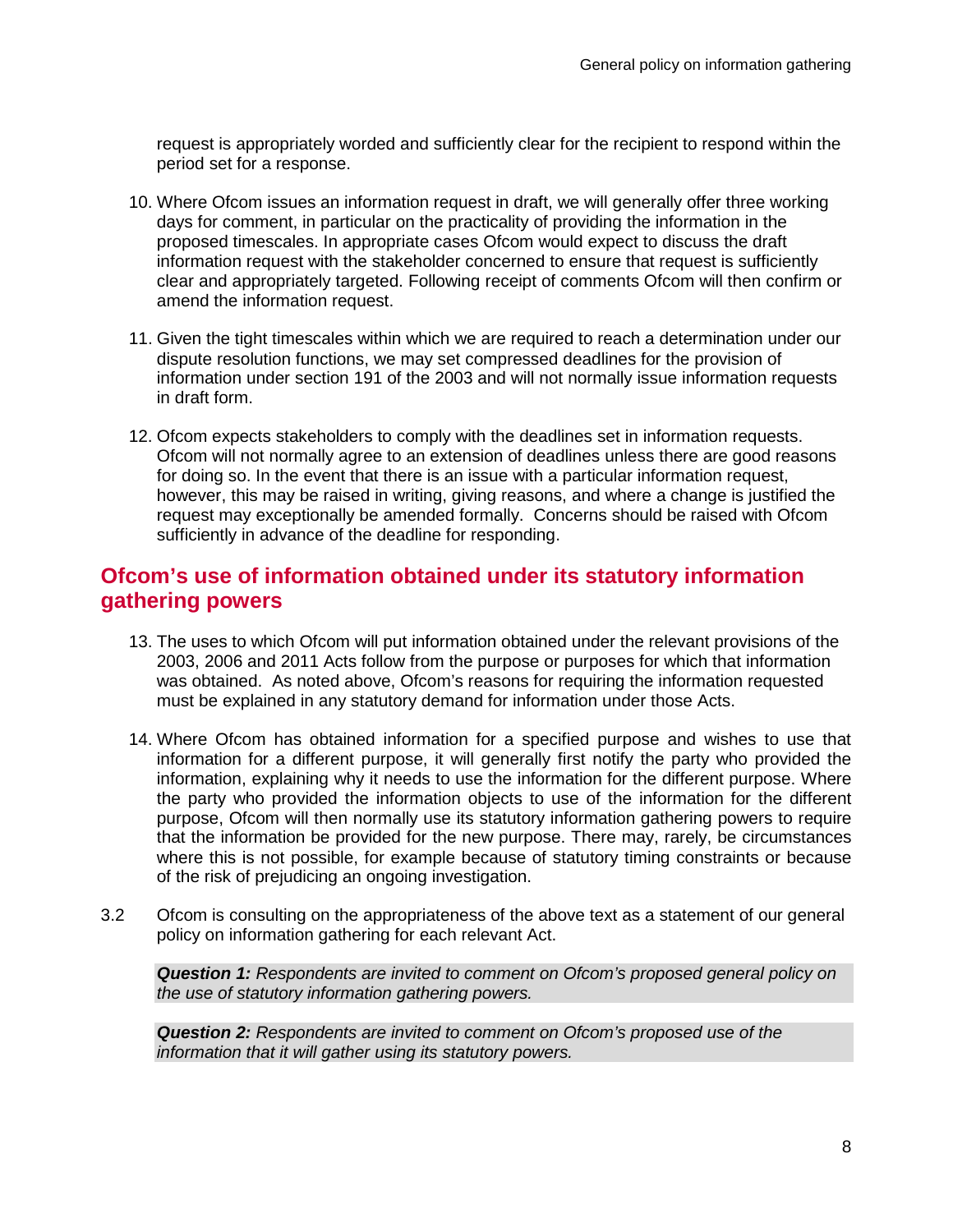## **Annex 1**

# **Responding to this consultation**

# <span id="page-11-0"></span>**How to respond**

- A1.1 Ofcom invites written views and comments on the issues raised in this document, to be made **by 5pm on 4 December 2015**.
- A1.2 Ofcom strongly prefers to receive responses using the online web form at<http://stakeholders.ofcom.org.uk/consultations/general-policy-on-information-gathering/> , as this helps us to process the responses quickly and efficiently. We would also be grateful if you could assist us by completing a response cover sheet (see Annex 3), to indicate whether or not there are confidentiality issues. This response coversheet is incorporated into the online web form questionnaire.
- A1.3 For larger consultation responses particularly those with supporting charts, tables or other data - please email holly.tingle@ofcom.org.uk attaching your response in Microsoft Word format, together with a consultation response coversheet.
- A1.4 Responses may alternatively be posted or faxed to the address below, marked with the title of the consultation.

Holly Tingle Of<sub>com</sub> Riverside House 2A Southwark Bridge Road London SE1 9HA

Fax: 020 7981 3159

- A1.5 Note that we do not need a hard copy in addition to an electronic version. Ofcom will acknowledge receipt of responses if they are submitted using the online web form but not otherwise.
- A1.6 It would be helpful if your response could include direct answers to the questions asked in this document, which are listed together at Annex 4. It would also help if you can explain why you hold your views and how Ofcom's proposals would impact on you.

# **Further information**

A1.7 If you want to discuss the issues and questions raised in this consultation, or need advice on the appropriate form of response, please contact Holly Tingle on 020 7783 4309.

# **Confidentiality**

A1.8 We believe it is important for everyone interested in an issue to see the views expressed by consultation respondents. We will therefore usually publish all responses on our website, [www.ofcom.org.uk,](http://www.ofcom.org.uk/) ideally on receipt. If you think your response should be kept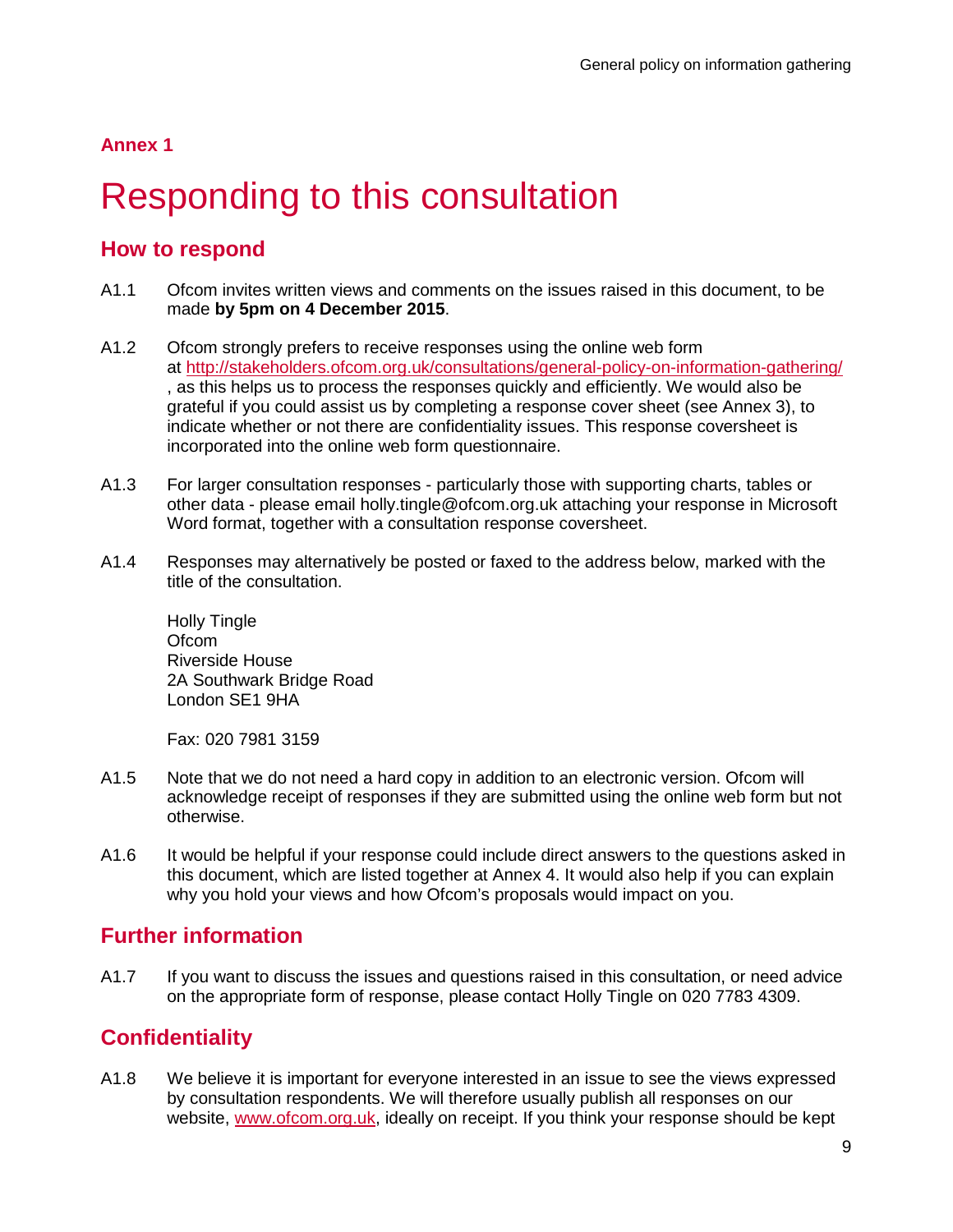confidential, can you please specify what part or whether all of your response should be kept confidential, and specify why. Please also place such parts in a separate annex.

- A1.9 If someone asks us to keep part or all of a response confidential, we will treat this request seriously and will try to respect this. But sometimes we will need to publish all responses, including those that are marked as confidential, in order to meet legal obligations.
- A1.10 Please also note that copyright and all other intellectual property in responses will be assumed to be licensed to Ofcom to use. Ofcom's approach on intellectual property rights is explained further on its website at <http://www.ofcom.org.uk/terms-of-use/>

## **Next steps**

- A1.11 Following the end of the consultation period, Ofcom intends to publish a statement of policy on information gathering early in 2016.
- A1.12 Please note that you can register to receive free mail Updates alerting you to the publications of relevant Ofcom documents. For more details please see:<http://www.ofcom.org.uk/email-updates/>

## **Ofcom's consultation processes**

- A1.13 Ofcom seeks to ensure that responding to a consultation is easy as possible. For more information please see our consultation principles in Annex 2.
- A1.14 If you have any comments or suggestions on how Ofcom conducts its consultations, please call our consultation helpdesk on 020 7981 3003 or e-mail us at [consult@ofcom.org.uk.](mailto:consult@ofcom.org.uk) We would particularly welcome thoughts on how Ofcom could more effectively seek the views of those groups or individuals, such as small businesses or particular types of residential consumers, who are less likely to give their opinions through a formal consultation.
- A1.15 If you would like to discuss these issues or Ofcom's consultation processes more generally you can alternatively contact Graham Howell, Secretary to the Corporation, who is Ofcom's consultation champion:

Graham Howell **Ofcom** Riverside House 2a Southwark Bridge Road London SE1 9HA

Tel: 020 7981 3601

Email [Graham.Howell@ofcom.org.uk](mailto:Graham.Howell@ofcom.org.uk)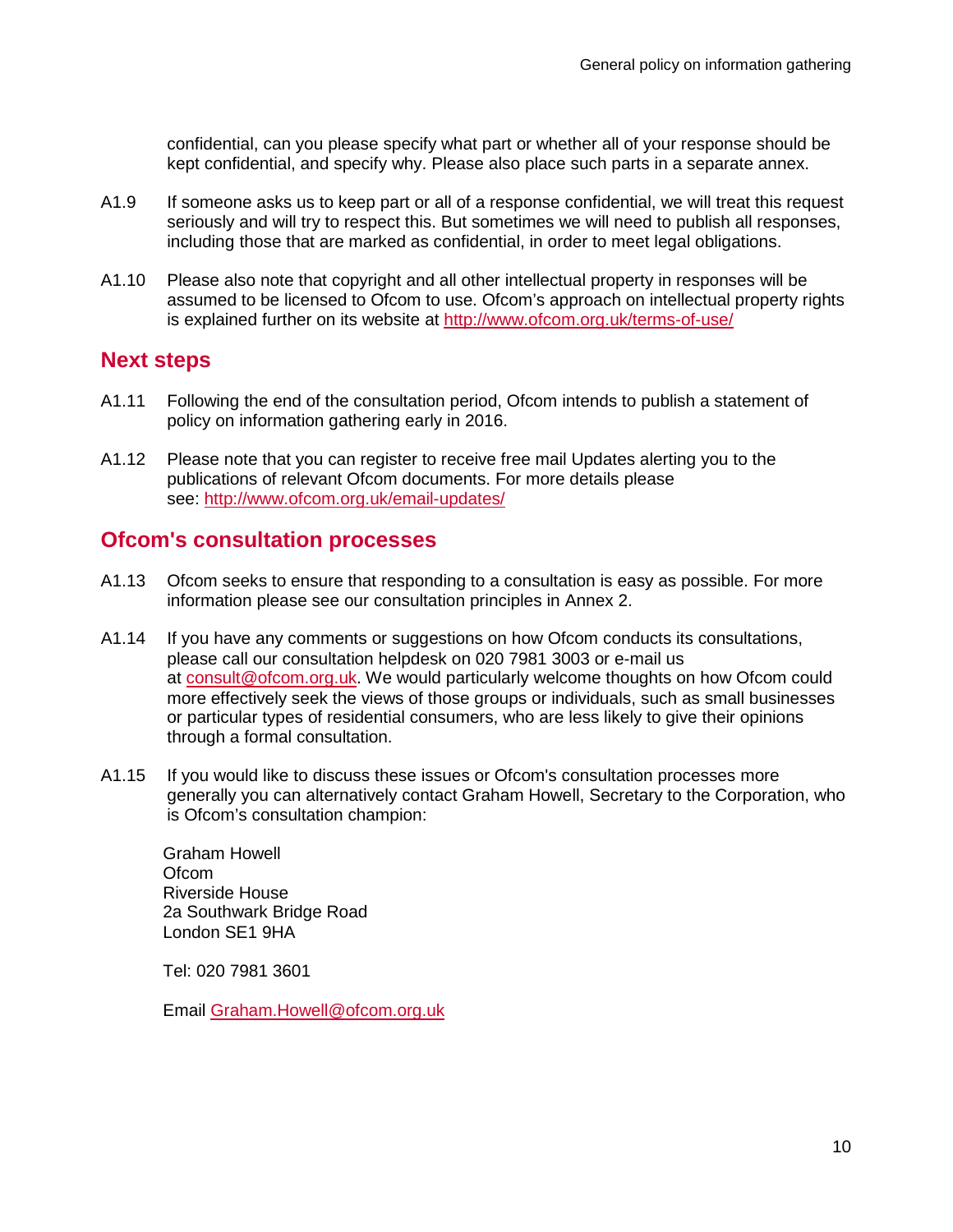## **Annex 2**

# Ofcom's consultation principles

<span id="page-13-0"></span>A2.1 Ofcom has published the following seven principles that it will follow for each public written consultation:

# **Before the consultation**

A2.2 Where possible, we will hold informal talks with people and organisations before announcing a big consultation to find out whether we are thinking in the right direction. If we do not have enough time to do this, we will hold an open meeting to explain our proposals shortly after announcing the consultation.

## **During the consultation**

- A2.3 We will be clear about who we are consulting, why, on what questions and for how long.
- A2.4 We will make the consultation document as short and simple as possible with a summary of no more than two pages. We will try to make it as easy as possible to give us a written response. If the consultation is complicated, we may provide a shortened Plain English Guide for smaller organisations or individuals who would otherwise not be able to spare the time to share their views.
- A2.5 We will consult for up to 10 weeks depending on the potential impact of our proposals.
- A2.6 A person within Ofcom will be in charge of making sure we follow our own guidelines and reach out to the largest number of people and organisations interested in the outcome of our decisions. Ofcom's 'Consultation Champion' will also be the main person to contact with views on the way we run our consultations.
- A2.7 If we are not able to follow one of these principles, we will explain why.

## **After the consultation**

A2.8 We think it is important for everyone interested in an issue to see the views of others during a consultation. We would usually publish all the responses we have received on our website. In our statement, we will give reasons for our decisions and will give an account of how the views of those concerned helped shape those decisions.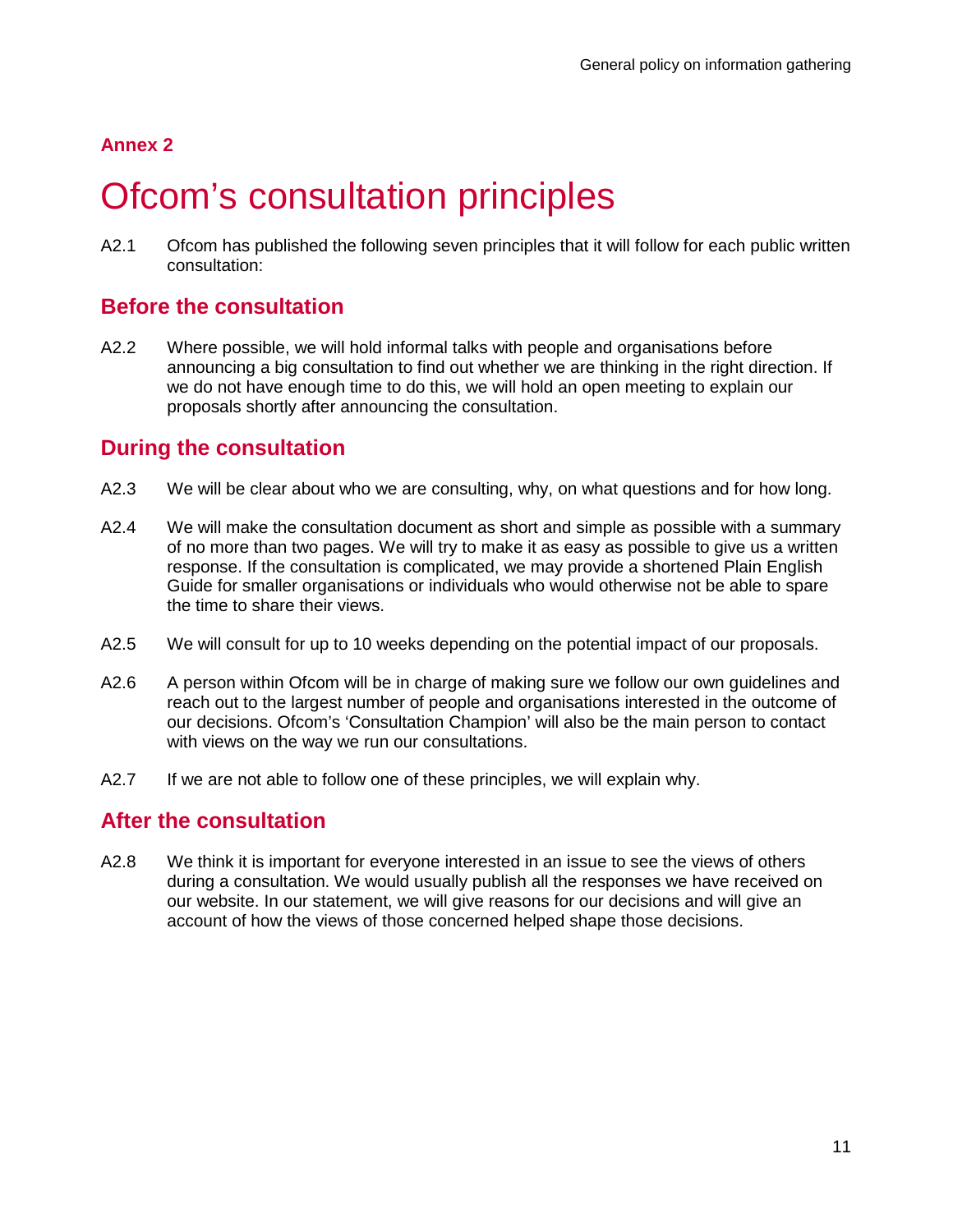# **Annex 3**

# Consultation response cover sheet

- <span id="page-14-0"></span>A3.1 In the interests of transparency and good regulatory practice, we will publish all consultation responses in full on our website, [www.ofcom.org.uk.](http://www.ofcom.org.uk/)
- A3.2 We have produced a coversheet for responses (see below) and would be very grateful if you could send one with your response (this is incorporated into the online web form if you respond in this way). This will speed up our processing of responses, and help to maintain confidentiality where appropriate.
- A3.3 The quality of consultation can be enhanced by publishing responses before the consultation period closes. In particular, this can help those individuals and organisations with limited resources or familiarity with the issues to respond in a more informed way. Therefore Ofcom would encourage respondents to complete their coversheet in a way that allows Ofcom to publish their responses upon receipt, rather than waiting until the consultation period has ended.
- A3.4 We strongly prefer to receive responses via the online web form which incorporates the coversheet. If you are responding via email, post or fax you can download an electronic copy of this coversheet in Word or RTF format from the 'Consultations' section of our website at [http://stakeholders.ofcom.org.uk/consultations/consultation-response](http://stakeholders.ofcom.org.uk/consultations/consultation-response-coversheet/)[coversheet/.](http://stakeholders.ofcom.org.uk/consultations/consultation-response-coversheet/)
- A3.5 Please put any parts of your response you consider should be kept confidential in a separate annex to your response and include your reasons why this part of your response should not be published. This can include information such as your personal background and experience. If you want your name, address, other contact details, or job title to remain confidential, please provide them in your cover sheet only, so that we don't have to edit your response.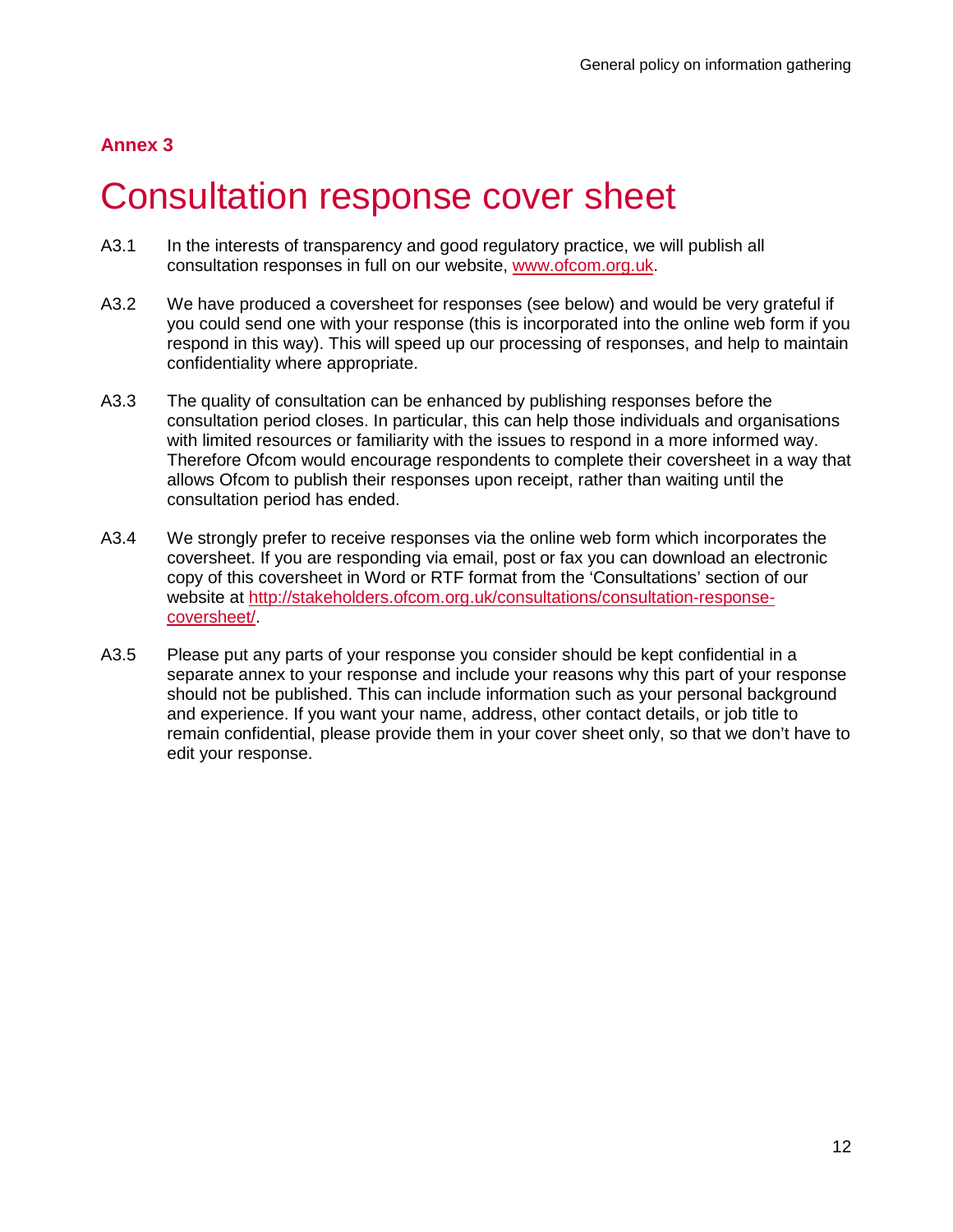# **Cover sheet for response to an Ofcom consultation**

| <b>BASIC DETAILS</b>                                                                                                                                                                                                                                                                                                                                                                                                                                                |  |
|---------------------------------------------------------------------------------------------------------------------------------------------------------------------------------------------------------------------------------------------------------------------------------------------------------------------------------------------------------------------------------------------------------------------------------------------------------------------|--|
| Consultation title:                                                                                                                                                                                                                                                                                                                                                                                                                                                 |  |
| To (Ofcom contact):                                                                                                                                                                                                                                                                                                                                                                                                                                                 |  |
| Name of respondent:                                                                                                                                                                                                                                                                                                                                                                                                                                                 |  |
| Representing (self or organisation/s):                                                                                                                                                                                                                                                                                                                                                                                                                              |  |
| Address (if not received by email):                                                                                                                                                                                                                                                                                                                                                                                                                                 |  |
| <b>CONFIDENTIALITY</b>                                                                                                                                                                                                                                                                                                                                                                                                                                              |  |
| Please tick below what part of your response you consider is confidential, giving your<br>reasons why                                                                                                                                                                                                                                                                                                                                                               |  |
| Name/contact details/job title<br>Nothing                                                                                                                                                                                                                                                                                                                                                                                                                           |  |
| Whole response<br>Organisation                                                                                                                                                                                                                                                                                                                                                                                                                                      |  |
| Part of the response<br>If there is no separate annex, which parts?                                                                                                                                                                                                                                                                                                                                                                                                 |  |
| If you want part of your response, your name or your organisation not to be published, can<br>Ofcom still publish a reference to the contents of your response (including, for any<br>confidential parts, a general summary that does not disclose the specific information or<br>enable you to be identified)?                                                                                                                                                     |  |
| <b>DECLARATION</b>                                                                                                                                                                                                                                                                                                                                                                                                                                                  |  |
| I confirm that the correspondence supplied with this cover sheet is a formal consultation<br>response that Ofcom can publish. However, in supplying this response, I understand that<br>Ofcom may need to publish all responses, including those which are marked as confidential,<br>in order to meet legal obligations. If I have sent my response by email, Ofcom can disregard<br>any standard e-mail text about not disclosing email contents and attachments. |  |
| Ofcom seeks to publish responses on receipt. If your response is<br>non-confidential (in whole or in part), and you would prefer us to<br>publish your response only once the consultation has ended, please tick here.                                                                                                                                                                                                                                             |  |
| Name<br>Signed (if hard copy)                                                                                                                                                                                                                                                                                                                                                                                                                                       |  |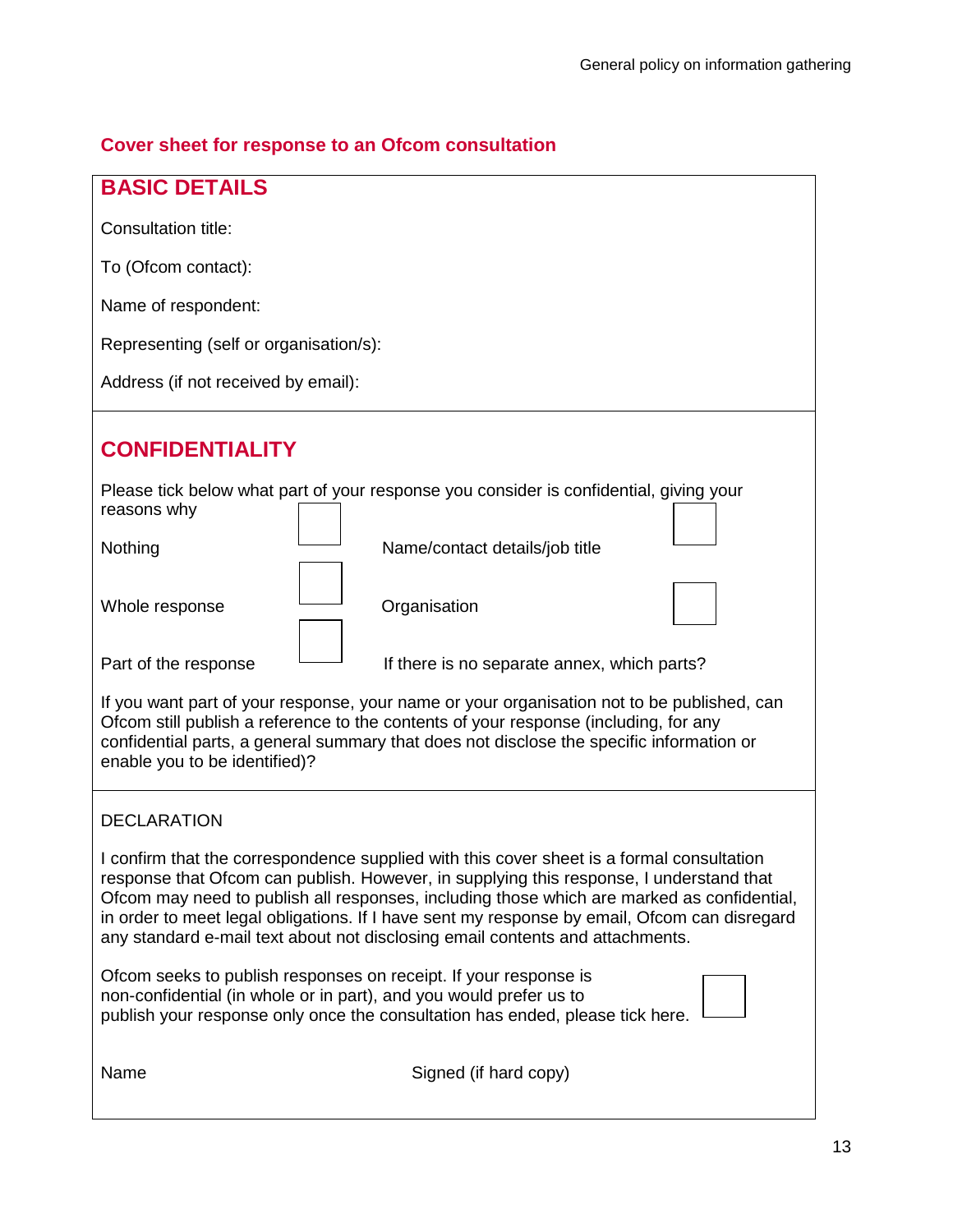## **Annex 4**

# **Consultation questions**

<span id="page-16-0"></span>*Question 1: Respondents are invited to comment on Ofcom's proposed general policy on the use of statutory information gathering powers.*

*Question 2: Respondents are invited to comment on Ofcom's proposed use of the information that it will gather using its statutory powers.*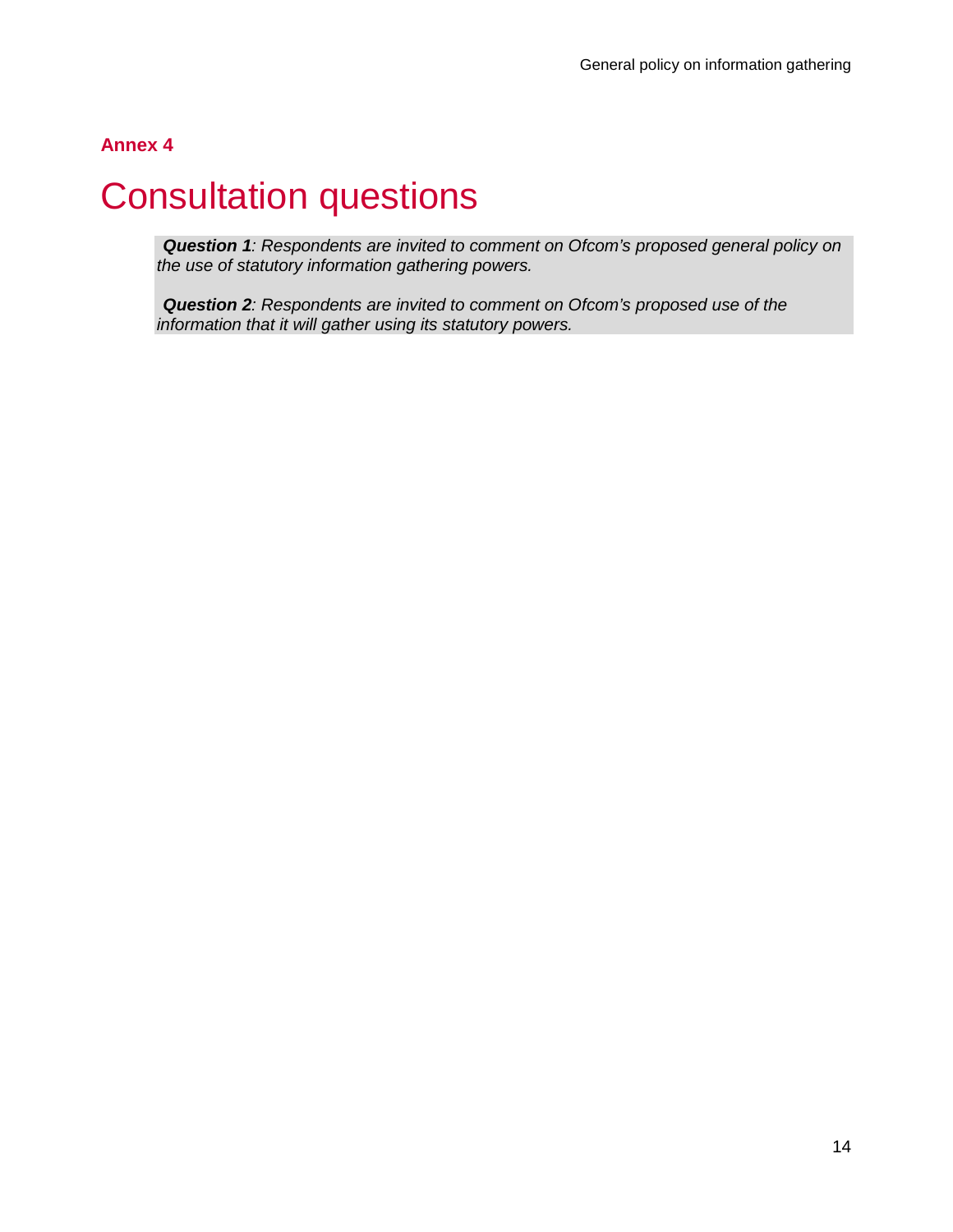## **Annex 5**

# 5 Communications Act 2003 – relevant provisions

## <span id="page-17-0"></span>**135 Information required for purposes of Chapter 1 functions**

(1) OFCOM may require a person falling within subsection (2) to provide them with all such information as they consider necessary for the purpose of carrying out their functions under this Chapter.

- (2) The persons falling within this subsection are--
	- (a) a communications provider;
	- (b) a person who has been a communications provider;
	- (c) a person who makes, or has made, any associated facilities available to others;
	- (d) a person, other than a communications provider, to whom a universal service condition applies or has applied;
	- (e) a person who supplies electronic communications apparatus;
	- (f) a person not falling within the preceding paragraphs who appears to OFCOM to have information required by them for the purpose of carrying out their functions under this Chapter.

(3) The information that may be required by OFCOM under subsection (1) includes, in particular, in-formation that they require for any one or more of the following purposes-

- (a) ascertaining whether a contravention of a condition or other requirement set or imposed by or under this Chapter has occurred or is occurring;
- (b) ascertaining or verifying the charges payable by a person under section 38;
- (c) ascertaining whether a provision of a condition set under section 45 which is for the time being in force continues to be effective for the purpose for which it was made;
- (d) ascertaining or verifying amounts payable by virtue of a condition falling within section 51(1)(d);
- (e) making a designation in accordance with regulations made under section 66;
- (f) carrying out a review under section 66 or 70;
- (g) identifying markets and carrying out market analyses in accordance with, or for the purposes of, any provision of this Chapter;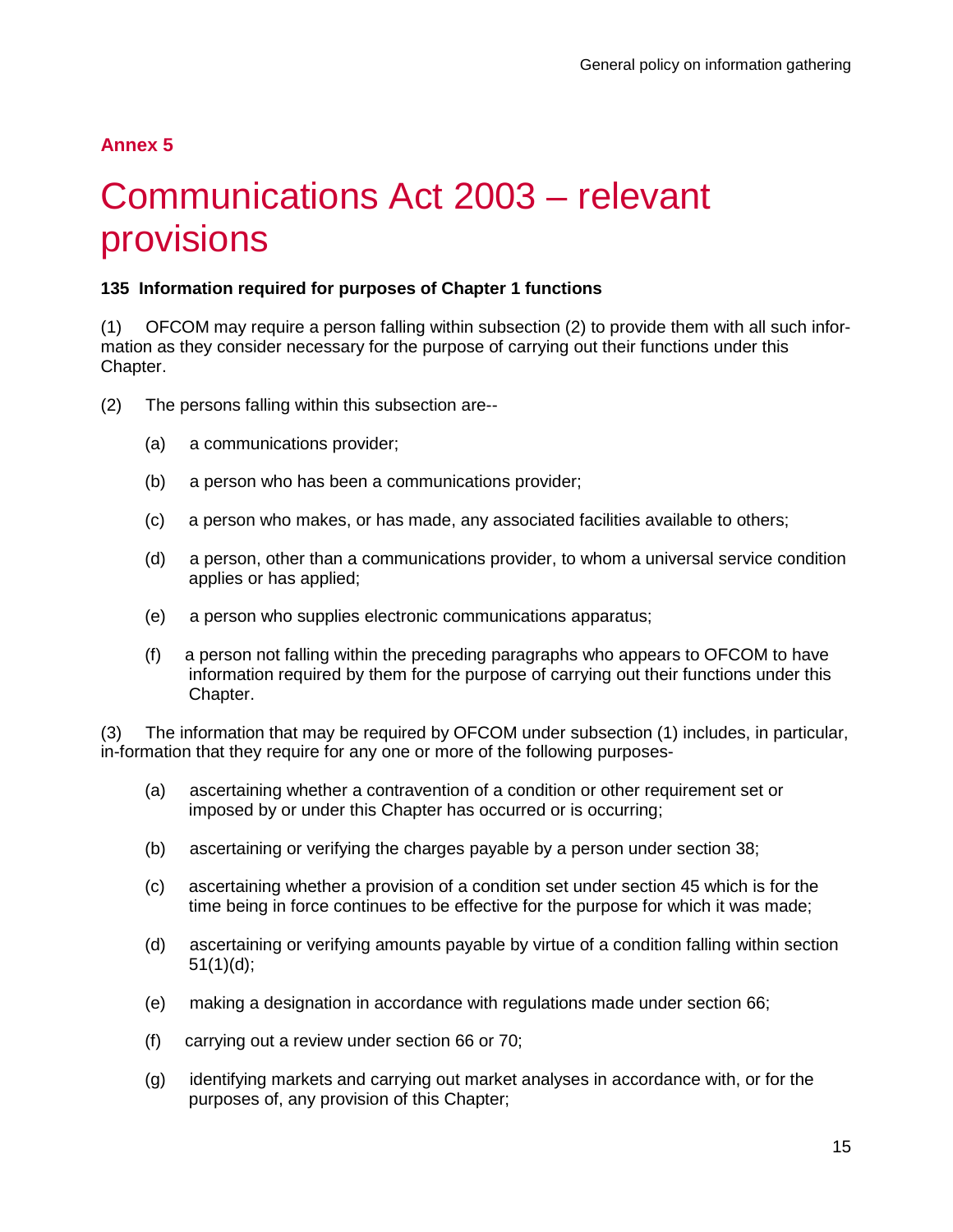- $(h)$  . . .
- (i) considering a matter in exercise of that duty;
- (ia) preparing a report under section 124F;
- (ib) carrying out an assessment, taking steps or providing a report under section 124G;
- (ic) preparing a report under section 134A;
- (id) preparing a report under section 134C;
- (ie) assessing the security of a public electronic communications network or a public electronic communications service;
- (if) assessing the availability of a public electronic communications network;
- (ig) identifying electronic communications apparatus that is suitable for shared use;
- (j) statistical purposes connected with the carrying out of any of OFCOM's functions under this Chapter.

(3A) The descriptions of information that a person may be required to provide under subsection (1) include, in particular--

- (a) information concerning future developments of an electronic communications network or elec-tronic communications service that could have an impact on the wholesale services made available by the person to competitors, and
- (b) if a market power determination made in relation to a wholesale market is in force in the per-son's case, accounting data relating to any retail market associated with the wholesale market.

(4) A person required to provide information under this section must provide it in such manner and within such reasonable period as may be specified by OFCOM.

(5) The powers in this section are subject to the limitations in section 137.

## **136 Information required for related purposes**

- (1) OFCOM may require--
	- (a) a communications provider, or
	- (b) a person who makes associated facilities available to others,

to provide OFCOM with all such information as they consider necessary for the purpose specified in subsection (2).

(2) That purpose is the carrying out--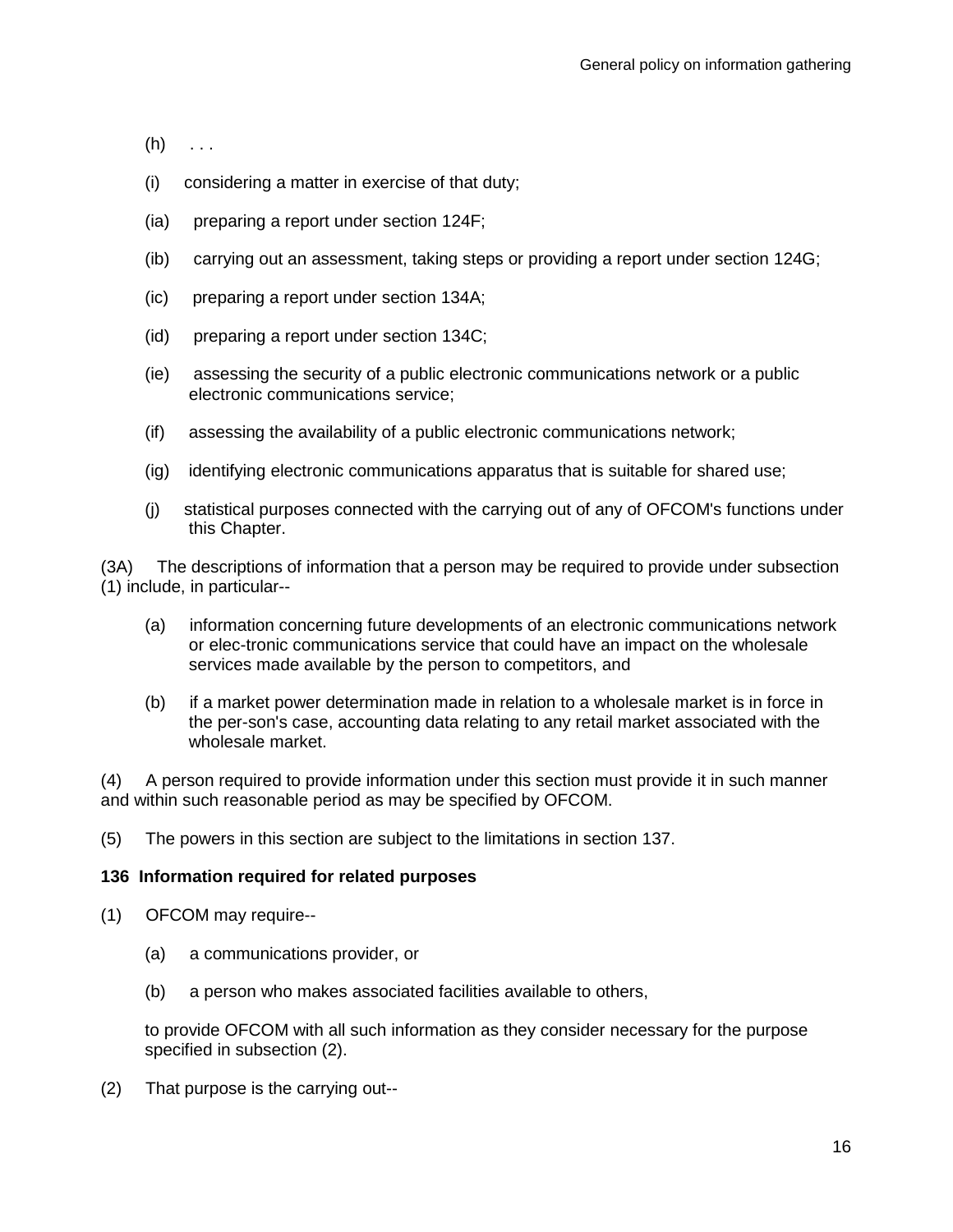- (a) with a view to publication, and
- (b) in the interest of the end-users of public electronic communications services,

of comparative overviews of the quality and prices of such services.

- (3) OFCOM may also require--
	- (a) a communications provider, or
	- (b) a person who makes associated facilities available to others,

to provide them, for use for such statistical purposes as they think fit, with information relating to any electronic communications network, electronic communications service or associated facilities.

(4) A person required to provide information under this section must provide it in such manner and within such reasonable period as may be specified by OFCOM.

(5) The powers in this section are subject to the limitations in section 137.

## **137 Restrictions on imposing information requirements**

(1) This section limits the purposes for which, and manner in which, information may be required under sections 135 and 136.

(2) OFCOM are not to require the provision of information for the purpose of ascertaining whether a contravention of a general condition has occurred, or is occurring, unless--

- (a) the requirement is imposed for the purpose of investigating a matter about which OFCOM have received a complaint;
- (b) the requirement is imposed for the purposes of an investigation that OFCOM have decided to carry out into whether or not the general condition in question has been complied with;
- (c) the condition in question is one which OFCOM have reason to suspect is one that has been or is being contravened; . . .
- (d) the condition in question is one falling within section  $51(1)(d)$ ; or
- (e) the condition in question is one relating to the effective and efficient use of telephone numbers.

(2A) OFCOM are not to require the provision of information for a purpose specified in section 135(3)(ie) or (if) unless--

(a) the requirement is imposed for the purpose of investigating a matter about which OFCOM have received a complaint;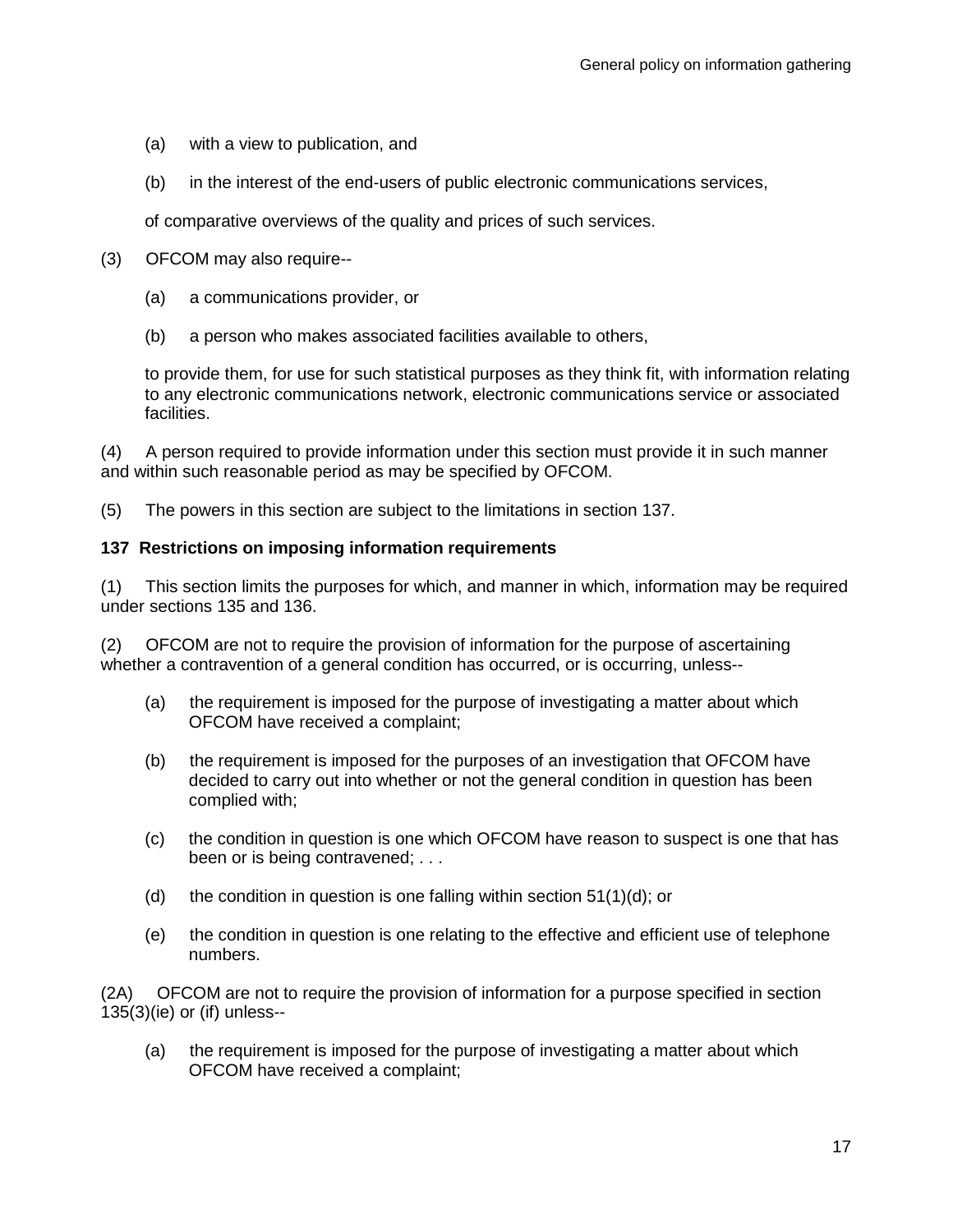- (b) the requirement is imposed for the purposes of an investigation that OFCOM have decided to carry out into whether or not an obligation under section 105A has been complied with; or
- (c) OFCOM have reason to suspect that an obligation under section 105A has been or is being contravened.
- (3) OFCOM are not to require the provision of information under section 135 or 136 except--
	- (a) by a demand for the information that describes the required information and sets out OFCOM's reasons for requiring it; and
	- (b) where the making of a demand for the information is proportionate to the use to which the information is to be put in the carrying out of OFCOM's functions.

(4) The reasons for requiring information for statistical purposes under section 135 or 136 must set out the statistical purposes for which the information is required.

(5) Except in the case of a demand made in the manner authorised by subsection (6), a demand for information required under section 135 or 136 must be contained in a notice served on the person from whom the information is required.

(6) In the case of information required by OFCOM for the purpose of ascertaining who is liable to charges under section 38, the demand may--

- (a) be made by being published in such manner as OFCOM consider appropriate for bringing it to the attention of the persons who are described in the demand as the persons from whom the information is required; and
- (b) take the form of a general demand for a person so described to provide information when specified conditions relevant to his liability to such charges are satisfied in his case.

## **138 Notification of contravention of information requirements**

(1) Where OFCOM determine that there are reasonable grounds for believing that a person is contravening, or has contravened, a requirement imposed under section 135 or 136, they may give that person a notification under this section.

- (2) A notification under this section is one which--
	- (a) sets out the determination made by OFCOM;
	- (b) specifies the requirement and contravention in respect of which that determination has been made; . . .
	- [(c) specifies the period during which the person notified has an opportunity to make representa-tions;
	- (d) specifies the information to be provided by the person to OFCOM in order to comply with a re-quirement under section 135 or 136;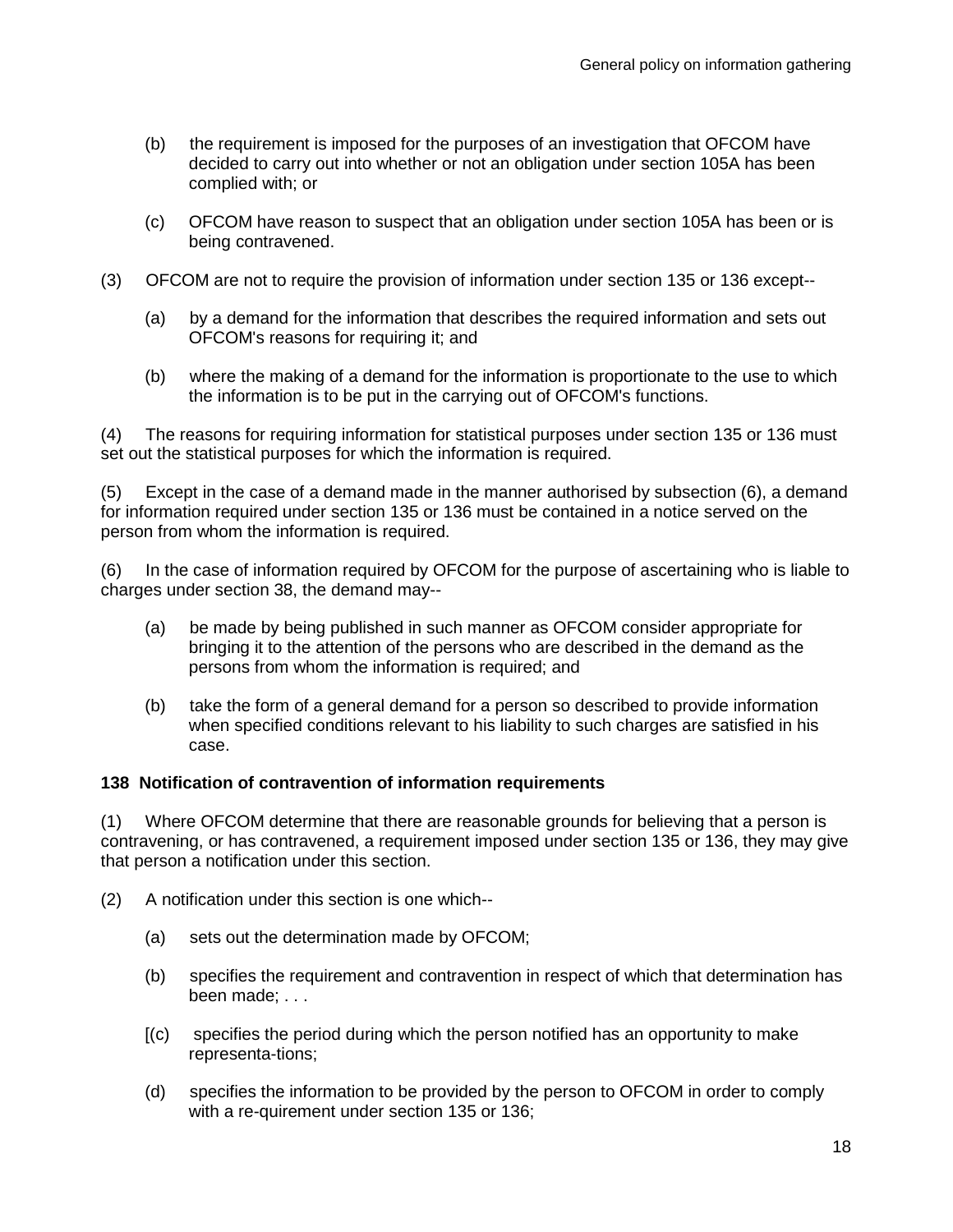- (e) specifies any penalty which OFCOM are minded to impose in accordance with section 139; and
- (f) where the contravention is serious, specifies any direction which OFCOM are minded to give under section 140.
- $(3) \quad . \quad .$
- $(4)$  . . .
- $(5)$  ...
- $(6)$  ...
- $(7) \quad \ldots$
- (8) A notification under this section--
	- (a) may be given in respect of more than one contravention; and
	- (b) if it is given in respect of a continuing contravention, may be given in respect of any period during which the contravention has continued.

(9) Where a notification under this section has been given to a person in respect of a contravention of a requirement, OFCOM may give a further notification in respect of the same contravention of that re-quirement if, and only if--

- (a) the contravention is one occurring after the time of the giving of the earlier notification;
- (b) the contravention is a continuing contravention and the subsequent notification is in respect of so much of a period as falls after a period to which the earlier notification relates; or
- (c) the earlier notification has been withdrawn without a penalty having been imposed in respect of the notified contravention.

(9A) OFCOM may not give a person a notification under this section in respect of a contravention of a requirement imposed under section 135(3)(ig) if the information required was previously provided by the person to OFCOM within the period of 6 months ending with the day on which the requirement was imposed.]

 $(10)$  ...

## **139 Penalties for contravention of information requirements**

(1) This section applies where a person is given a notification under section 138 which specifies a proposed penalty.

- (2) OFCOM may specify a penalty if--
	- $(a) \quad \ldots$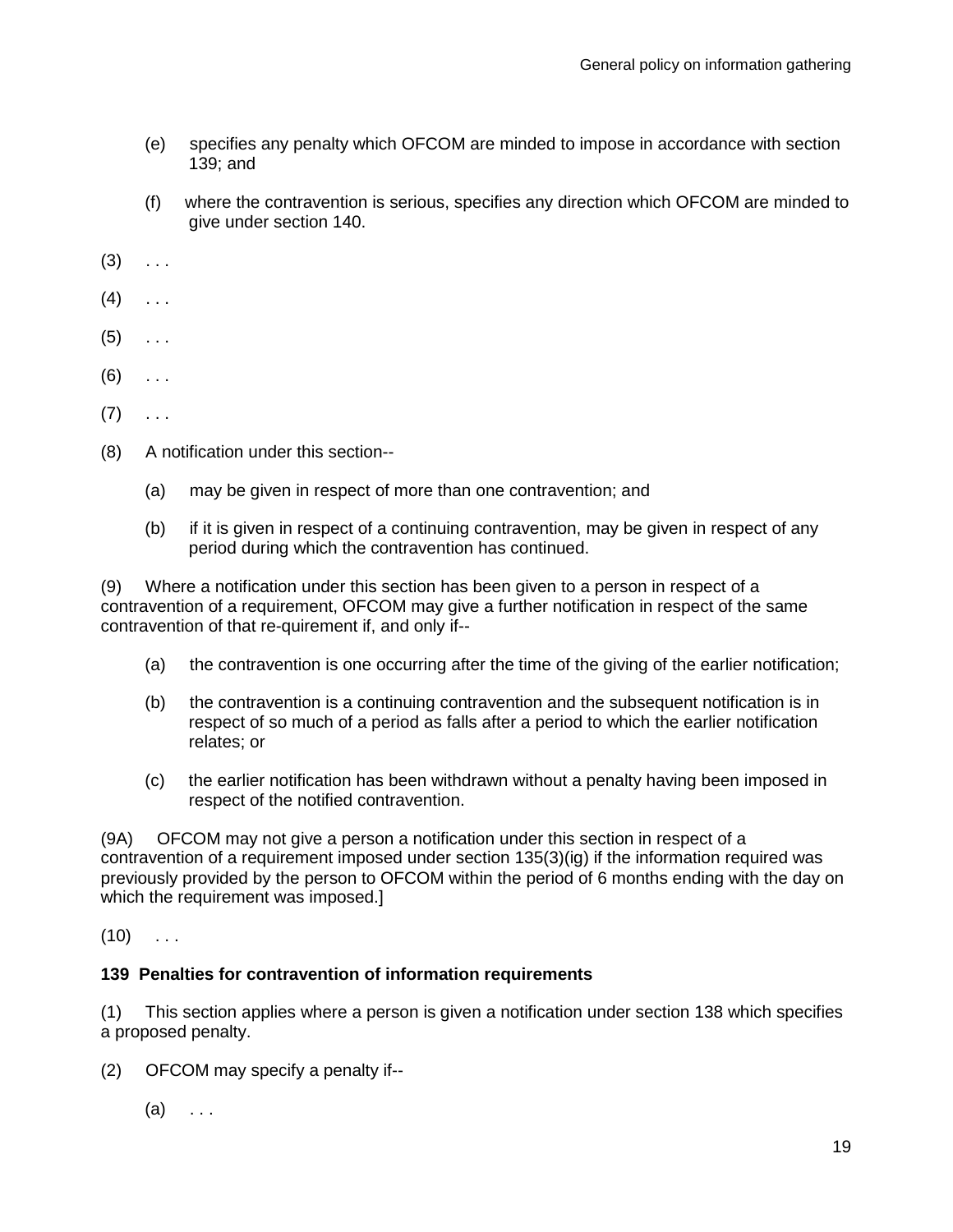- $(b) \ldots$
- (c) no proceedings for an offence under section 144 have been brought against the notified person in respect of the contravention.

(3) Where a notification under section 138 relates to more than one contravention, a separate penalty may be specified in respect of each contravention.

(4) Where such a notification relates to a continuing contravention, no more than one penalty may be specified in respect of the period of contravention specified in the notification.

(4A) But, in relation to a continuing contravention, a penalty may be specified in respect of each day on which the contravention continues after--

- (a) the giving of a confirmation decision under section  $139A(4)(c)$  which requires immediate action; or
- (b) the expiry of any period specified in the confirmation decision for complying with a requirement so specified.

(4B) The amount of a penalty under subsection (4A) is to be such amount not exceeding £500 per day as OFCOM determine to be--

- (a) appropriate; and
- (b) proportionate to the contravention in respect of which it is imposed.

(5) The amount of any other penalty notified under this section is to be such amount not exceeding £2,000,000 as OFCOM determine to be both--

- (a) appropriate; and
- (b) proportionate to the contravention in respect of which it is imposed.
- $(6)$  ...
- $(7) \quad . . .$
- $(8)$  ...

(9) The Secretary of State may by order amend this section so as to substitute a different maximum penalty for the maximum penalty for the time being specified in subsection (5).

(10) No order is to be made containing provision authorised by subsection (9) unless a draft of the order has been laid before Parliament and approved by a resolution of each House.

## **139A Enforcement of notification under section 138**

- (1) This section applies where--
	- (a) a person has been given a notification under section 138;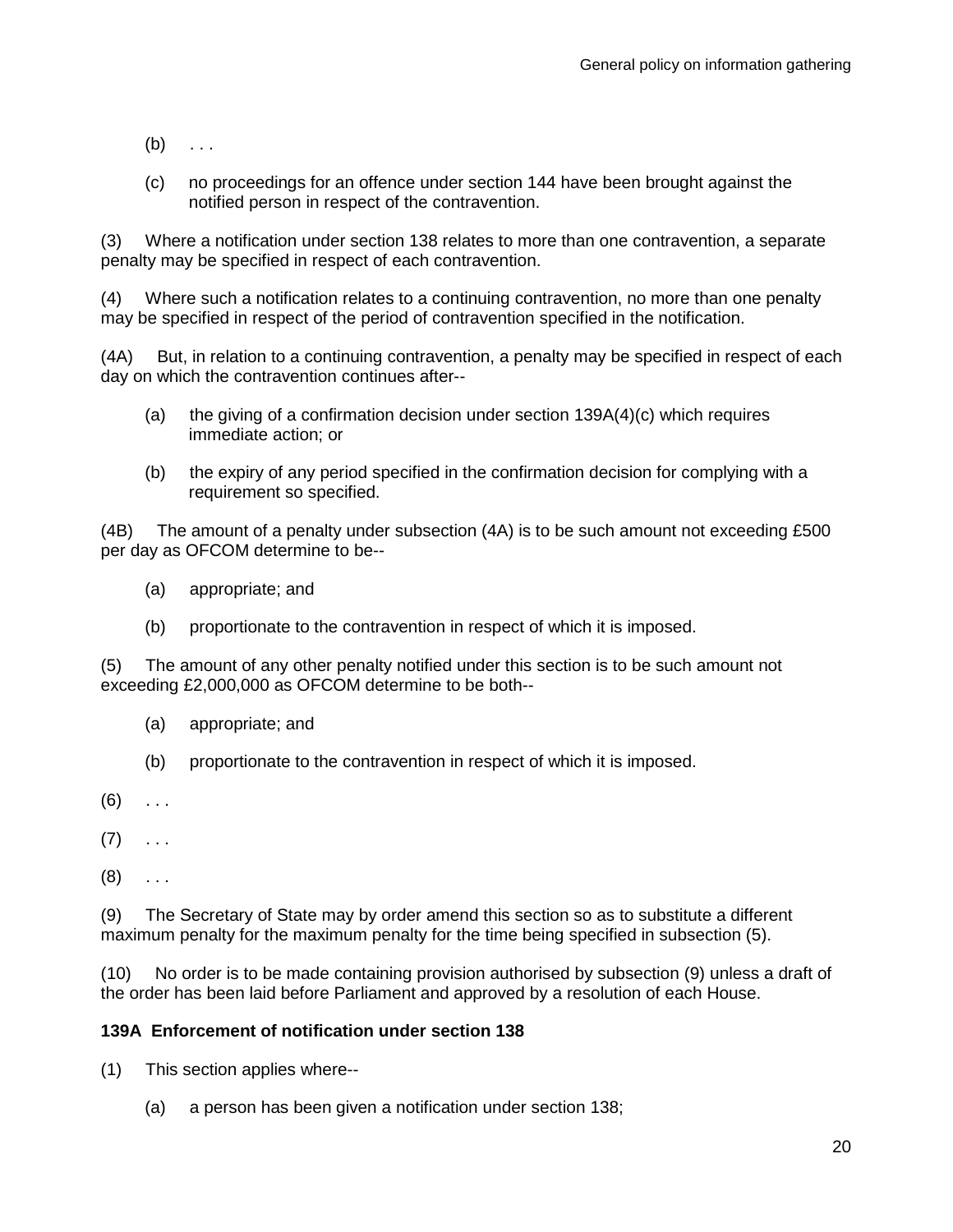- (b) OFCOM have allowed the person an opportunity to make representations about the matters notified; and
- (c) the period allowed for the making of representations has expired.
- (2) OFCOM may--
	- (a) give the person a decision (a "confirmation decision") confirming the imposition of requirements on the person, or the giving of a direction to the person, or both, in accordance with the notification under section 138; or
	- (b) inform the person that they are satisfied with the person's representations and that no further action will be taken.

(3) OFCOM may not give a confirmation decision to a person unless, after considering any representations, they are satisfied that the person has, in one or more of the respects notified, been in contravention of a requirement notified under section 138.

- (4) A confirmation decision--
	- (a) must be given to the person without delay;
	- (b) must include reasons for the decision;
	- (c) may require immediate action by the person to comply with a requirement notified under section 138(2)(d), or may specify a period within which the person must comply with the requirement; and
	- (d) may require the person to pay--
		- (i) the penalty specified in the notification under section 138, or
		- (ii) such lesser penalty as OFCOM consider appropriate in the light of the person's representa-tions or steps taken by the person to comply with the condition or remedy the consequences of the contravention,

and may specify the period within which the penalty is to be paid.

(5) It is the duty of the person to comply with any requirement imposed by a confirmation decision.

- (6) That duty is enforceable in civil proceedings by OFCOM--
	- (a) for an injunction;
	- (b) for specific performance of a statutory duty under section 45 of the Court of Session Act 1988; or
	- (c) for any other appropriate remedy or relief.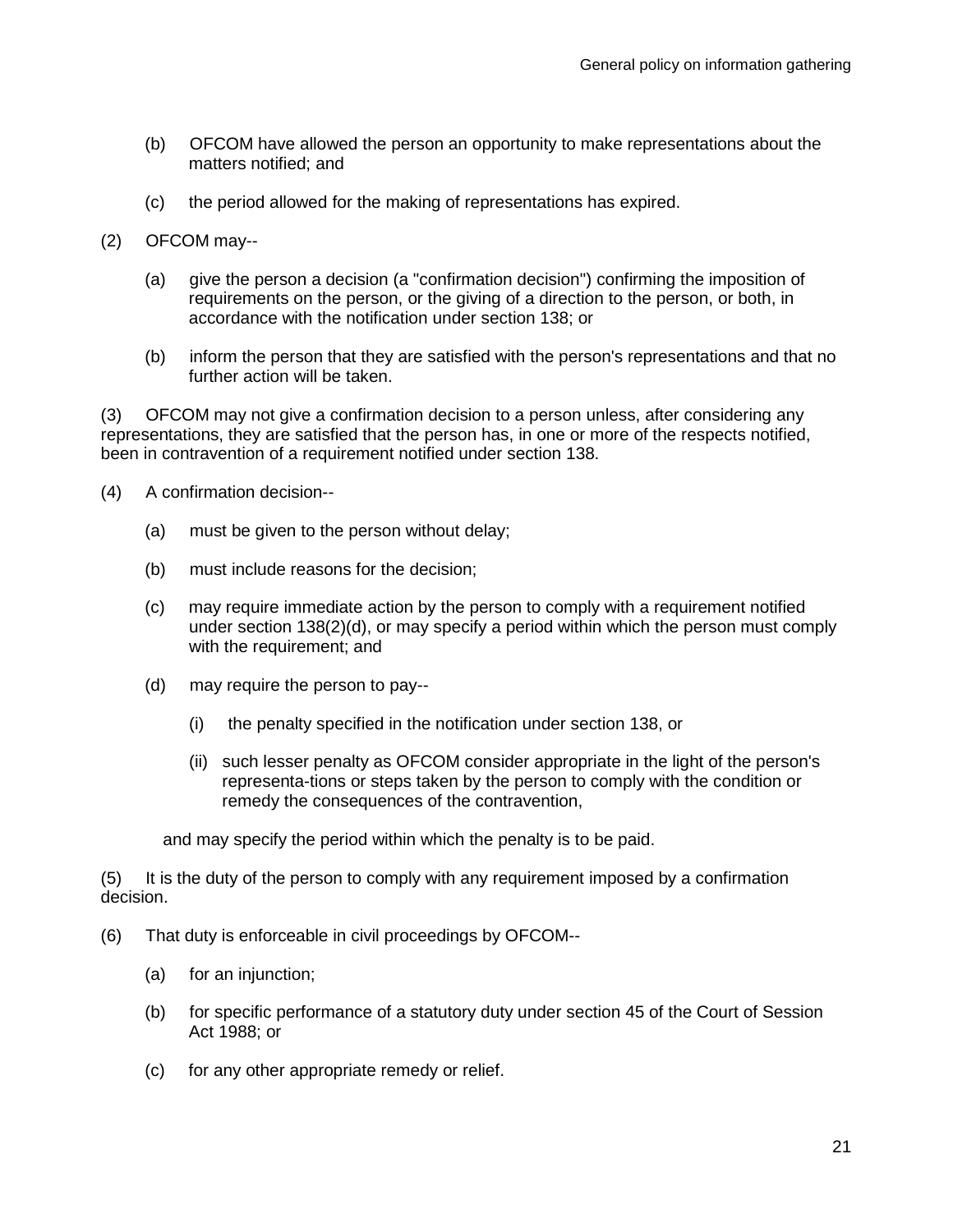- (7) A penalty imposed by a confirmation decision--
	- (a) must be paid to OFCOM; and
	- (b) if not paid within the period specified by them, is to be recoverable by them accordingly.

## **139C Confirmation of direction under section 139B**

(1) As soon as reasonably practicable after giving a direction under section 139B(3), OFCOM must give the person to whom it is given--

- (a) an opportunity to make representations to them about the grounds on which it was given and its effect; and
- (b) an opportunity to propose steps to remedy the situation.

(2) As soon as practicable after the period allowed by OFCOM for making those representations has ended (and in any event within 3 months beginning with the day on which the direction was given), they must determine--

- (a) whether the contravention providing the grounds for the giving of the direction did occur; and
- (b) whether the circumstances made it an urgent case justifying the giving of the direction.

(3) The period of 3 months mentioned in subsection (2) may be extended by up to 3 months if OFCOM--

- (a) require additional time to consider representations received; or
- (b) decide that it is necessary to obtain additional information from the person in order to make a determination under subsection (2).

(4) If OFCOM decide that the contravention did occur and that the direction was justified, they may confirm the direction.

(5) If not, they must exercise their power to revoke it.

(6) As soon as reasonably practicable after deciding whether to confirm the direction, OFCOM must notify the person to whom it was given of their decision.

## **140 Suspending service provision for information contraventions**

(1) OFCOM may give a direction under this section to a person who is a communications provider or who makes associated facilities available ("the contravening provider") if they are satisfied--

(a) that he is or has been in serious or repeated contravention of requirements imposed under sections 135 and 136, or either of them;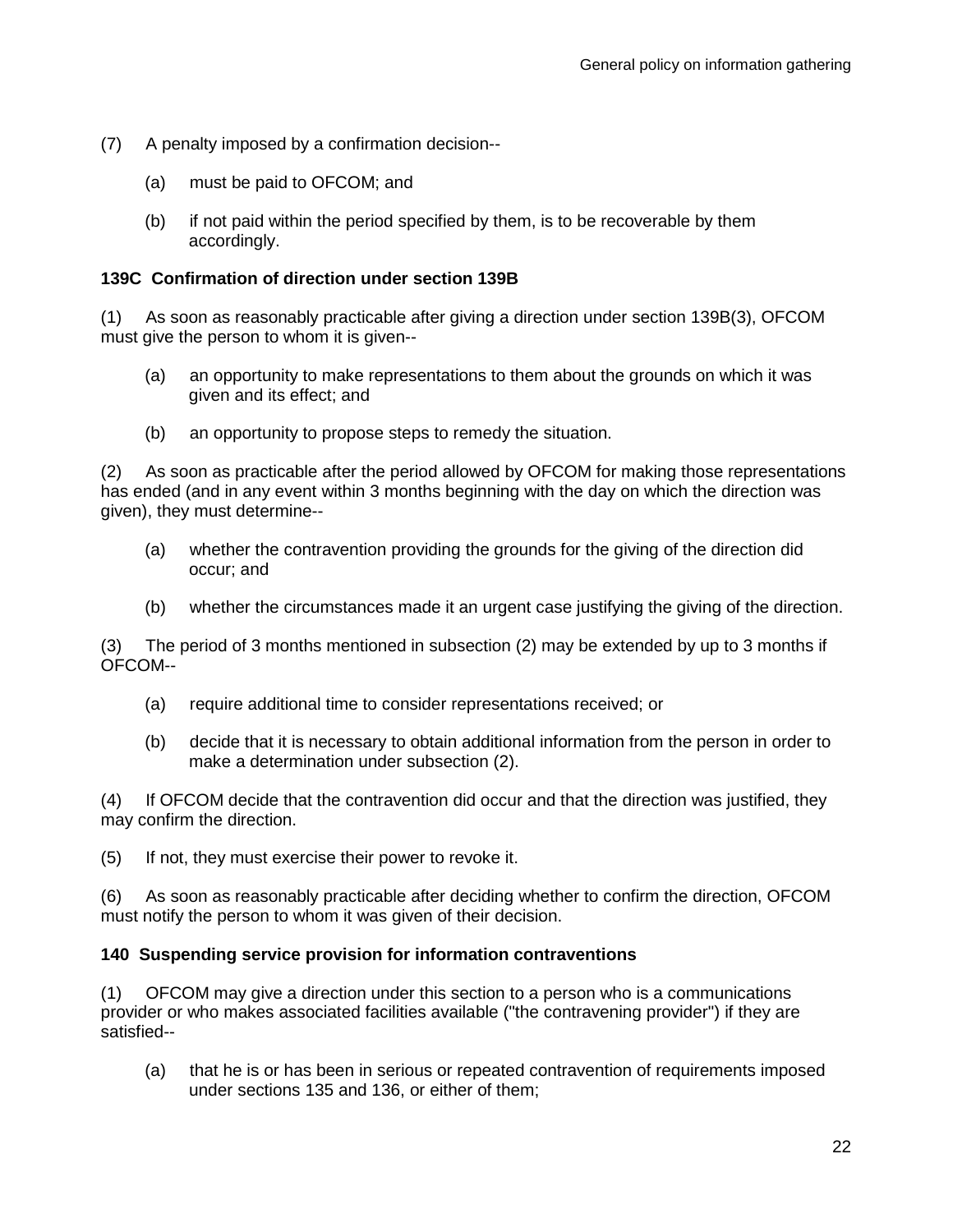- (b) the requirements are not requirements imposed for purposes connected with the carrying out of OFCOM's functions in relation to SMP apparatus conditions;
- (c) in the case of a repeated contravention, that an attempt, by the imposition of penalties or the giving of notifications under section 138 and confirmation decisions under section 139A, or both, or the bringing of proceedings for an offence under section 144, to secure compliance with the contravened requirements has failed; and
- (d) that the giving of the direction is appropriate and proportionate to the contravention in respect of which it is given.
- (2) A direction under this section is--
	- (a) a direction that the entitlement of the contravening provider to provide electronic communica-tions networks or electronic communications services, or to make associated facilities available, is suspended (either generally or in relation to particular networks, services or facilities); or
	- (b) a direction that that entitlement is restricted in the respects set out in the direction.
- (3) A direction under this section--
	- (a) must specify the networks, services and facilities to which it relates; and
	- (b) except so far as it otherwise provides, takes effect for an indefinite period beginning with the time at which it is notified to the person to whom it is given.
- (4) A direction under this section--
	- (a) in providing for the effect of a suspension or restriction to be postponed, may provide for it to take effect only at a time determined by or in accordance with the terms of the direction; and
	- (b) in connection with the suspension or restriction contained in the direction or with the postponement of its effect, may impose such conditions on the contravening provider as appear to OFCOM to be appropriate for the purpose of protecting that provider's customers.
- (5) Those conditions may include a condition requiring the making of payments--
	- (a) by way of compensation for loss or damage suffered by the contravening provider's customers as a result of the direction; or
	- (b) in respect of annoyance, inconvenience or anxiety to which they have been put in consequence of the direction.

(6) If OFCOM consider it appropriate to do so (whether or not in consequence of any representations or proposals made to them), they may revoke a direction under this section or modify its conditions--

(a) with effect from such time as they may direct;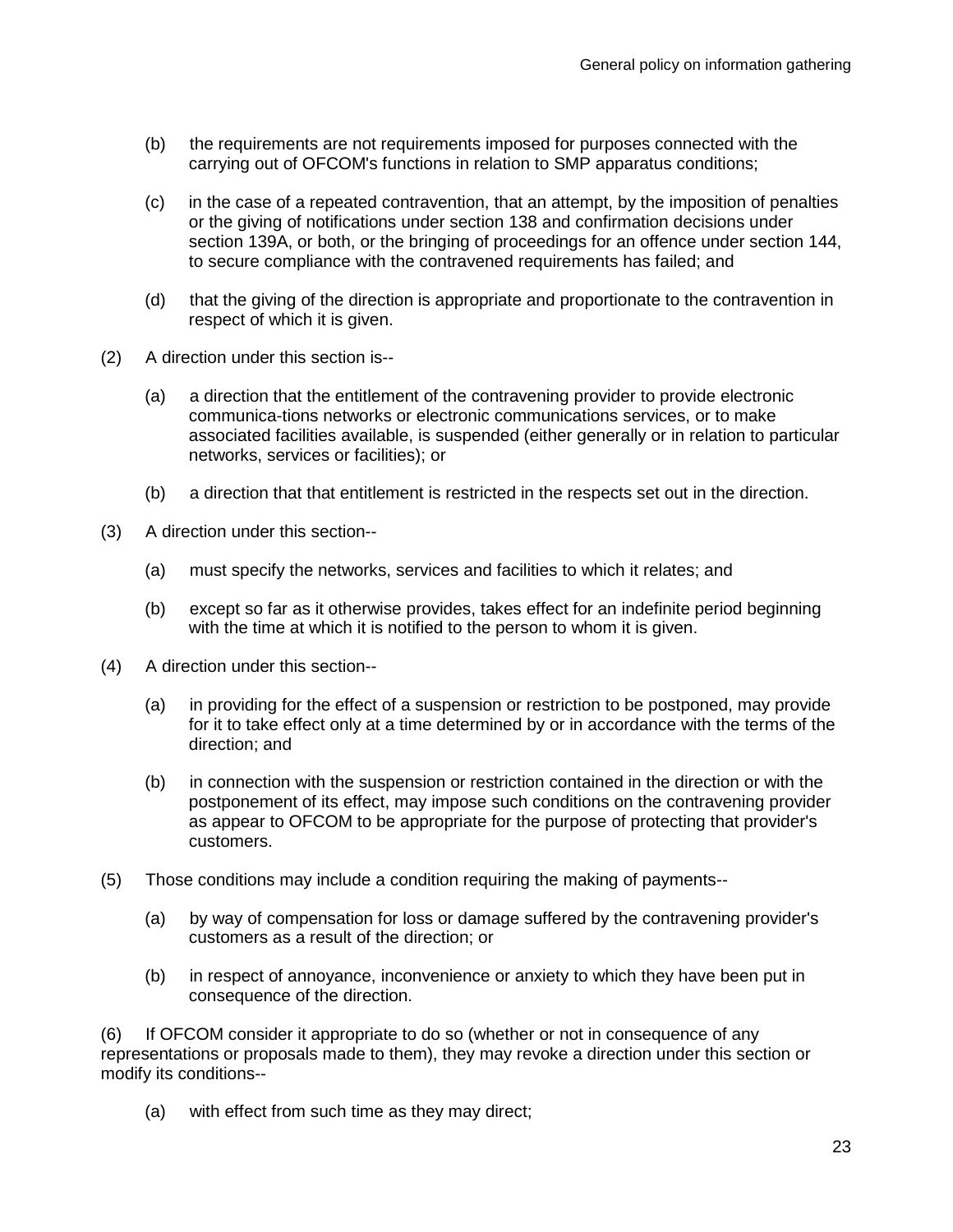- (b) subject to compliance with such requirements as they may specify; and
- (c) to such extent and in relation to such networks, services or facilities, or parts of a network, service or facility, as they may determine.

(7) For the purposes of this section there are repeated contraventions by a person of requirements imposed under sections 135 and 136, or either of them, to the extent that--

- (a) in the case of a previous notification of a contravention given to that person under section 138, OFCOM have given a confirmation decision to that person under section 139A(2) in respect of the contravention; and
- (b) in the period of 24 months following the giving of that confirmation decision, one or more further confirmation decisions have been given to the person in respect of contraventions of numbering conditions;

and for the purposes of this subsection it shall be immaterial whether the confirmation decisions related to the same contravention or to different contraventions of the same or different requirements or of re-quirements under different sections.

## **141 Suspending apparatus supply for information contraventions**

(1) OFCOM may give a direction under this section to a person who supplies electronic communica-tions apparatus ("the contravening supplier") if they are satisfied--

- (a) that he is or has been in serious and repeated contravention of requirements imposed under section 135;
- (b) that an attempt, by the imposition of penalties under section 139 or the bringing of proceedings for an offence under section 144, to secure compliance with the contravened requirements has failed; and
- (c) that the giving of the direction is appropriate and proportionate to the seriousness (when repeated as they have been) of the contraventions.
- (2) A direction under this section is--
	- (a) a direction to the contravening supplier to cease to act as a supplier of electronic communications apparatus (either generally or in relation to apparatus of a particular description); or
	- (b) a direction imposing such restrictions as may be set out in the direction on the supply by that supplier of electronic communications apparatus (either generally or in relation to apparatus of a particular description).

(3) A direction under this section takes effect, except so far as it otherwise provides, for an indefinite period beginning with the time at which it is notified to the person to whom it is given.

(4) A direction under this section--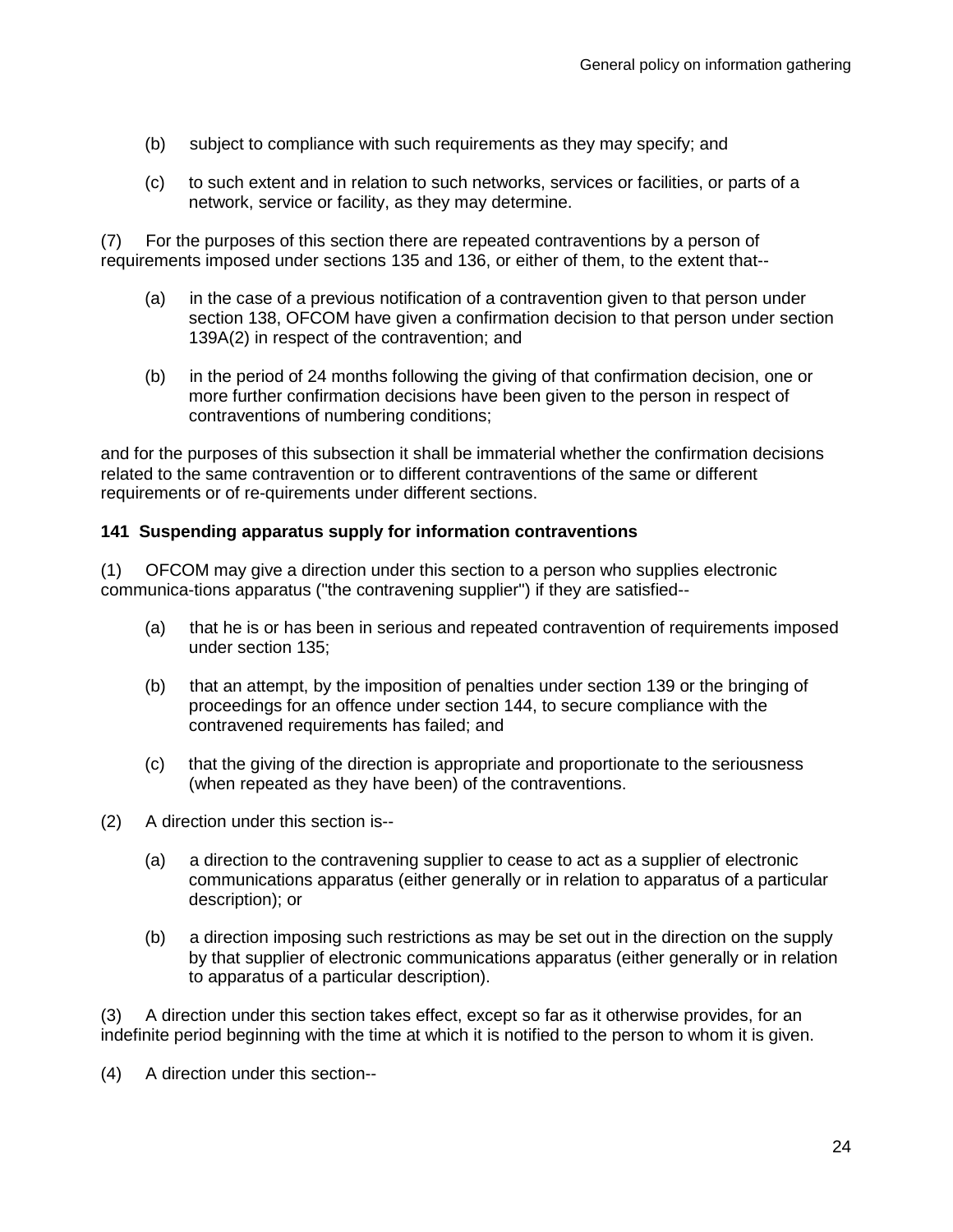- (a) may provide for a prohibition or restriction to take effect only at a time determined by or in accordance with the terms of the direction; and
- (b) in connection with a prohibition or restriction contained in the direction or with the postponement of its effect, may impose such conditions on the contravening supplier as appear to OFCOM to be appropriate for the purpose of protecting that supplier's customers.
- (5) Those conditions may include a condition requiring the making of payments--
	- (a) by way of compensation for loss or damage suffered by the contravening supplier's customers as a result of the direction; or
	- (b) in respect of annoyance, inconvenience or anxiety to which they have been put in consequence of the direction.

(6) If OFCOM consider it appropriate to do so (whether or not in consequence of representations or proposals made to them), they may revoke a direction under this section or modify its conditions--

- (a) with effect from such time as they may direct;
- (b) subject to compliance with such requirements as they may specify; and
- (c) to such extent and in relation to such apparatus or descriptions of apparatus as they may determine.

(7) For the purposes of this section contraventions by a person of requirements imposed under sec-tion 135 are repeated contraventions if--

- (a) in the case of a previous notification given to that person under section 138, OFCOM have determined for the purposes of section 139(2) that such a contravention did occur; and
- (b) in the period of twelve months following the day of the making of that determination, one or more further notifications have been given to that person in respect of contraventions of such requirements;

and for the purposes of this subsection it shall be immaterial whether the notifications related to the same contravention or to different contraventions of the same or different requirements.

## **142 Procedure for directions under ss 140 and 141**

(1) Except in an urgent case, or a case where a proposed direction has been notified to a person in accordance with section 138(2)(f)] OFCOM are not to give a direction under section 140 or 141 unless they have--

(a) notified the contravening provider or contravening supplier of the proposed direction and of the conditions (if any) which they are proposing to impose by that direction;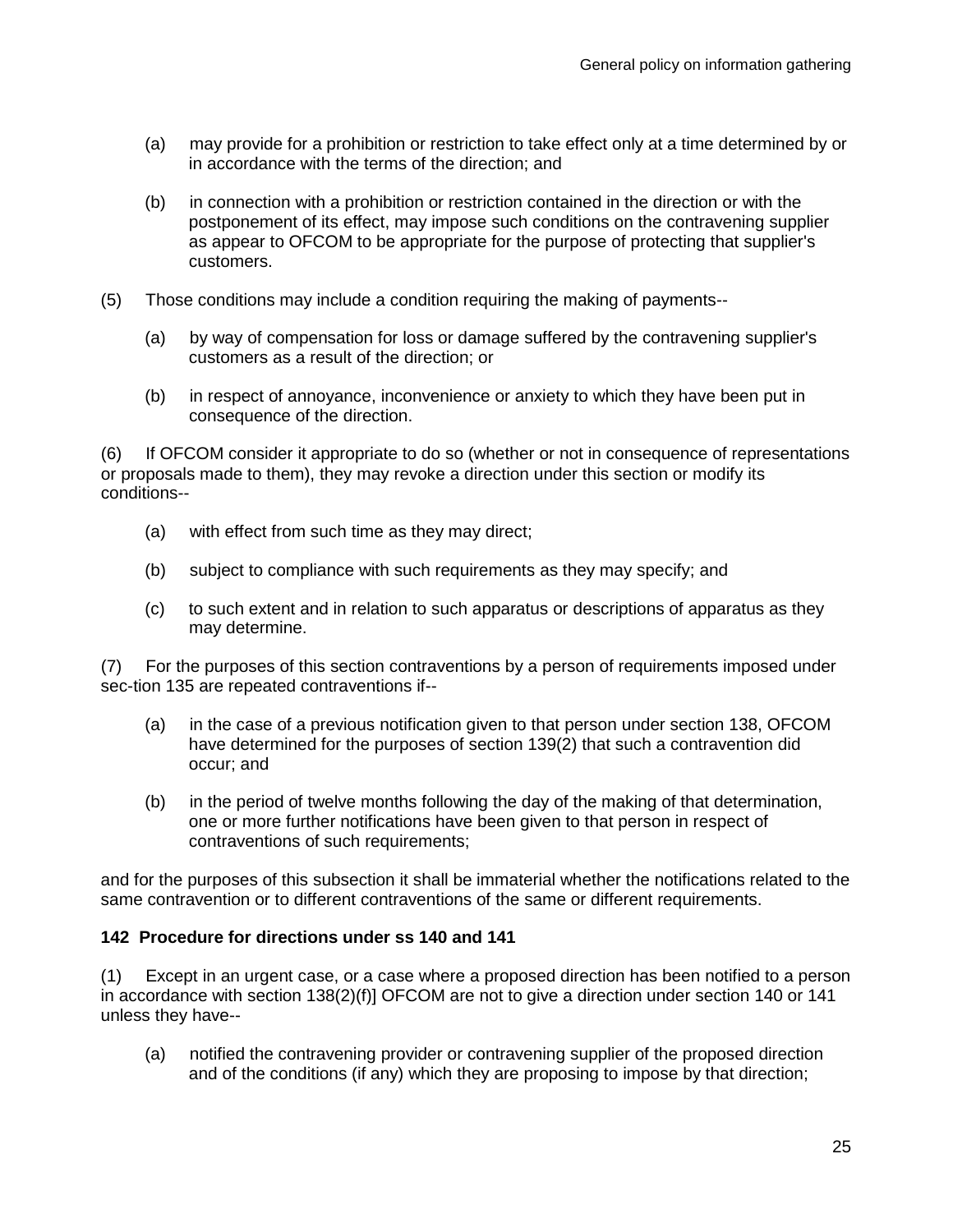- (b) provided him with an opportunity of making representations about the proposals and of proposing steps for remedying the situation; and
- (c) considered every representation and proposal made to them during the period allowed by them for the contravening provider or the contravening supplier to take advantage of that opportunity.
- (2A) That period must be--
	- (a) in relation to a direction under section 140, such reasonable period as OFCOM may determine, and
	- (b) in relation to a direction under section 141, a period ending not less than one month after the day of the giving of the notification.

(3) As soon as practicable after giving a direction under section 140 or 141 in an urgent case, OFCOM must provide the contravening provider or contravening supplier with an opportunity of--

- (a) making representations about the effect of the direction and of any of its conditions; and
- (b) proposing steps for remedying the situation.

(3A) In relation to a direction under section 140 in an urgent case, as soon as practicable after the period allowed by OFCOM for making those representations has ended (and in any event within 3 months beginning with the day on which the direction was given), they must determine--

- (a) whether the contravention providing the grounds for the giving of the direction did occur; and
- (b) whether the circumstances made it an urgent case justifying the giving of the direction.

(3B) The period of 3 months mentioned in subsection (3A) may be extended by up to 3 months if OFCOM--

- (a) require additional time to consider representations received; or
- (b) decide that it is necessary to obtain additional information from the person in order to make a determination under subsection (3A).
- (4) A case is an urgent case for the purposes of this section if OFCOM--
	- (a) consider that it would be inappropriate, because the contraventions in question fall within sub-section (5), to allow time, before giving a direction under section 140 or 141, for the making and con-sideration of representations; and
	- (b) decide for that reason to act in accordance with subsection (3), instead of subsection  $(1).$

(5) The contraventions fall within this subsection if they have resulted in, or create an immediate risk of--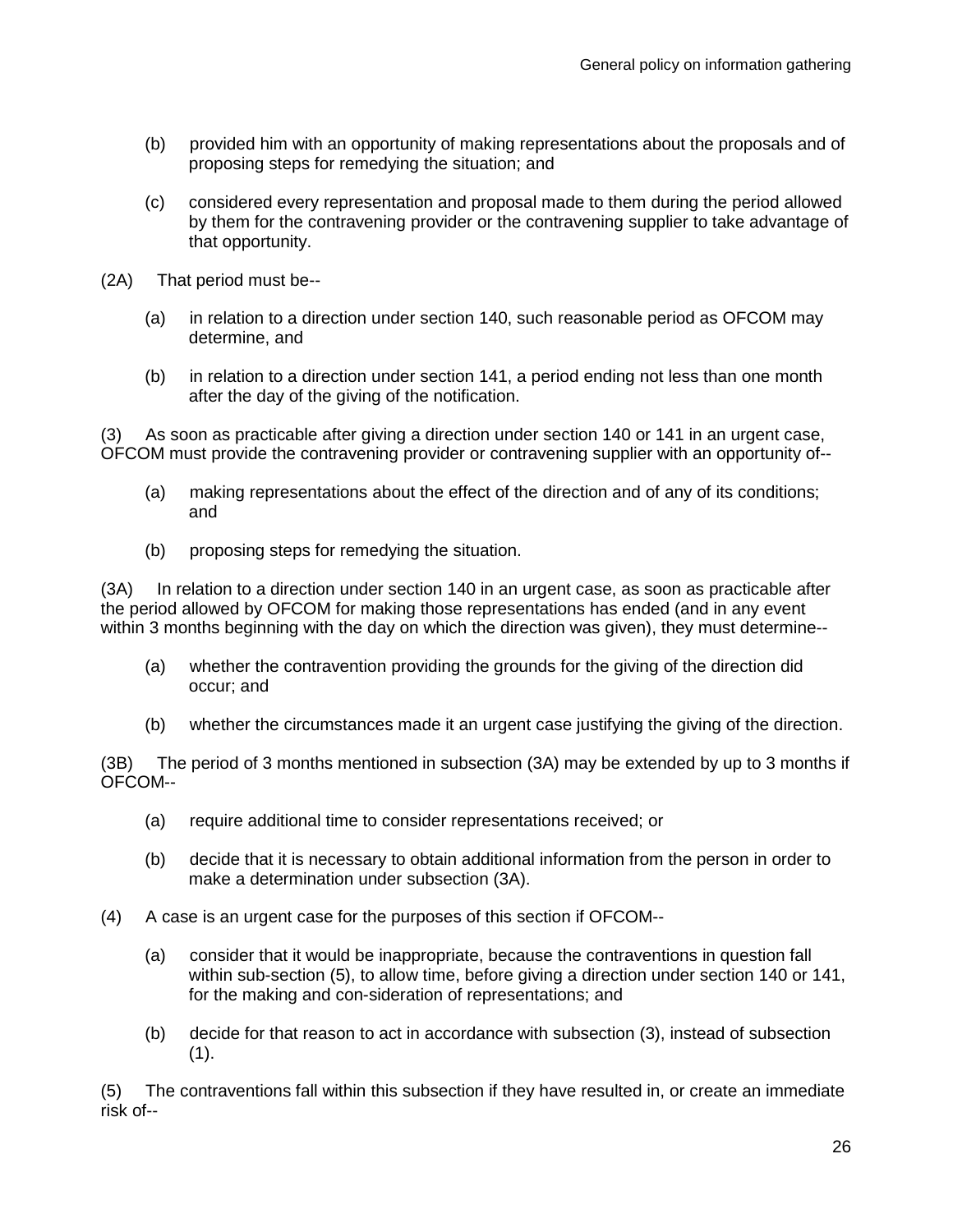- (a) a serious threat to the safety of the public, to public health or to national security;
- (b) serious economic or operational problems for persons (apart from the contravening provider or contravening supplier) who are communications providers or persons who make associated facilities available; or
- (c) serious economic or operational problems for persons who make use of electronic communications networks, electronic communications services or associated facilities.
- (6) In this section--

"contravening provider" has the same meaning as in section 140; and

"contravening supplier" has the same meaning as in section 141.

## **143 Enforcement of directions under ss 140 and 141**

(1) A person is guilty of an offence if he provides an electronic communications network or electronic communications service, or makes available any associated facility--

- (a) while his entitlement to do so is suspended by a direction under section 140; or
- (b) in contravention of a restriction contained in such a direction.
- (2) A person is guilty of an offence if he supplies electronic communications apparatus--
	- (a) while prohibited from doing so by a direction under section 141; or
	- (b) in contravention of a restriction contained in such a direction.
- (3) A person guilty of an offence under this section shall be liable--
	- (a) on summary conviction, to a fine not exceeding the statutory maximum;
	- (b) on conviction on indictment, to a fine.

(4) Sections 96A to 99 apply in relation to a contravention of conditions imposed by a direction under section 139B or 140 as they apply in relation to a contravention of conditions set under section 45, other than SMP apparatus conditions.

(5) Sections 94 to 96 and 97 to 99 apply in relation to a contravention of conditions imposed by a di-rection under section 141 as they apply in relation to a contravention of SMP apparatus conditions.

## **144 Offences in connection with information requirements**

(1) A person who fails to provide information in accordance with a requirement of OFCOM under section 135 or 136 is guilty of an offence and shall be liable--

(a) on summary conviction, to a fine not exceeding the statutory maximum;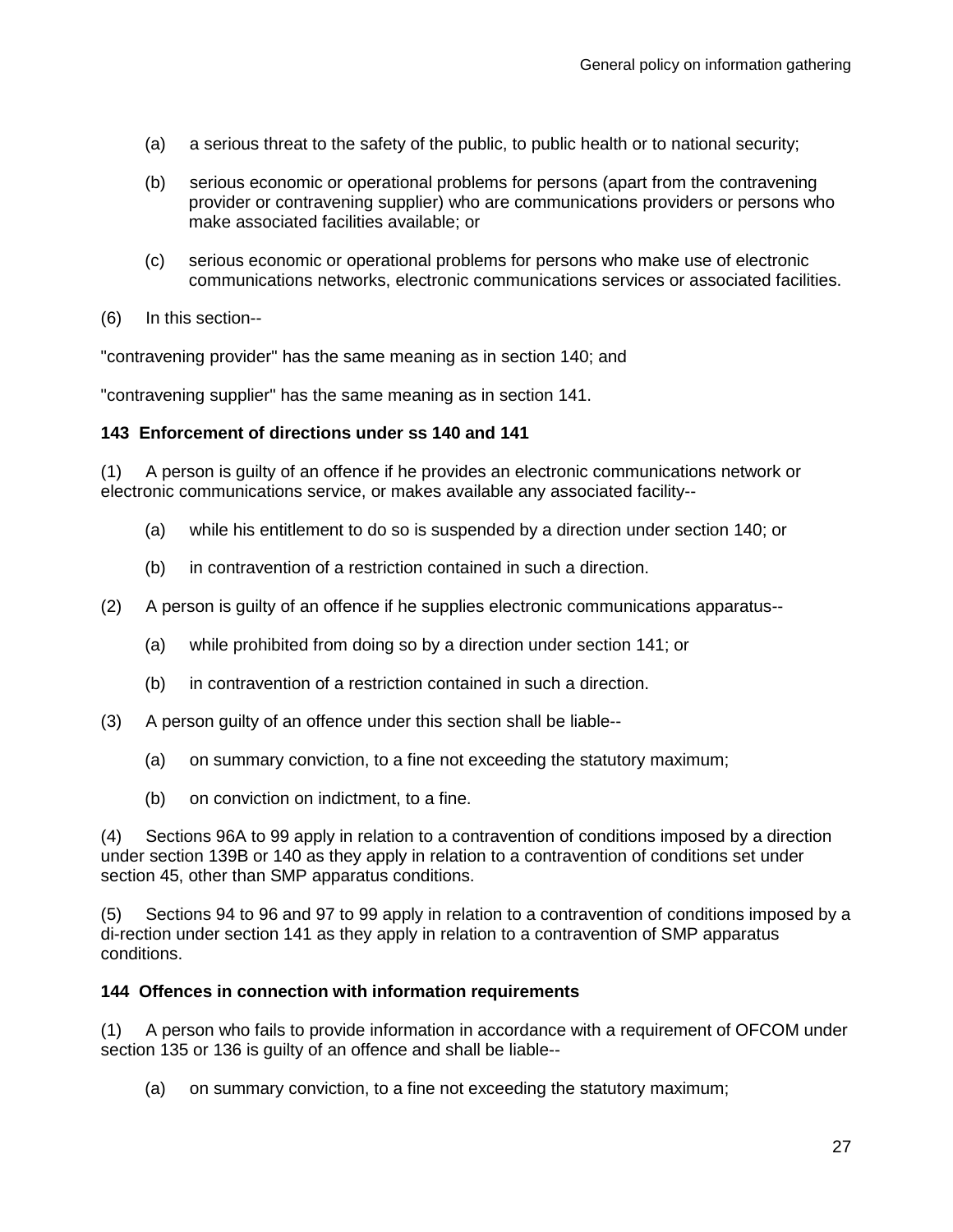(b) on conviction on indictment, to a fine.

(2) In proceedings against a person for an offence under subsection (1) it shall be a defence for that person to show--

- (a) that it was not reasonably practicable for him to comply with the requirement within the period specified by OFCOM; but
- (b) that he has taken all reasonable steps to provide the required information after the end of that period.
- (3) A person is guilty of an offence if--
	- (a) in pursuance of any requirement under section 135 or 136, he provides any information that is false in any material particular; and
	- (b) at the time he provides it, he either knows it to be false or is reckless as to whether or not it is false.
- (4) A person guilty of an offence under subsection (3) shall be liable--
	- (a) on summary conviction, to a fine not exceeding the statutory maximum;
	- (b) on conviction on indictment, to imprisonment for a term not exceeding two years or to a fine, or to both.

(5) Proceedings for an offence under subsection (1) may be brought in respect of a contravention by a person of a requirement imposed under section 135 or 136 only if--

- (a) OFCOM have given the person a notification under section 138 in respect of that contravention;
- (b) the notification required the person to provide information, a confirmation decision has been given under section 139A in respect of that requirement and the period allowed under that decision has expired without the required information having been provided; and
- (c) OFCOM have not imposed a financial penalty under section 139 in respect of that contravention.

## **145 Statement of policy on information gathering**

(1) It shall be the duty of OFCOM to prepare and publish a statement of their general policy with respect to--

- (a) the exercise of their powers under sections 135 to 136; and
- (b) the uses to which they are proposing to put information obtained under those sections.
- (2) OFCOM may from time to time revise that statement as they think fit.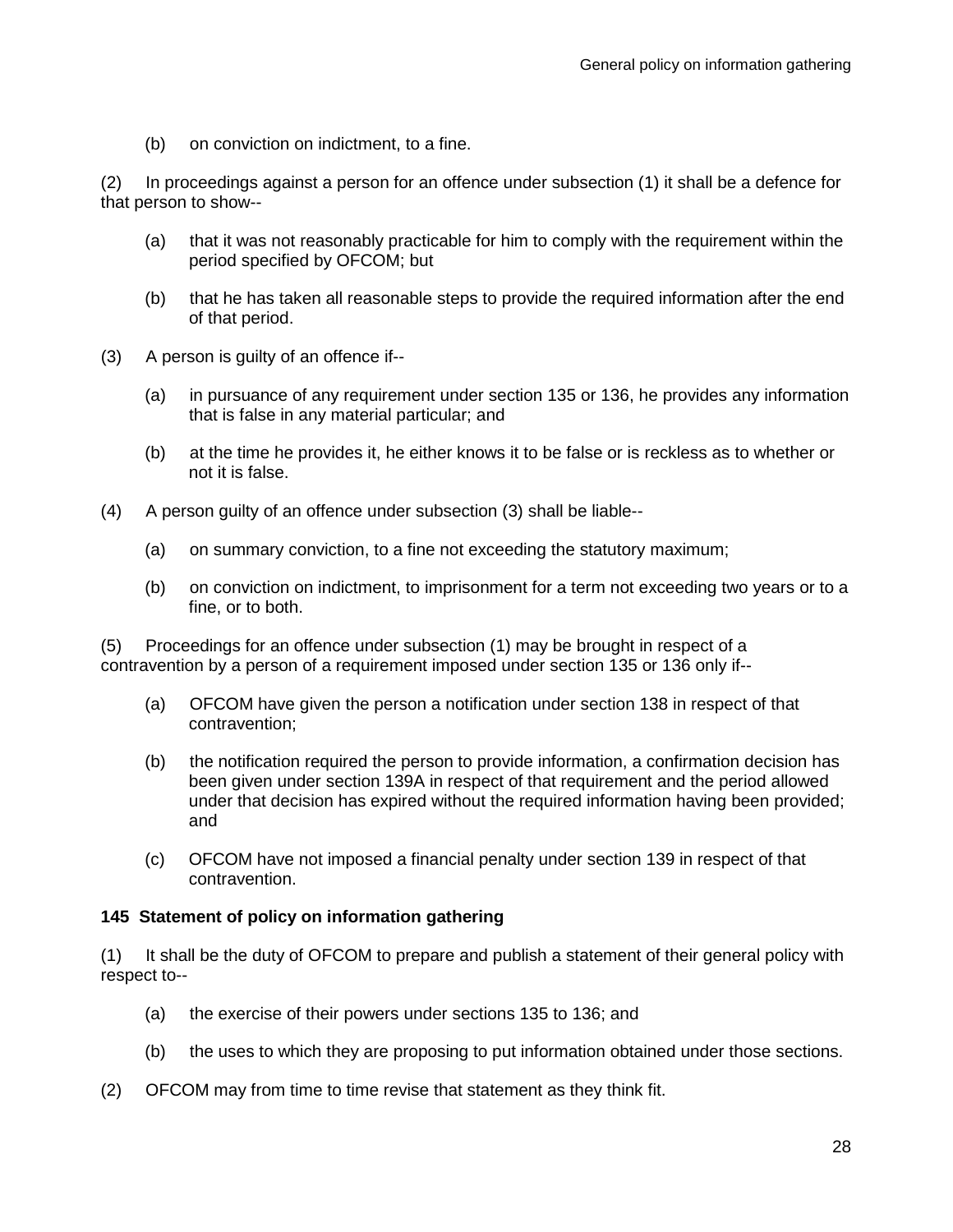(3) Where OFCOM make or revise their statement of policy under this section, they must publish that statement or (as the case may be) the revised statement in such manner as they consider appropriate for bringing it to the attention of the persons who, in their opinion, are likely to be affected by it.

(4) It shall be the duty of OFCOM, in exercising the powers conferred on them by sections 135 to 144 to have regard to the statement for the time being in force under this section.

## **191 OFCOM's power to require information in connection with dispute**

(1) Where a dispute has been referred or referred back to OFCOM under this Chapter, they may require any person to whom subsection (2) applies to provide them with all such information as they may require for the purpose of--

- (a) deciding whether it is appropriate for them to handle the dispute;
- (b) determining whether it is necessary for them to consult the regulatory authorities of another member State; or
- (c) considering the dispute and making a determination for resolving it.
- (2) This subsection applies to--
	- (a) a party to the dispute; and
	- (b) a person who is not a party to the dispute but appears to OFCOM to have information that is relevant to the matters mentioned in subsection (1)(a) to (c).

(3) A person required to provide information under this section must provide it in such manner and within such reasonable period as may be specified by OFCOM.

(4) In fixing the period within which information is to be provided in accordance with a requirement under this section OFCOM must have regard, in particular, to--

- (a) their obligation to make a determination for resolving the dispute within the period specified in section 188;
- (b) the nature of the dispute; and
- (c) the information that is required.

(5) Sections 138 to 144 apply for the enforcement of a requirement under this section as they apply for the enforcement of requirements under section 135 or 136.

 $(6)$  ...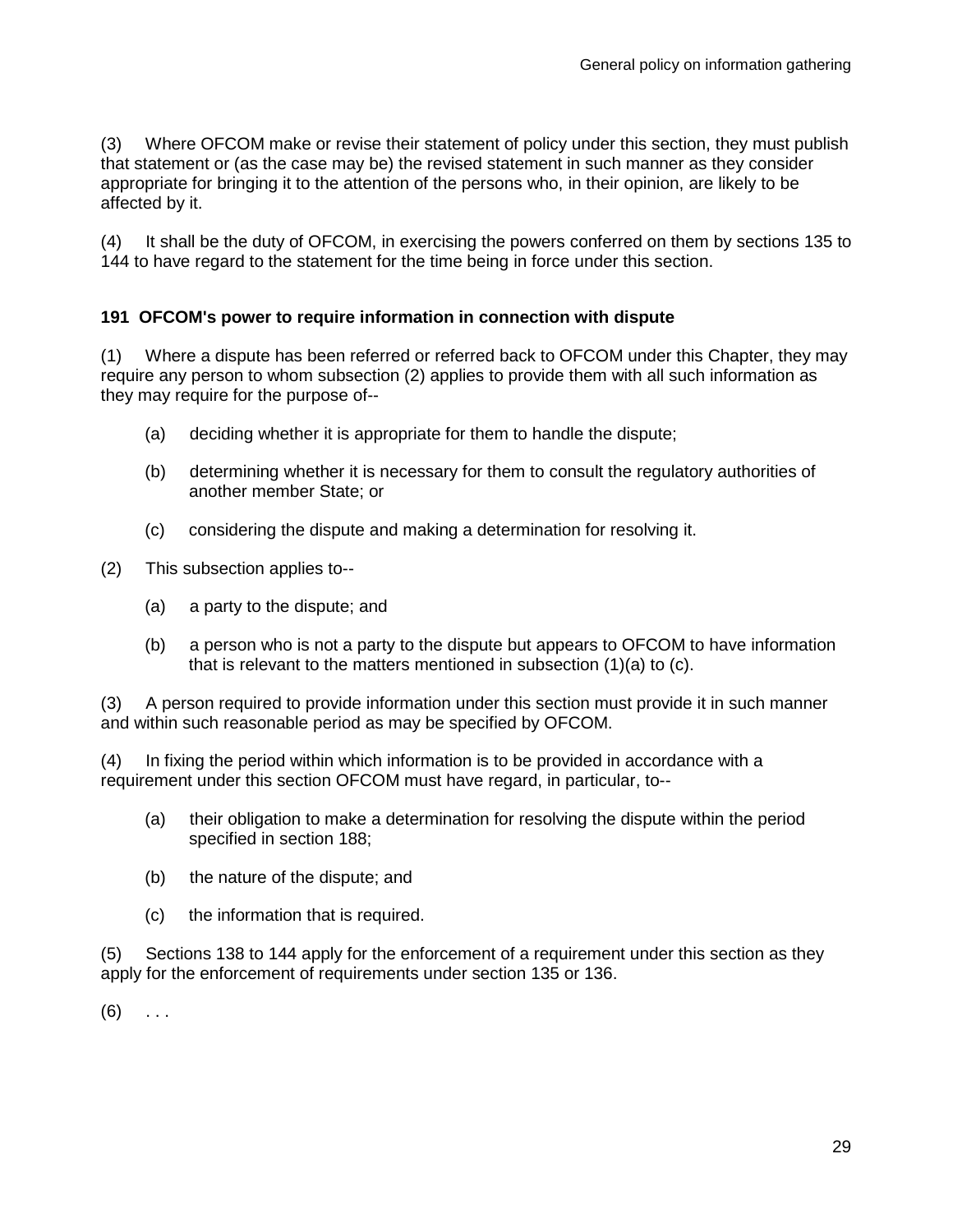## **Annex 6**

# Wireless Telegraphy Act 2006 – relevant provisions

## <span id="page-32-0"></span>**32 Statistical information**

(1) OFCOM may require a person who is using or has established, installed or used a wireless telegraphy station or wireless telegraphy apparatus to provide OFCOM with all such information relating to--

- (a) the establishment, installation or use of the station or apparatus, and
- (b) any related matters,

as OFCOM may require for statistical purposes.

- (2) Subsection (1) has effect subject to the following provisions of this section.
- (3) OFCOM may not require the provision of information under this section except--

(a) by a demand for information that sets out OFCOM's reasons for requiring the information and the statistical purposes for which it is required; and

(b) where the making of a demand for that information is proportionate to the use to which the information is to be put in the carrying out of OFCOM's functions.

(4) A demand for information required under this section must be contained in a notice given to the person from whom the information is required.

(5) A person required to give information under this section must provide it in such manner and within such reasonable period as may be specified by OFCOM.

## **[32A Information required for purposes of radio spectrum functions]**

[(1) OFCOM may require a person falling within subsection (2) to provide them with all such information as they consider necessary for the purpose of carrying out their radio spectrum functions.

(2) The persons falling within this subsection are--

(a) a person who is using, or has established, installed or used a wireless telegraphy station or wireless telegraphy apparatus, and

(b) any other person who appears to OFCOM to have information required by them for the purposes of their radio spectrum functions.

(3) The information that may be required by OFCOM under subsection (1) includes, in particular, information that they require to ascertain whether a contravention has occurred of--

- (a) a term, provision or limitation specified in regulations under section 8, or
- (b) a term, provision or limitation of a wireless telegraphy licence.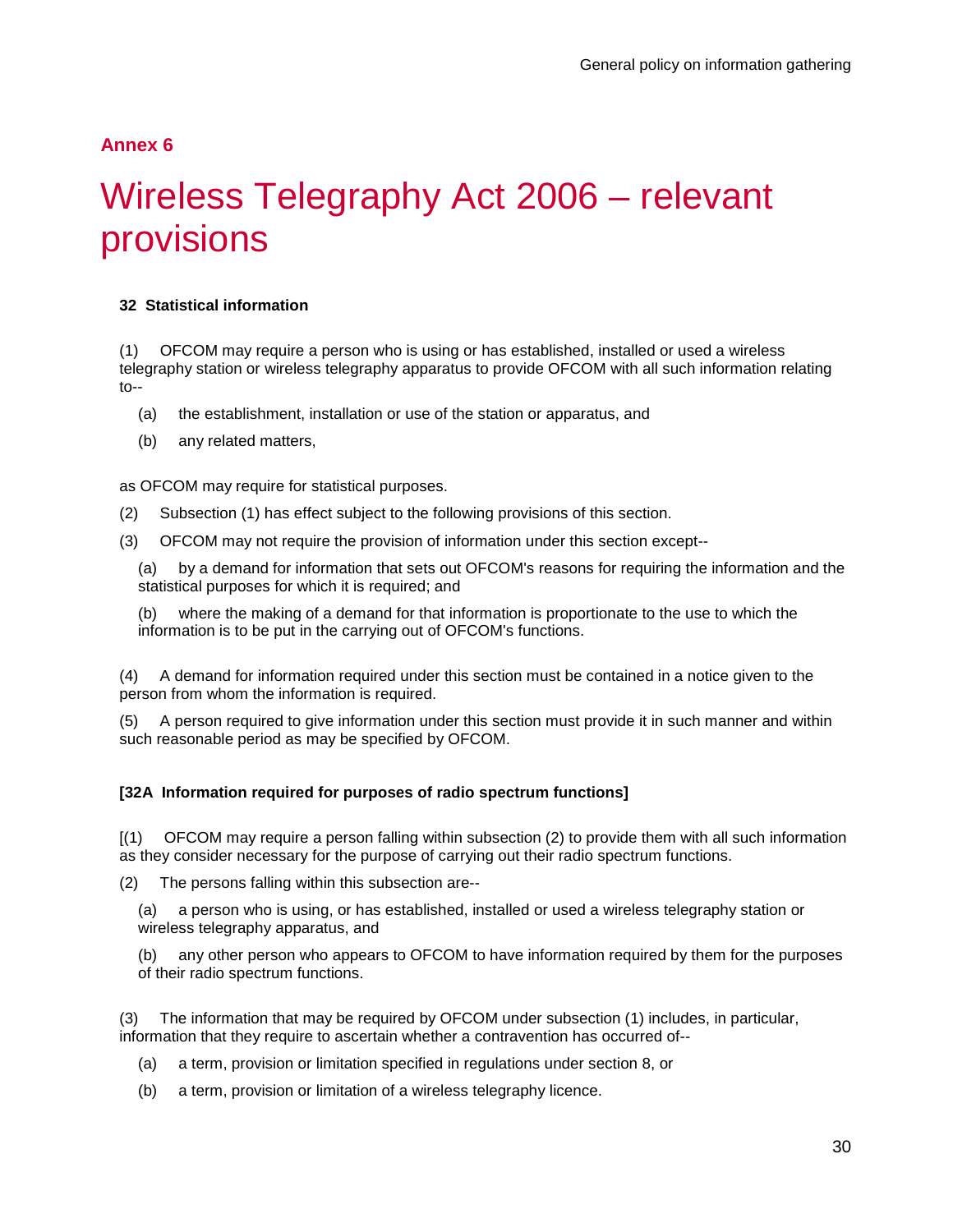(4) A person required to provide information under this section must provide it in such manner and within such reasonable period as may be specified by OFCOM.

(5) The powers in this section are subject to the limitations in section 32B.]

### **[32B Restrictions on imposing information requirements]**

[(1) This section limits the purposes for which, and manner in which, information may be required under section 32A.

(2) OFCOM are not to require the provision of information for the purpose of ascertaining whether a contravention of a term, provision or limitation has occurred or is occurring, unless--

(a) the requirement is imposed for the purpose of investigating a matter about which OFCOM have received a complaint;

(b) the requirement is imposed for the purposes of an investigation that OFCFOM have decided to carry out into whether or not the term, provision or limitation in question has been complied with;

(c) the term, provision or limitation in question is one which OFCOM have reason to suspect has been or is being contravened;

(d) the term, provision or limitation in question relates to the effective and efficient use of frequencies; or

(e) the term, provision or limitation in question relates to sums payable to OFCOM in respect of a wireless telegraphy licence.

(3) OFCOM are not to require the provision of information except--

(a) by a demand for the information that describes the required information and sets out OFCOM's reasons for requiring it; and

where the making of a demand for the information is proportionate to the use to which the information is to be put in the carrying out of OFCOM's functions.

(4) A demand for information must be contained in a notice served on the person from whom the information is required.]

#### **[32C Notification of contravention of information requirements]**

[(1) Where OFCOM determine that there are reasonable grounds for believing that a person is contravening, or has contravened, a requirement imposed under section 32A, they may give that person a notification under this section.

(2) A notification under this section is one which--

(a) sets out the determination made by OFCOM;

(b) specifies the requirement and contravention in respect of which the determination has been made;

- (c) specifies the period during which the person notified has an opportunity to make representations;
- (d) specifies information to be provided by the person to OFCOM; and
- (e) specifies any penalty which OFCOM are minded to impose in accordance with section 32D.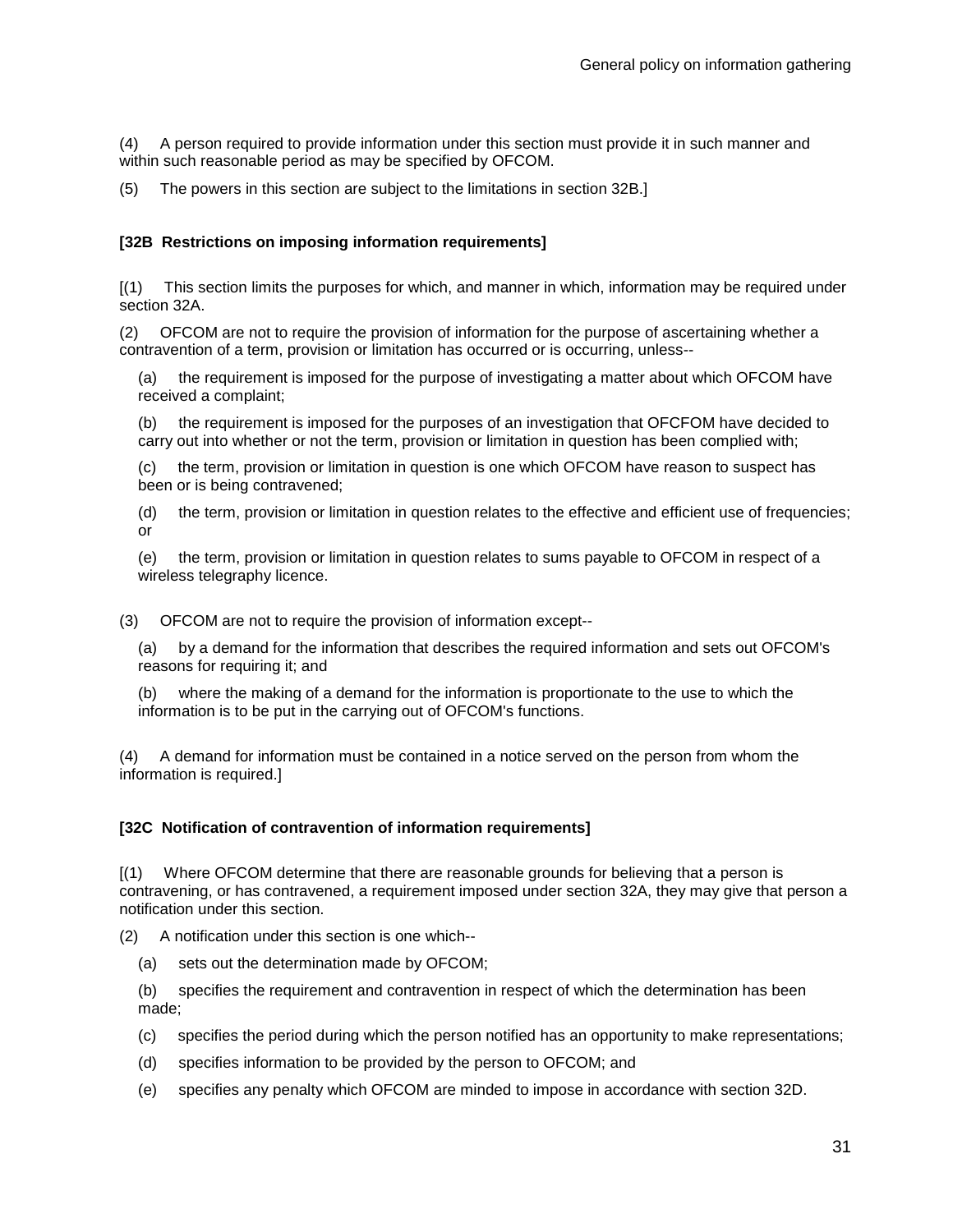(3) A notification under this section--

(a) may be given in respect of more than one contravention; and

(b) if it is given in respect of a continuing contravention, may be given in respect of any period during which the contravention has continued.

(4) Where a notification under this section has been given to a person in respect of a contravention of a requirement, OFCOM may give a further notification in respect of the same contravention of that requirement if, and only if--

(a) the contravention is one occurring after the time of the giving of the earlier notification;

(b) the contravention is a continuing contravention and the subsequent notification is in respect of so much of a period as falls after a period to which the earlier notification relates; or

(c) the earlier notification has been withdrawn without a penalty having been imposed in respect of the notified contravention.]

## **[32D Penalties for contravention of information requirements]**

[(1) This section applies where a person is given a notification under section 32C which specifies a proposed penalty.

(2) OFCOM may specify a penalty only if no proceedings for an offence under section 33 have been brought against the person in respect of the contravention.

(3) Where the notification relates to more than one contravention, a separate penalty may be specified in respect of each contravention.

(4) Where the notification relates to a continuing contravention, no more than one penalty may be specified in respect of the period of contravention specified in the notification.

(5) But, in relation to a continuing contravention, a penalty may be specified in respect of each day on which the contravention continues after--

(a) the giving of a confirmation decision under section  $32E(4)(c)$  which requires immediate action; or

(b) the expiry of any period specified in the confirmation decision for complying with a requirement so specified.

(6) The amount of a penalty under subsection (5) is to be such amount not exceeding £20,000 per day as OFCOM determine to be--

- (a) appropriate; and
- (b) proportionate to the contravention in respect of which it is imposed

(7) The amount of any other penalty specified under this section is to be such amount not exceeding £2 million as OFCOM determine to be both--

- (a) appropriate; and
- (b) proportionate to the contravention in respect of which it is imposed.]

## **[32E Enforcement of notification under section 32C]**

[(1) This section applies where--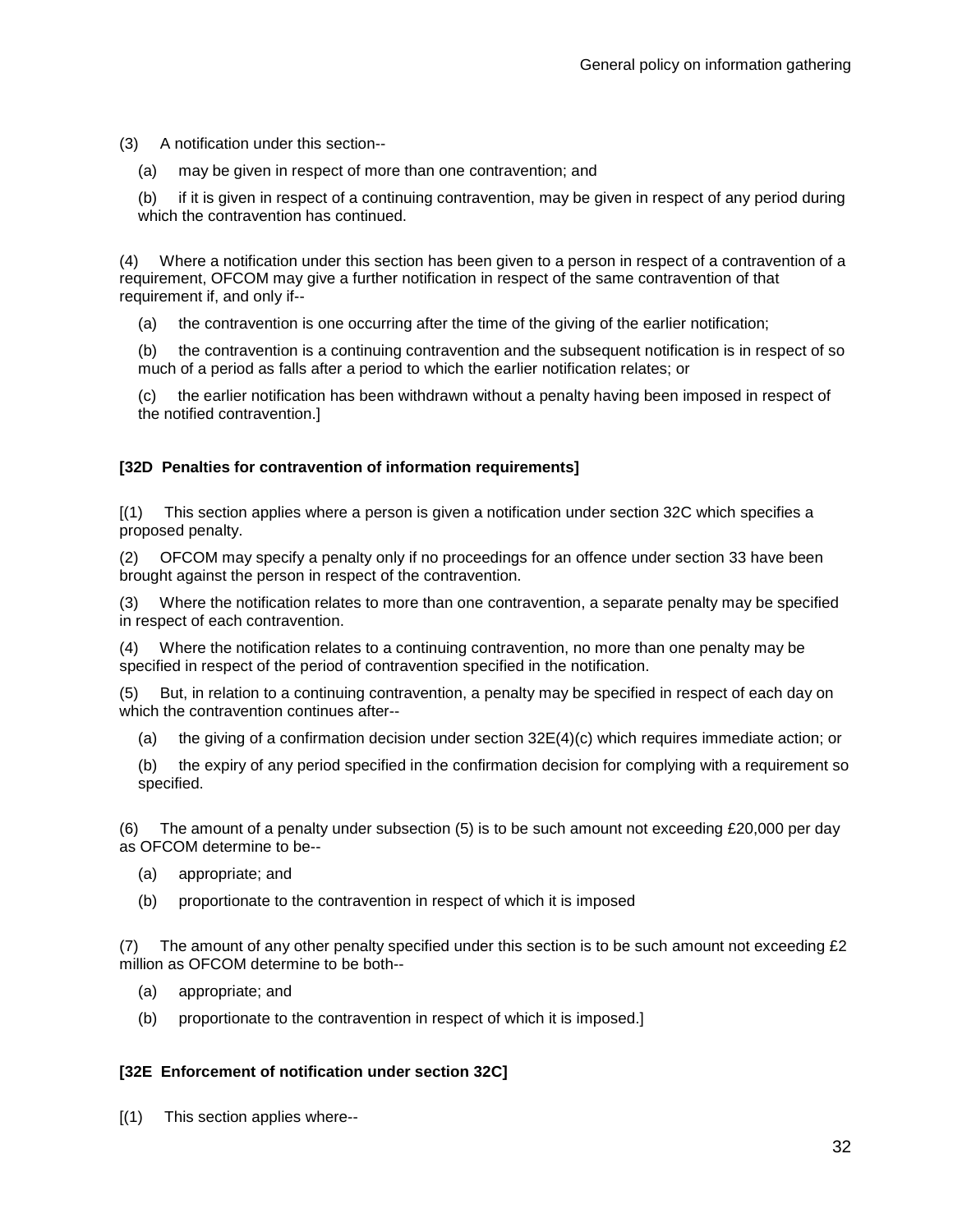(a) a person has been given a notification under section 32C;

(b) OFCOM have allowed the person an opportunity to make representations about the matters notified; and

(c) the period allowed for the making of representations has expired.

(2) OFCOM may--

(a) give the person a decision (a "confirmation decision") confirming the imposition of requirements in accordance with the notification under section 32C; or

(b) inform the person that they are satisfied with the person's representations and that no further action will be taken.

(3) OFCOM may not give a confirmation decision to a person unless, after considering any representations, they are satisfied that the person has, in one or more of the respects notified, been in contravention of a requirement notified under section 32C.

(4) A confirmation decision--

- (a) must be given to the person without delay;
- (b) must include reasons for the decision;

(c) may require immediate action by the person to comply with a requirement notified under section 32C, or may specify a period within which the person must comply with the requirement; and

- (d) may require the person to pay--
	- (i) the penalty specified in the notification under section 32C, or

(ii) such lesser penalty as OFCOM consider appropriate in the light of the person's representations or steps taken by the person to comply with the requirement or remedy the consequences of the contravention,

and may specify the period within which the penalty is to be paid.

- (5) It is the duty of the person to comply with any requirement imposed by a confirmation decision.
- (6) That duty is enforceable in civil proceedings by OFCOM--
	- (a) for an injunction;
	- (b) for specific performance of a statutory duty under section 45 of the Court of Session Act 1988; or
	- (c) for any other appropriate remedy or relief.

(7) A penalty imposed by a confirmation decision--

- (a) must be paid to OFCOM; and
- (b) if not paid within the period specified by them, is to be recoverable by them accordingly.]

#### **33 Failure to provide information etc**

(1) A person commits an offence if he fails to provide information in accordance with a requirement of OFCOM under section 32 [or 32A].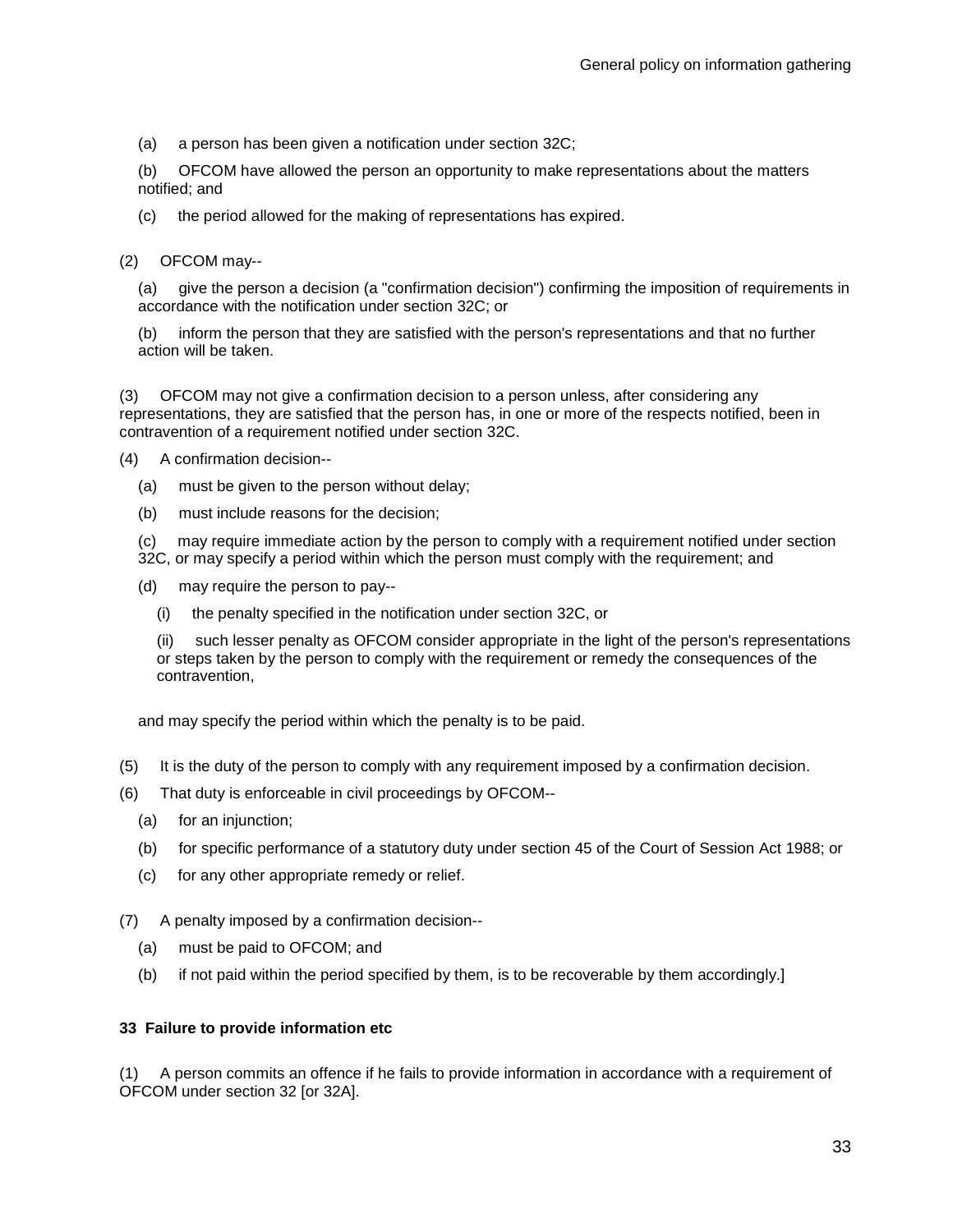(2) In proceedings against a person for an offence under subsection (1) it is a defence for the person to show--

(a) that it was not reasonably practicable for him to comply with the requirement within the period specified by OFCOM; but

(b) that he has taken all reasonable steps to provide the required information after the end of that period.

- (3) A person who commits an offence under subsection (1) is liable on summary conviction to[--
	- (a) on summary conviction, to a fine not exceeding the statutory maximum; or
	- (b) on conviction on indictment, to a fine].

(4) A person commits an offence if--

(a) in pursuance of a requirement under section 32 [or 32A], he provides information that is false in any material particular; and

(b) at the time he provides it, he knows it to be false or is reckless as to whether or not it is false.

(5) A person who commits an offence under subsection (4) is liable on summary conviction to[--

(a) on summary conviction, to a fine not exceeding the statutory maximum; or

(b) on conviction on indictment, to imprisonment for a term not exceeding 2 years, or to a fine, or to both].

[(6) Proceedings for an offence under this section may be brought in respect of a contravention by a person of a requirement imposed under section 32A only if OFCOM have not imposed a financial penalty under sections 32C and 32E in respect of that contravention.]

#### **34 Statement of policy**

- (1) OFCOM must prepare and publish a statement of their general policy with respect to--
	- (a) the exercise of their powers under [sections 32 and 32A]; and
	- (b) the uses to which they are proposing to put information obtained under that section.

(2) OFCOM may from time to time revise that statement as they think fit.

(3) Where OFCOM make a statement under this section (or revise it), they must publish the statement (or the revised statement) in such manner as they consider appropriate for bringing it to the attention of persons who, in their opinion, are likely to be affected by it.

(4) OFCOM must, in exercising their powers under [sections 32 and 32A], have regard to the statement for the time being in force under this section.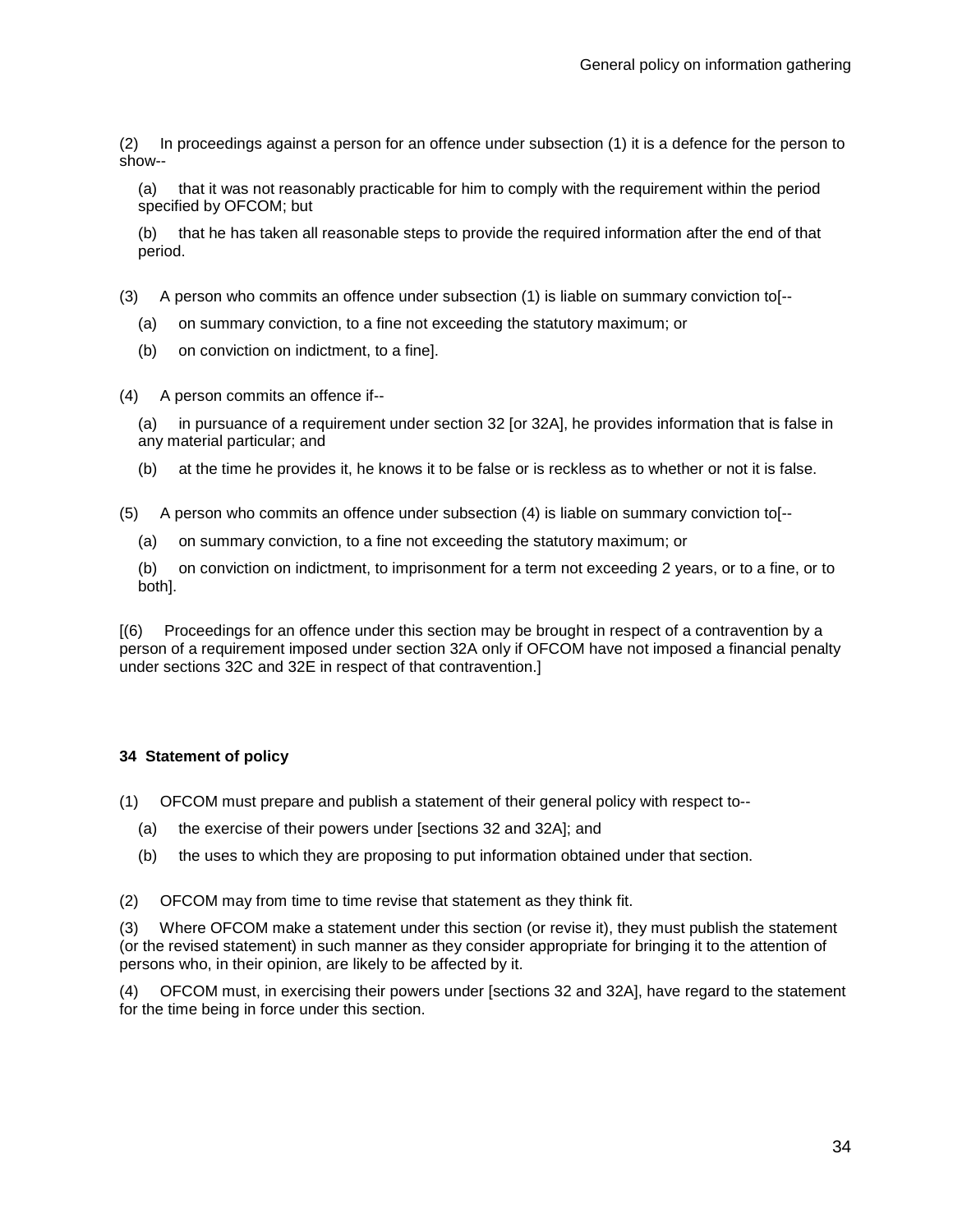# **Annex 7**

# Postal Services Act 2011 – relevant provisions

## <span id="page-37-0"></span>**55 Information**

(1) Schedule 8 makes provision for requiring information to be provided to OFCOM for the purpose of carrying out their functions in relation to postal services or for related purposes.

- (2) In that Schedule--
	- (a) Part 1 makes provision authorising OFCOM to require information to be provided to them,
	- (b) Part 2 makes provision for the enforcement of those requirements, and
	- (c) Part 3 contains supplementary provision.

(3) Nothing in Schedule 7 to the Postal Services Act 2000 (disclosure of information) prevents the Postal Services Commission from disclosing information to OFCOM for the purposes of OFCOM's functions in relation to postal services.

### **SCHEDULE 8**

#### **INFORMATION PROVISIONS**

**Section 55**

### **Part 1**

#### **Requirements to Provide Information to OFCOM**

#### *Information required for purposes of OFCOM's functions in relation to postal services*

**1**

(1) OFCOM may require a person falling within sub-paragraph (2) to provide them with all such information as they consider necessary for the purpose of carrying out any of their functions in relation to postal services.

- (2) The persons within this sub-paragraph are--
	- (a) a person who is, or has been, a postal operator,
	- (b) a person who provides, or has provided, access points or other facilities for use in connection with a postal service, and

(c) a person not falling within paragraph (a) or (b) who appears to OFCOM to have information required by them for the purpose of carrying out any of their functions in relation to postal services.

(3) The required information may, in particular, include information required for any one or more of the following purposes--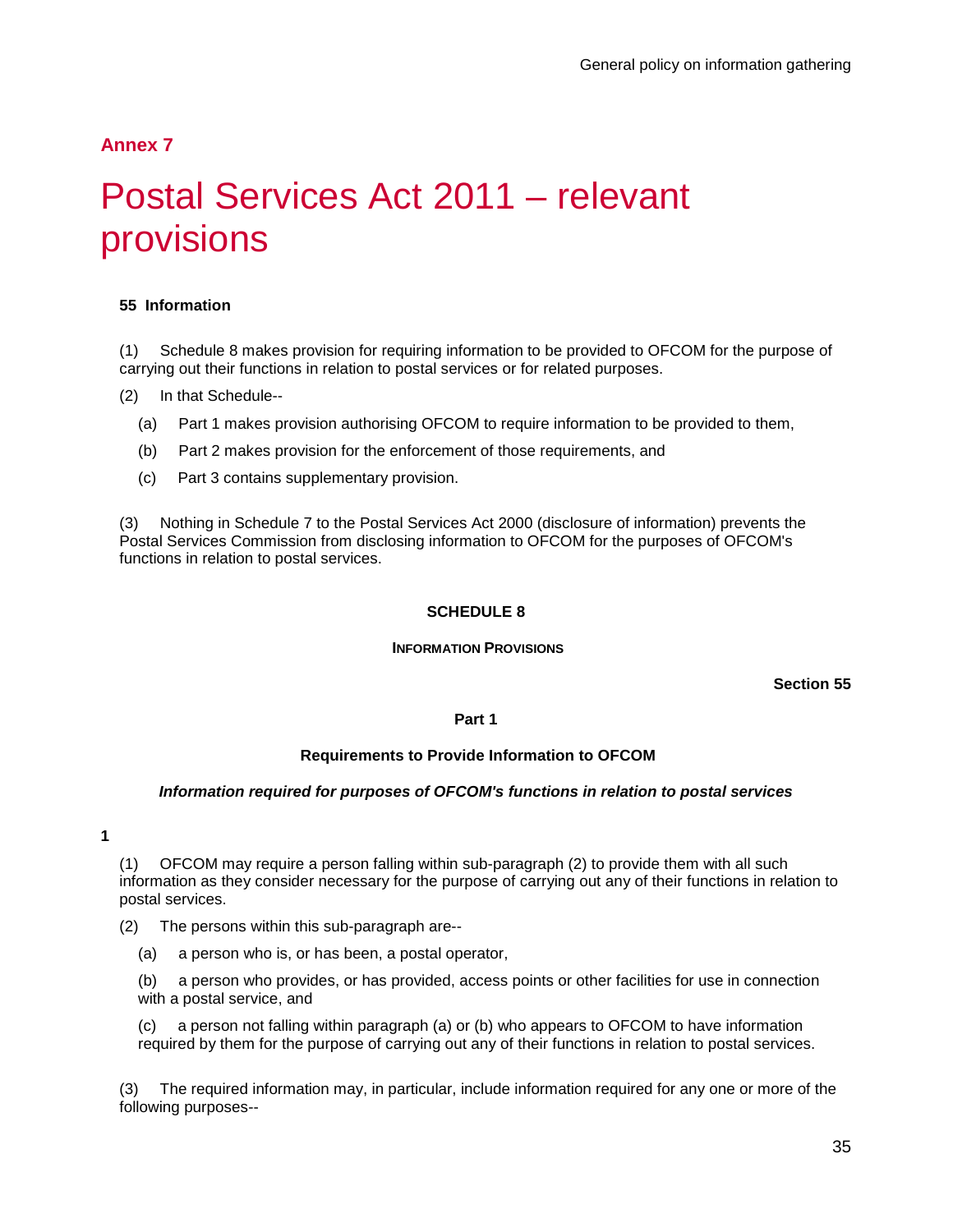(a) ascertaining whether a contravention of a regulatory requirement (within the meaning of Schedule 7) has occurred or is occurring,

(b) ascertaining whether a provision of a regulatory condition which is for the time being in force continues to be effective for the purpose for which it was made,

- (c) making a designation in accordance with regulations made under section 35,
- (d) carrying out a review under section 35 or 44,
- (e) ascertaining or verifying amounts payable by virtue of section 46,
- (f) ascertaining or verifying charges payable under Schedule 4,

(g) identifying markets and carrying out market analyses or assessments in accordance with, or for the purposes of, any enactment relating to postal services, and

(h) statistical purposes connected with the carrying out of any of OFCOM's functions in relation to postal services.

(4) A demand for information under this paragraph must be proportionate to the use to which the information is to be put in the carrying out of OFCOM's functions.

### *Restrictions on imposing requirements in case of conditions of general application*

### **2**

(1) This paragraph limits the circumstances in which OFCOM may require the provision of information under paragraph 1 for the purpose of ascertaining whether there is, or has been, a contravention of a condition of general application.

(2) OFCOM may require the provision of information for that purpose only if--

(a) the requirement is imposed for the purpose of investigating a matter about which OFCOM have received a complaint,

(b) the requirement is imposed for the purposes of an investigation that OFCOM have decided to carry out into whether or not the condition in question has been complied with,

(c) the condition in question is one which OFCOM have reason to suspect is one that has been, or is being, contravened, or

(d) the condition in question falls within section  $42(2)(b)$ .

(3) A "condition of general application" means a regulatory condition other than a designated USP condition, a USP access condition or a USP accounting condition.

#### *Information required for related purposes*

## **3**

(1) OFCOM may require--

- (a) a postal operator, or
- (b) a person who provides access points or other facilities for use in connection with a postal service,

to provide OFCOM with all such information as they consider necessary to carry out comparative overviews of the quality and prices of postal services.

(2) The overviews in question must be carried out--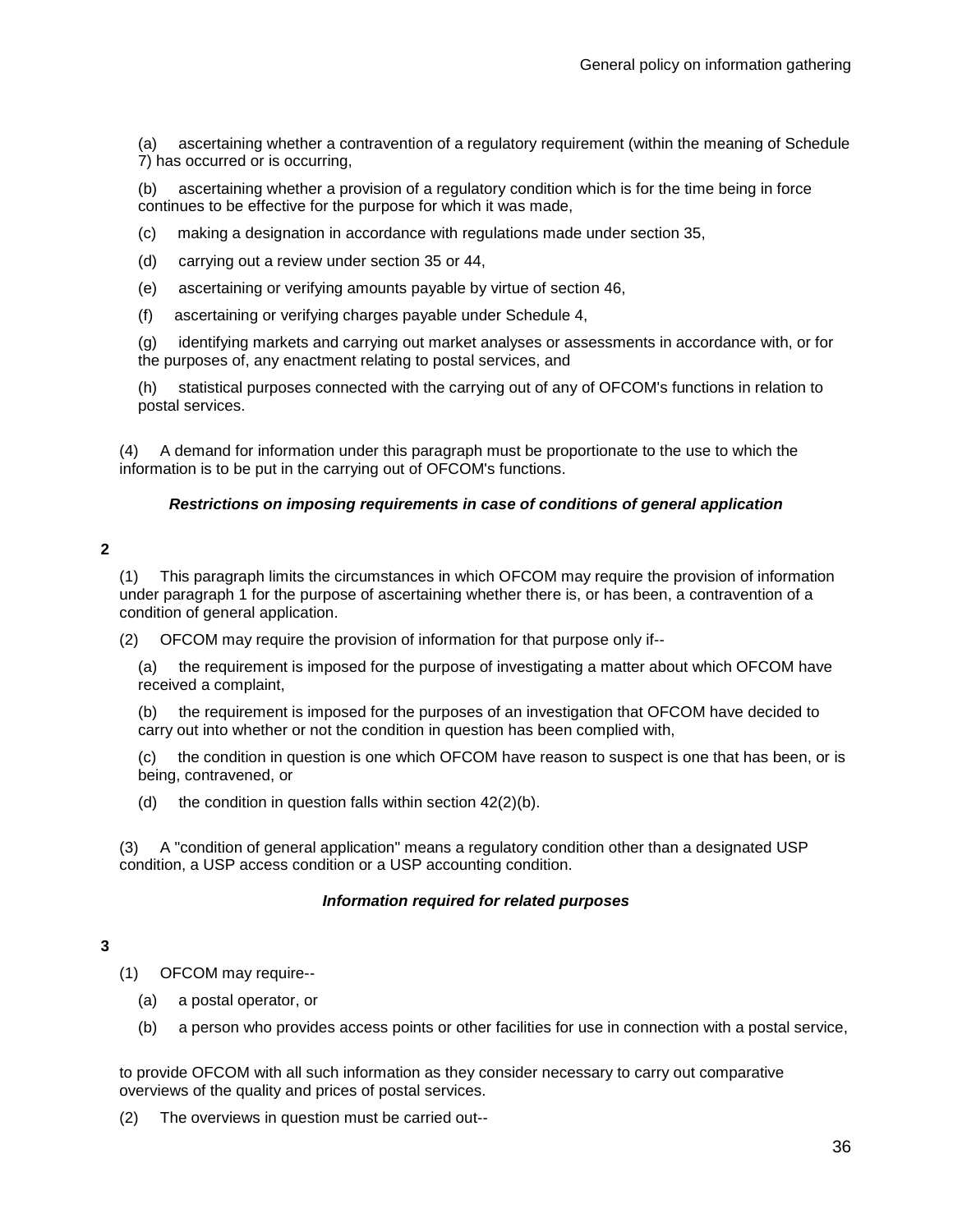- (a) with a view to publication, and
- (b) in the interest of users of postal services.

(3) OFCOM may also require--

- (a) a postal operator, or
- (b) a person who provides access points or other facilities for use in connection with a postal service,

to provide OFCOM, for use for such statistical purposes as they think fit, with information relating to the provision of postal services.

(4) A demand for information under this paragraph must be proportionate to the use to which the information is to be put in the carrying out of OFCOM's functions.

### *Manner in which information may be required*

**4**

(1) A person required to provide information under paragraph 1 or 3 must provide it in such manner and within such reasonable period as may be specified by OFCOM.

- (2) OFCOM must require the provision of information under paragraph 1 or 3 by a demand which--
	- (a) describes the required information, and
	- (b) sets out OFCOM's reasons for requiring it.

(3) The reasons for requiring information for statistical purposes under paragraph 1 or 3 must set out the statistical purposes for which the information is required.

(4) A demand for information under paragraph 1 or 3 must be contained in a notice served on the person from whom the information is required.

(5) This is subject to an exception in the case of information required by OFCOM for the purpose of ascertaining who is liable to charges under Schedule 4.

(6) In that case, the demand--

(a) may be made by being published in such manner as OFCOM consider appropriate for bringing it to the attention of the persons described in the demand as the persons from whom the information is required, and

(b) may take the form of a general demand for a person so described to provide information when specified conditions relevant to the person's liability to the charges are satisfied.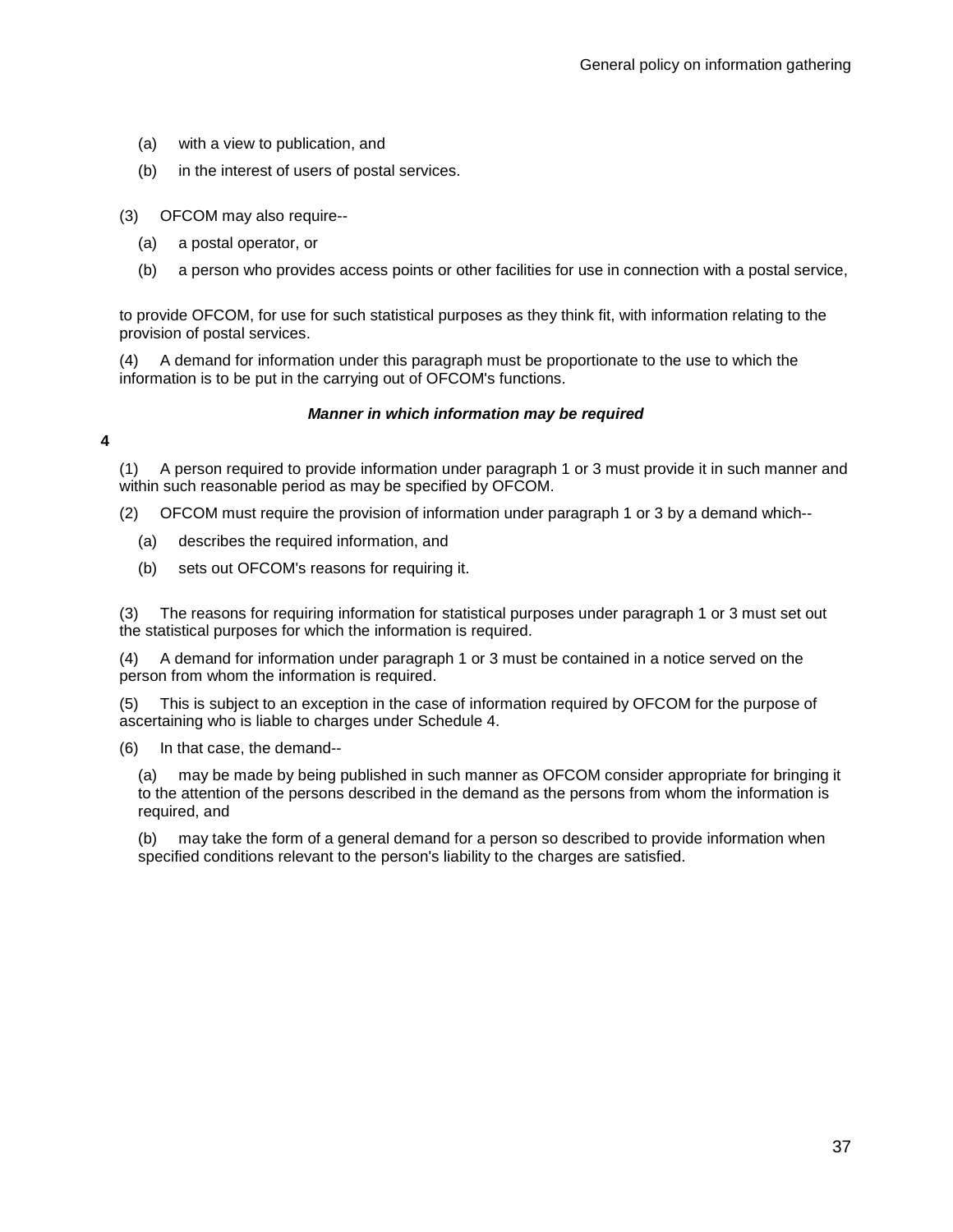### **Part 2**

#### **Enforcement**

#### *Notification of contravention of information requirements*

**5**

(1) OFCOM may give a person a notification under this paragraph if they determine that there are reasonable grounds for believing that the person is contravening, or has contravened, a requirement imposed under paragraph 1 or 3.

(2) A notification under this paragraph must--

(a) set out the determination made by OFCOM, and

(b) specify the requirement and contravention in respect of which that determination has been made.

(3) A notification under this paragraph must also specify the period during which the person notified has an opportunity--

- (a) to make representations about the matters notified, and
- (b) to comply with notified requirements of which the person remains in contravention.

(4) The specified period must be at least one month beginning with the day after the day the notification is given unless--

(a) OFCOM and the person notified agree a shorter period, or

(b) OFCOM have reasonable grounds for believing that the contravention is a repeated contravention and, in those circumstances, consider a shorter period would be appropriate.

(5) A contravention is a repeated contravention, in relation to a notification with respect to the contravention, if--

(a) a previous notification has been given in respect of the same contravention or in respect of another contravention of the same requirement, and

the subsequent notification is given no more than 12 months after the day on which OFCOM determine for the purposes of paragraph 7(2) that the contravention to which the previous notification related did occur.

(6) OFCOM may (on one or more occasions) extend the specified period.

#### **6**

- (1) A notification under paragraph 5--
	- (a) may be given in respect of more than one contravention, and

(b) if it is given in respect of a continuing contravention, may be given in respect of any period during which the contravention has continued.

(2) If a notification under paragraph 5 has been given to a person in respect of a contravention of a requirement, OFCOM may give a further notification in respect of the same contravention of that requirement only if--

(a) the contravention occurs after the earlier notification is given,

(b) the contravention is a continuing one and the subsequent notification is in respect of so much of a period as falls after a period to which the earlier notification relates, or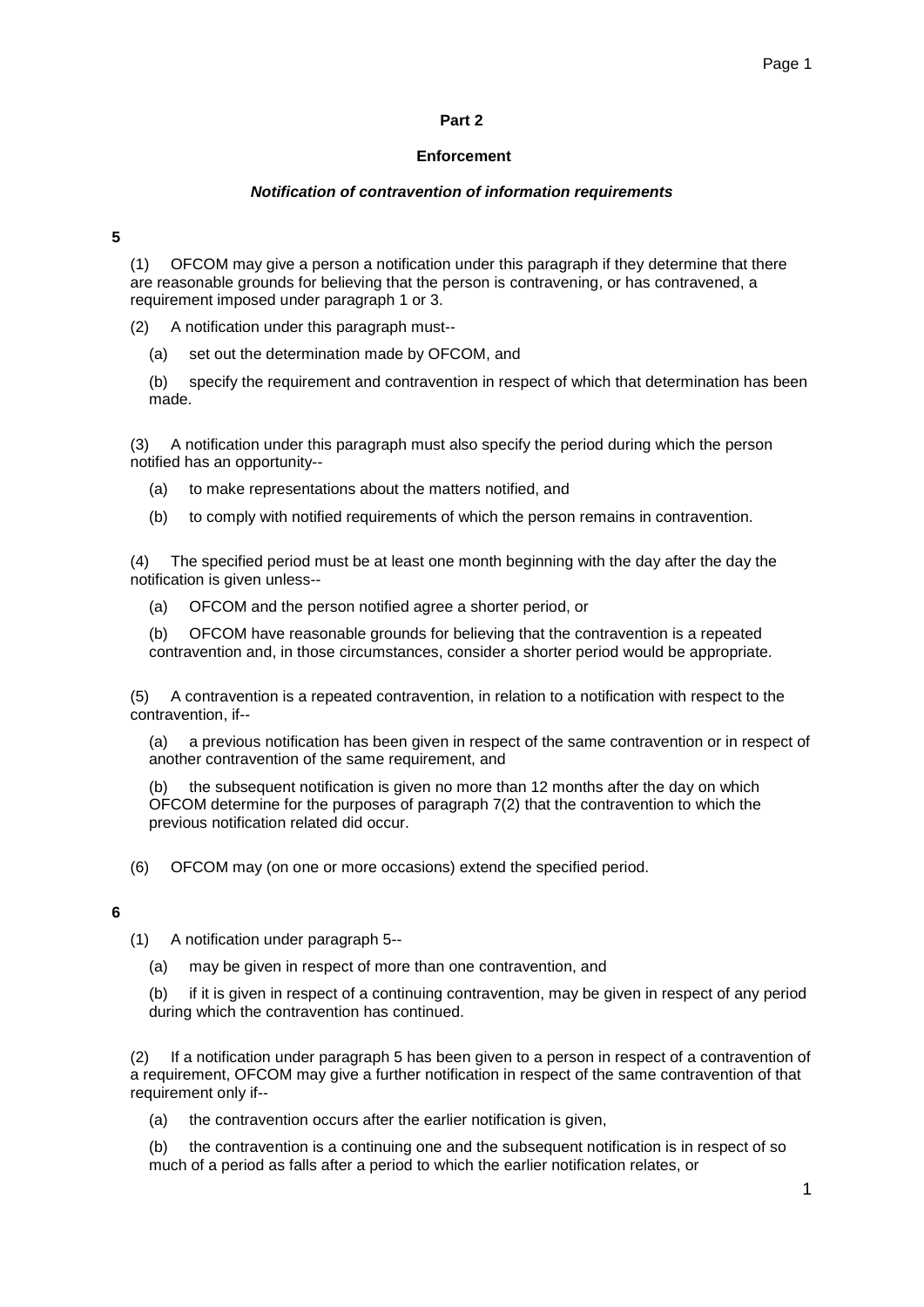(c) the earlier notification has been withdrawn without a penalty having been imposed in respect of the notified contravention.

### *Penalties for contravention of information requirements*

**7**

(1) This paragraph applies if--

(a) a person has been given a notification under paragraph 5,

(b) OFCOM have allowed the person an opportunity of making representations about the matters notified, and

(c) the period allowed for the making of the representations has ended.

(2) OFCOM may impose a penalty on a person if--

(a) they are satisfied that the person has, in one or more of the respects notified, been in contravention of a requirement specified in the notification under paragraph 5,

(b) the person has not, during the period allowed under that paragraph, complied with the notified requirement, and

(c) no proceedings for an offence under paragraph 13 have been brought against the notified person in respect of the contravention.

(3) If a notification under paragraph 5 relates to more than one contravention, a separate penalty may be imposed in respect of each contravention.

(4) If a notification under that paragraph relates to a continuing contravention, no more than one penalty may be imposed in respect of the period of contravention specified in the notification.

(5) The amount of a penalty imposed under this paragraph is to be such amount as OFCOM determine to be--

- (a) appropriate, and
- (b) proportionate to the contravention in respect of which it is imposed.
- (6) The amount must not be more than £50,000.
- (7) In making the determination of the amount of the penalty OFCOM must have regard to--
	- (a) any representations made to them by the person, and

(b) any steps taken by the person towards complying with the requirements contraventions of which have been notified to the person under paragraph 5.

(8) If OFCOM impose a penalty on a person under this paragraph, they must--

(a) within one week of making their decision to impose the penalty, notify that person of that decision and of their reasons for it, and

(b) in that notification, fix a reasonable period after it is given as the period within which the penalty is to be paid.

- (9) A penalty imposed under this paragraph--
	- (a) must be paid to OFCOM, and
	- (b) if not paid within the period fixed by them, is to be recoverable by them accordingly.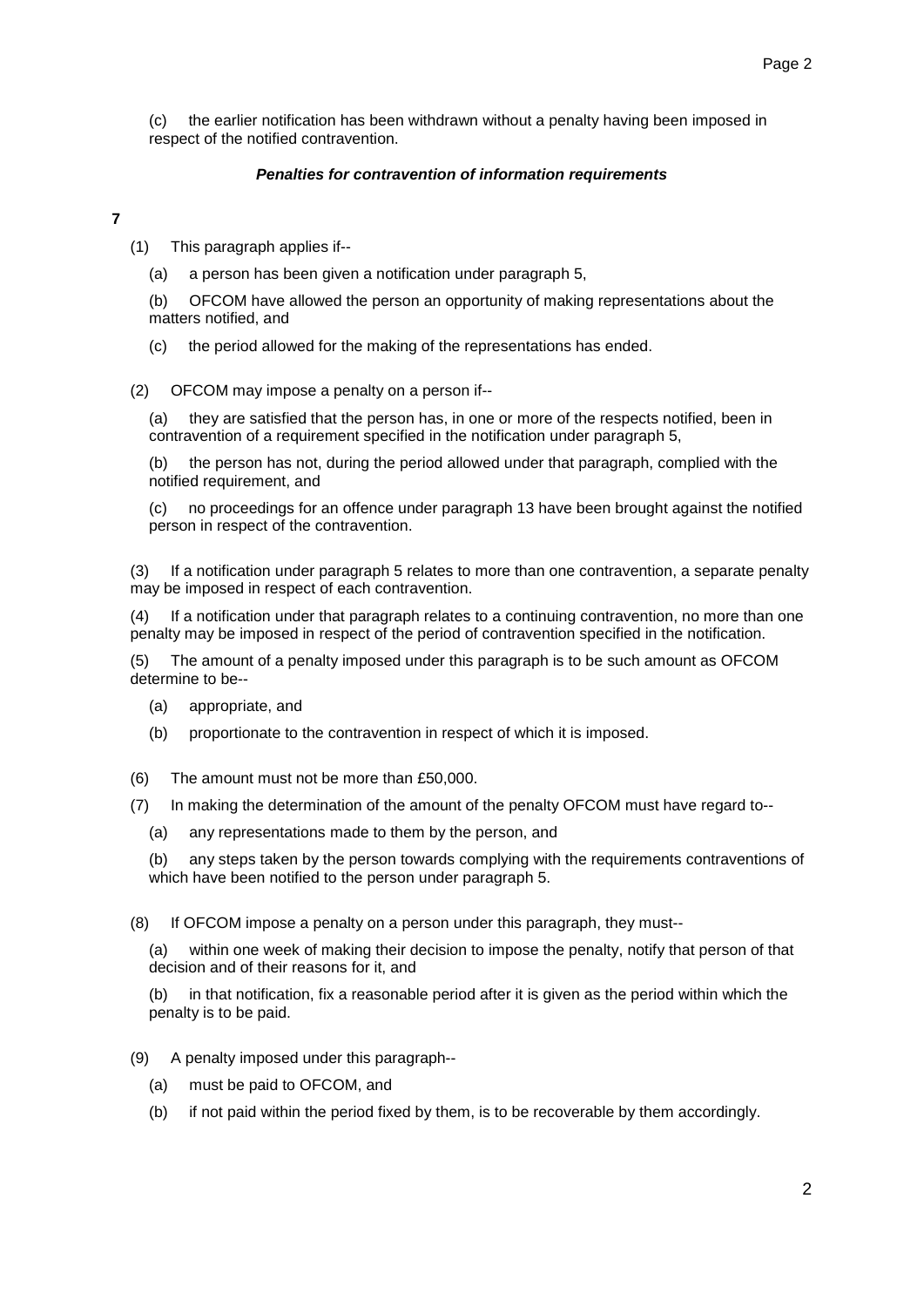(10) The Secretary of State may by order substitute a different maximum penalty for the maximum penalty for the time being specified in sub-paragraph (6).

(11) An order under sub-paragraph (10) is subject to affirmative resolution procedure.

#### *Suspending service provision for contravention of information requirements*

#### **8**

(1) OFCOM may give a direction under this paragraph to any person who is providing one or more postal services ("the contravening person").

(2) A direction under this paragraph is a direction that the entitlement of the contravening person to provide postal services--

- (a) is suspended (either generally or in relation to particular services), or
- (b) is restricted in the respects set out in the direction.

(3) OFCOM may give a direction under this paragraph only if they are satisfied that conditions A to C are met.

(4) Condition A is that the contravening person is or has been in serious and repeated contravention of requirements imposed under paragraph 1 or 3.

Condition B is that an attempt, by the imposition of penalties under paragraph 7 or the bringing of proceedings under paragraph 13, to secure compliance with the contravened requirements has failed.

- (6) Condition C is that the giving of the direction is--
	- (a) appropriate, and

(b) proportionate to the seriousness (when repeated as they have been) of the contraventions.

#### **9**

(1) Unless it provides otherwise, a direction under paragraph 8 takes effect for an indefinite period beginning with the time at which it is notified to the person to whom it is given.

(2) A direction under paragraph 8--

(a) in providing for the effect of a suspension or restriction to be postponed, may provide for it to take effect only at a time determined by or in accordance with the terms of the direction, and

(b) in connection with the suspension or restriction contained in the direction or with the postponement of its effect, may impose such conditions on the contravening person as appear to OFCOM to be appropriate for the purpose of protecting the users of that operator's services.

(3) Those conditions may include a condition requiring the making of payments--

(a) by way of compensation for loss or damage suffered by those users as a result of the direction, or

(b) in respect of annoyance, inconvenience or anxiety to which those users have been put in consequence of the direction.

(4) OFCOM may revoke a direction under paragraph 8 or modify its conditions--

- (a) with effect from such time as they may direct,
- (b) subject to compliance with such requirements as they may specify, and

(c) to such extent and in relation to such services, or parts of a service, as they may determine.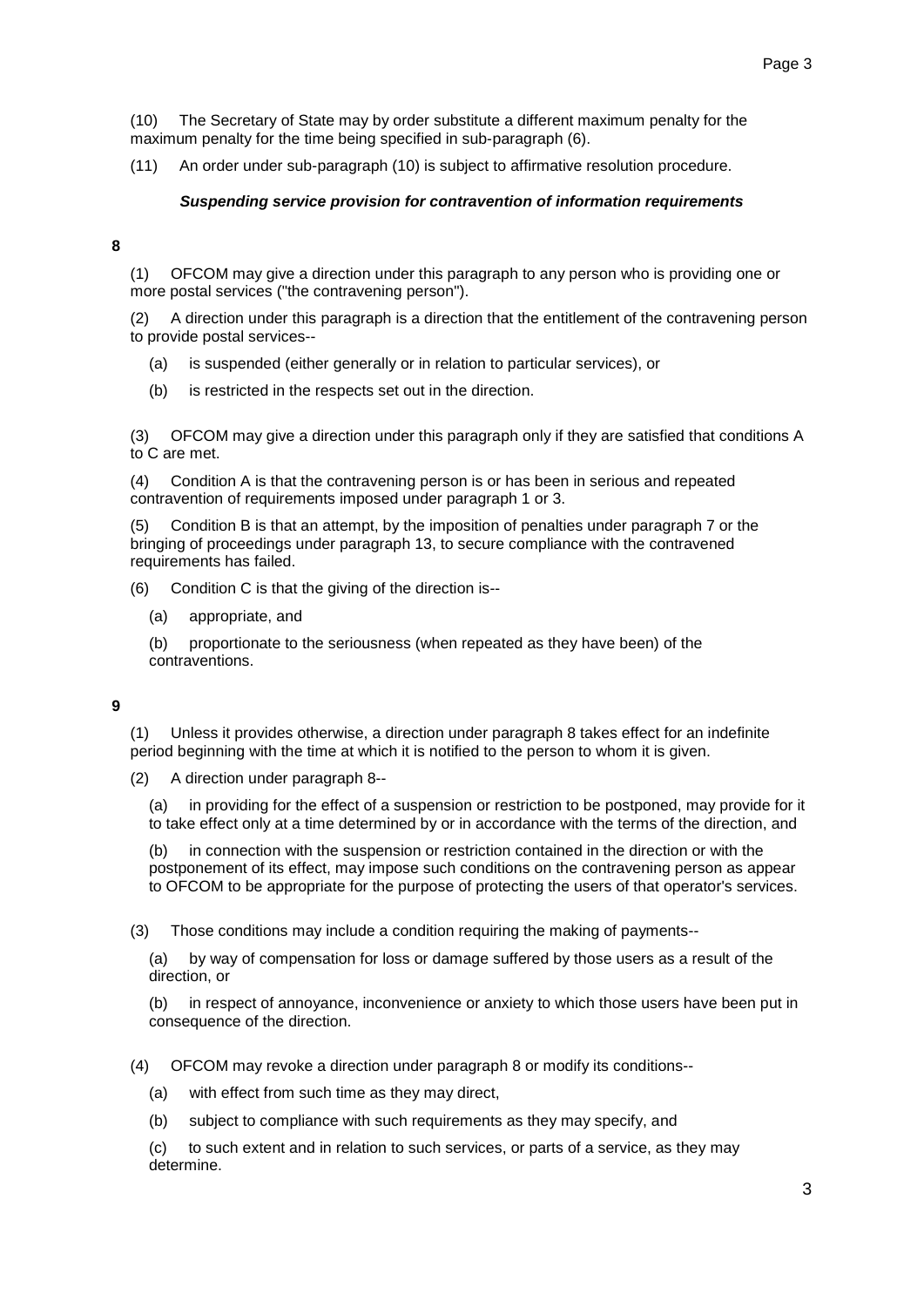(5) For the purposes of paragraph 8 there are repeated contraventions by a person of requirements imposed under paragraph 1 or 3 to the extent that--

(a) in the case of a previous notification given to that person under paragraph 5, OFCOM have determined for the purposes of paragraph 7(2) that a contravention did occur, and

(b) in the period of 12 months following the day of the making of that determination, one or more further notifications have been given to that person in respect of contraventions of a requirement imposed under paragraph 1 or 3.

(6) For the purposes of sub-paragraph (5) it does not matter whether the notifications relate to the same contravention or to different contraventions of the same or different requirements or of requirements under different paragraphs.

#### **10**

(1) OFCOM are not to give a direction under paragraph 8 unless they have--

(a) notified the contravening person of the proposed direction and of the conditions (if any) which they are proposing to impose by that direction,

(b) provided the contravening person with an opportunity of making representations about the proposals and of proposing steps for remedying the situation, and

(c) considered every representation and proposal made to them during the period allowed by them for the contravening person to take advantage of that opportunity.

(2) That period must be at least one month beginning with the day after the day the notification is given.

(3) This paragraph does not apply in an urgent case (as to which, see paragraph 11).

**11**

(1) In an urgent case, OFCOM must, as soon as reasonably practicable after giving a direction under paragraph 8, give the contravening person--

(a) an opportunity of making representations to them about the effect of the direction and of any of its conditions, and

(b) an opportunity of proposing steps to remedy the situation.

(2) A case is urgent for the purposes of this paragraph if OFCOM--

(a) consider that it would be inappropriate, because the contraventions in question fall within sub-paragraph (3), to allow time, before giving the direction, for the making and consideration of representations, and

(b) decide for that reason to act in accordance with this paragraph instead of paragraph 10.

(3) The contraventions fall within this sub-paragraph if they have resulted in or create an immediate risk of--

(a) a serious threat to the safety of the public, to public health or to national security,

(b) serious economic or operational problems for persons providing postal services (other than the contravening person), or

(c) serious economic or operational problems for users of postal services.

#### *Enforcement of directions under paragraph 8*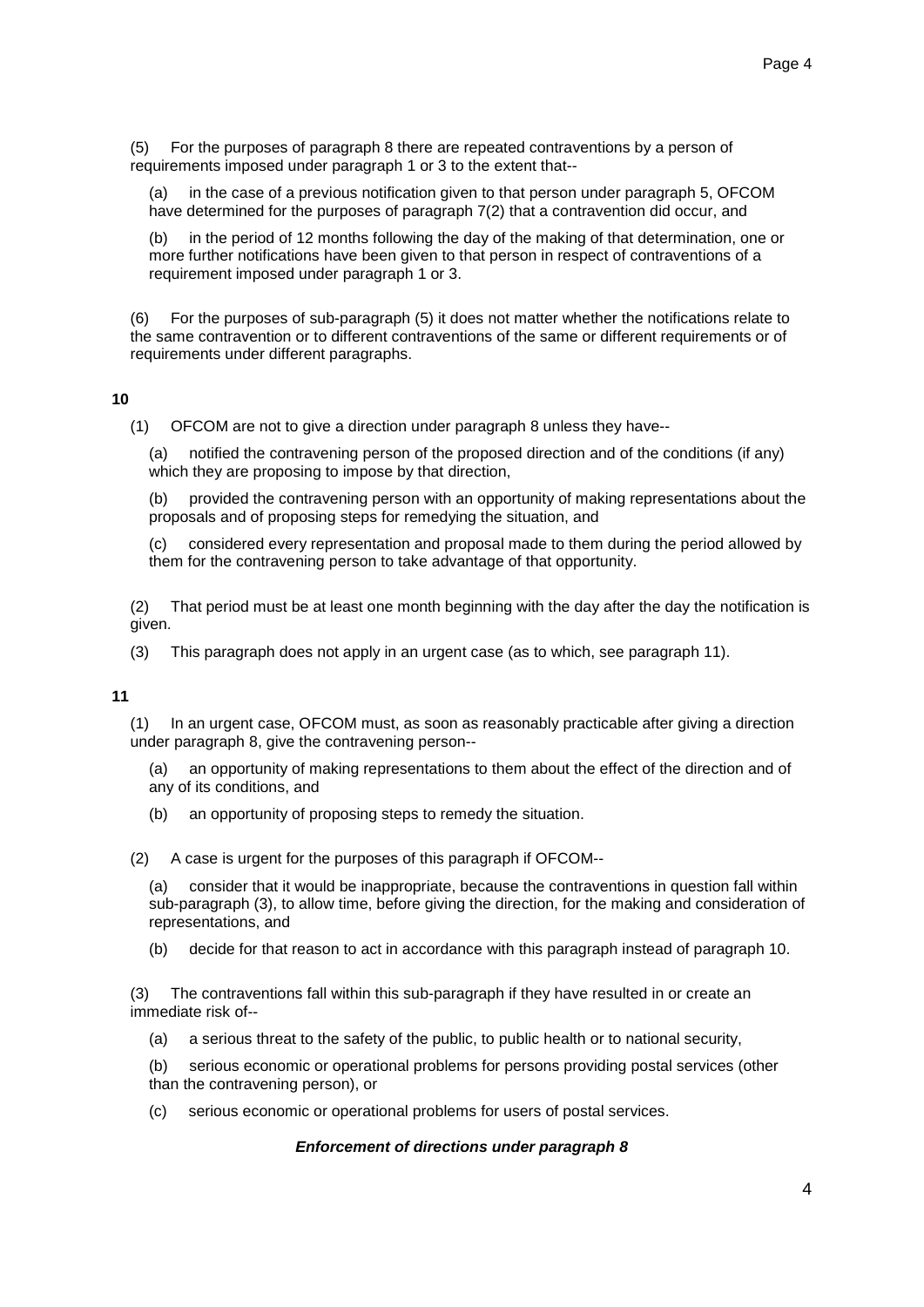**12**

- (1) A person commits an offence if the person provides any service--
	- (a) while the person's entitlement to do so is suspended by a direction under paragraph 8, or
	- (b) in contravention of a restriction contained in a direction under that paragraph.
- (2) A person guilty of an offence under sub-paragraph (1) is liable--
	- (a) on summary conviction, to a fine not exceeding the statutory maximum, and
	- (b) on conviction on indictment, to a fine.

## *Offences in connection with information requirements*

## **13**

(1) A person who fails to provide information in accordance with a requirement imposed under paragraph 1 or 3 commits an offence.

- (2) A person guilty of an offence under sub-paragraph (1) is liable--
	- (a) on summary conviction, to a fine not exceeding the statutory maximum, and
	- (b) on conviction on indictment, to a fine.

(3) A person does not commit an offence under sub-paragraph (1) if--

(a) it was not reasonably practicable to comply with the requirement within the period specified by OFCOM, and

(b) the person has taken all reasonable steps to provide the information after the end of that period.

(4) A person commits an offence if--

(a) in pursuance of a requirement under paragraph 1 or 3, the person provides any information that is false in any material particular, and

(b) at the time the information is provided, the person knows it to be false or is reckless as to whether or not it is false.

(5) A person guilty of an offence under sub-paragraph (4) is liable--

- (a) on summary conviction, to a fine not exceeding the statutory maximum, and
- (b) on conviction on indictment, to a fine or imprisonment for a term not exceeding two years or both.

Proceedings for an offence under sub-paragraph (1) may be brought in respect of a contravention by a person of a requirement imposed under paragraph 1 or 3 only if--

(a) OFCOM have given the person a notification under paragraph 5 in respect of the contravention,

(b) the period allowed under that paragraph for doing the things mentioned in sub-paragraph (3) of that paragraph has ended without the required information having been provided, and

(c) OFCOM have not imposed a financial penalty under paragraph 7 in respect of the contravention.